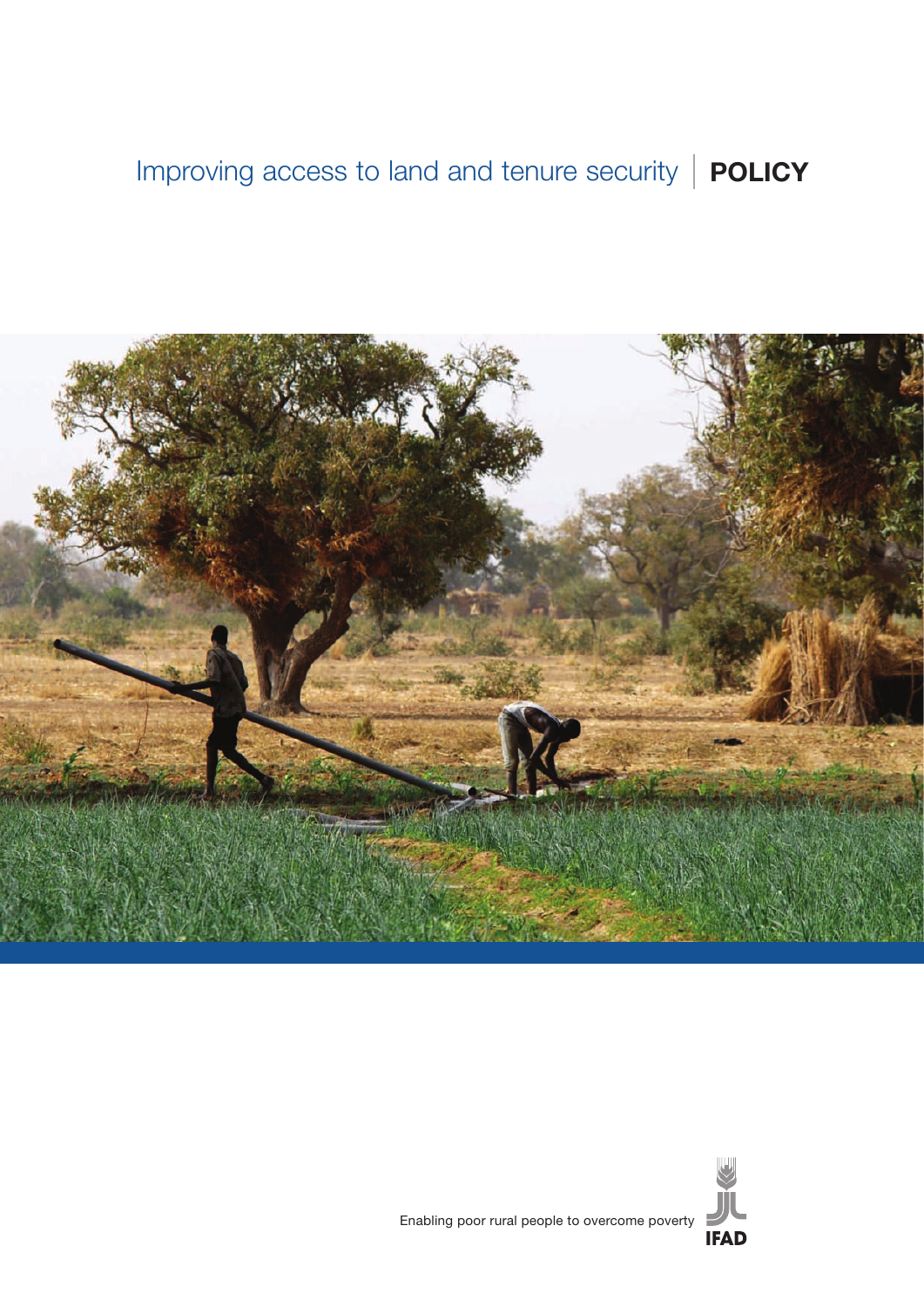Improving access to land and tenure security

**Policy** 

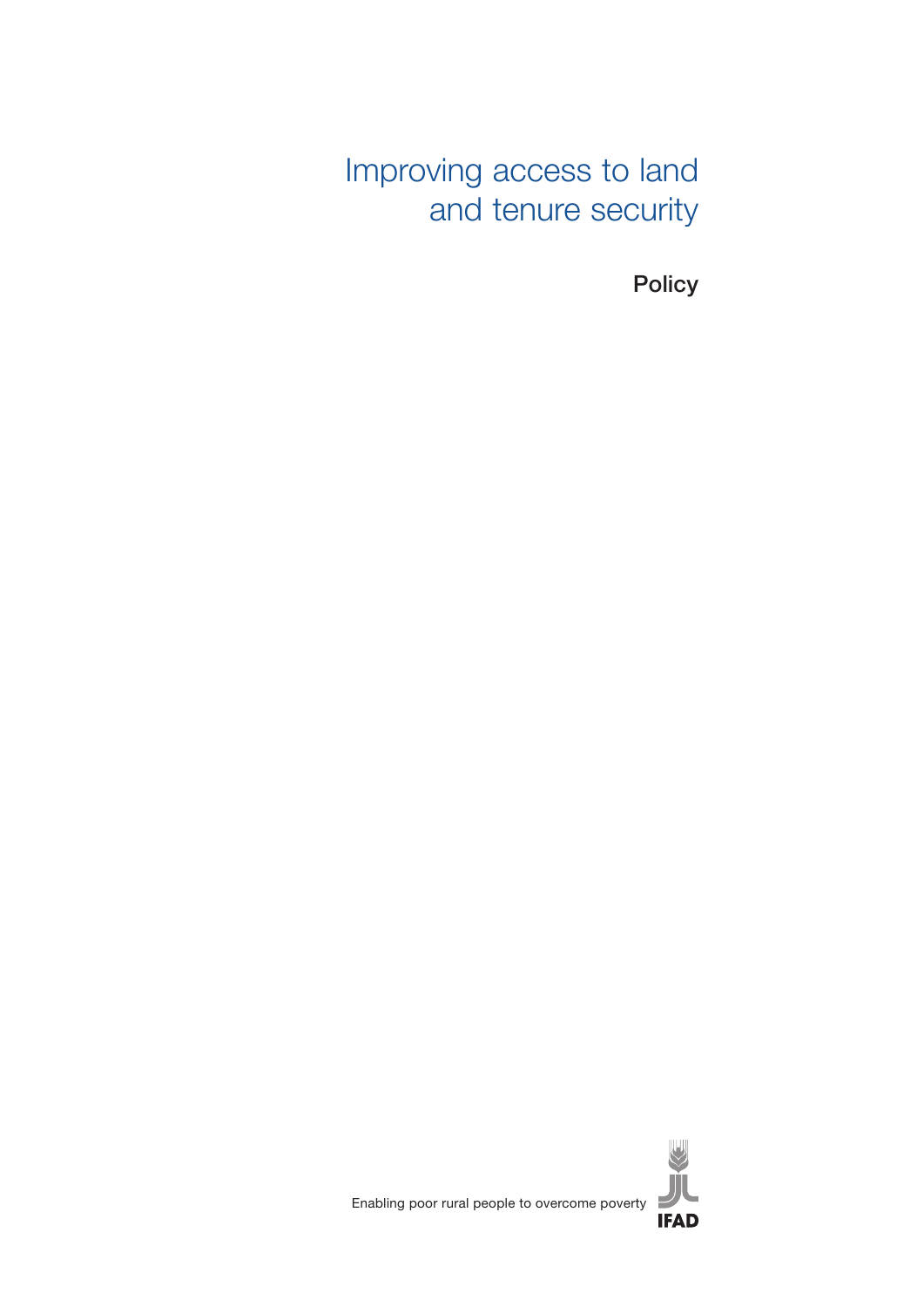© Photograph by IFAD Printed by Palombi e Lanci, Rome December 2008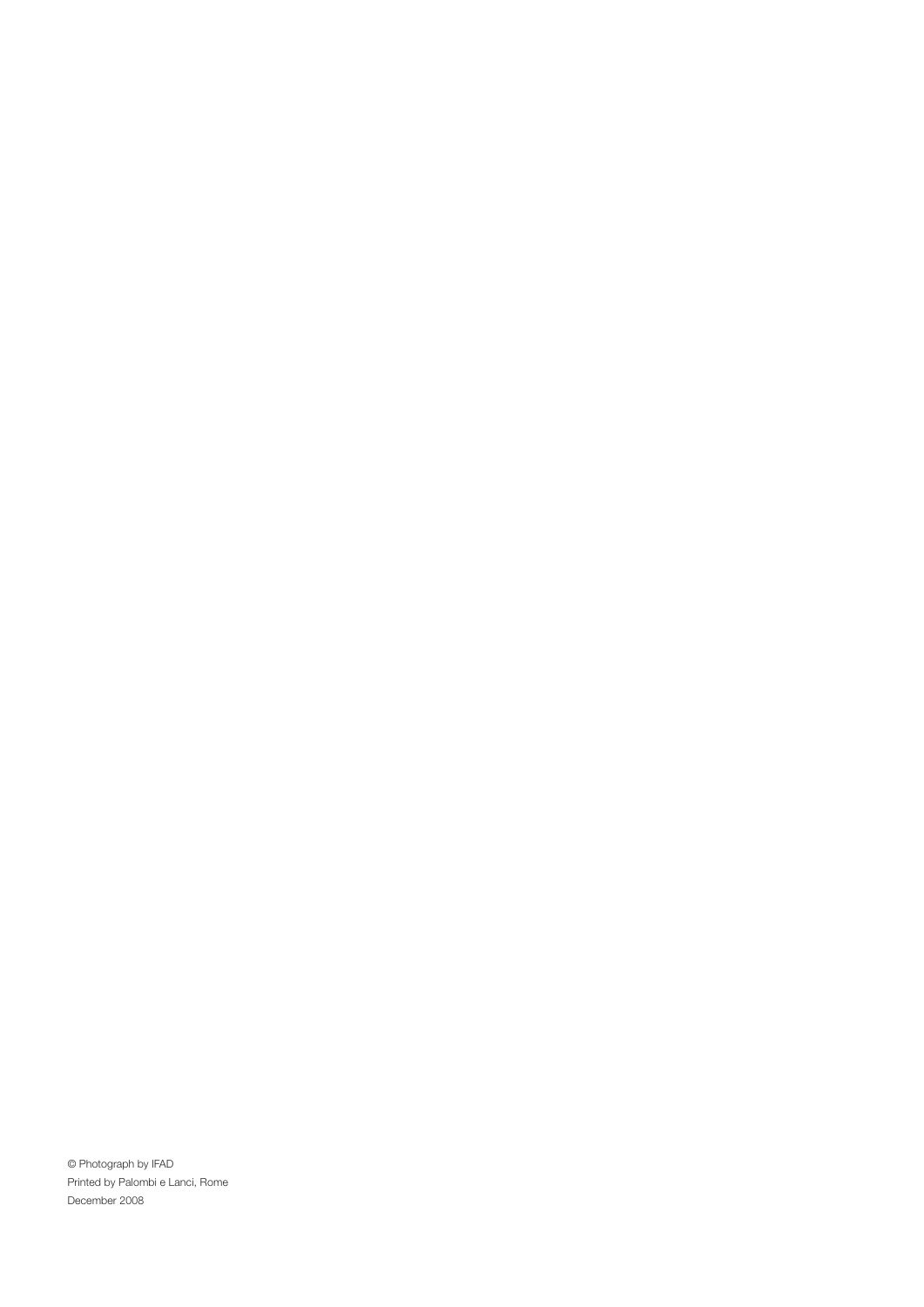# **Contents**

| Abbreviations and acronyms                 | 3  |
|--------------------------------------------|----|
| Introduction                               | 4  |
| Conceptual framework and changing context  | 5  |
| Policy objectives and quiding principles   | 15 |
| Operational instruments                    | 18 |
| <b>Risk mitigation measures</b>            | 23 |
| Human resources and financial implications | 24 |
| Dissemination of policy                    | 25 |
|                                            |    |

# ANNEXES

| L. | References to land in IFAD's Strategic Framework 2007-2010      | 26 |
|----|-----------------------------------------------------------------|----|
|    | II. Land tenure systems: Terms and definitions                  | 27 |
|    | III. Normative statements of other institutions                 | 29 |
|    | IV. IFAD's past engagement with land issues and lessons learned | 34 |
|    | V. International Land Coalition                                 | 42 |

# **Abbreviations and acronyms**

| <b>AUC</b>    | African Union Commission                                           |
|---------------|--------------------------------------------------------------------|
| <b>COSOP</b>  | country strategic opportunities programme                          |
| <b>FAO</b>    | Food and Agriculture Organization of the United Nations            |
| <b>ICARRD</b> | International Conference for Agrarian Reform and Rural Development |
| <b>ILC</b>    | International Land Coalition                                       |
| M&E           | monitoring and evaluation                                          |
| <b>PBAS</b>   | performance-based allocation system                                |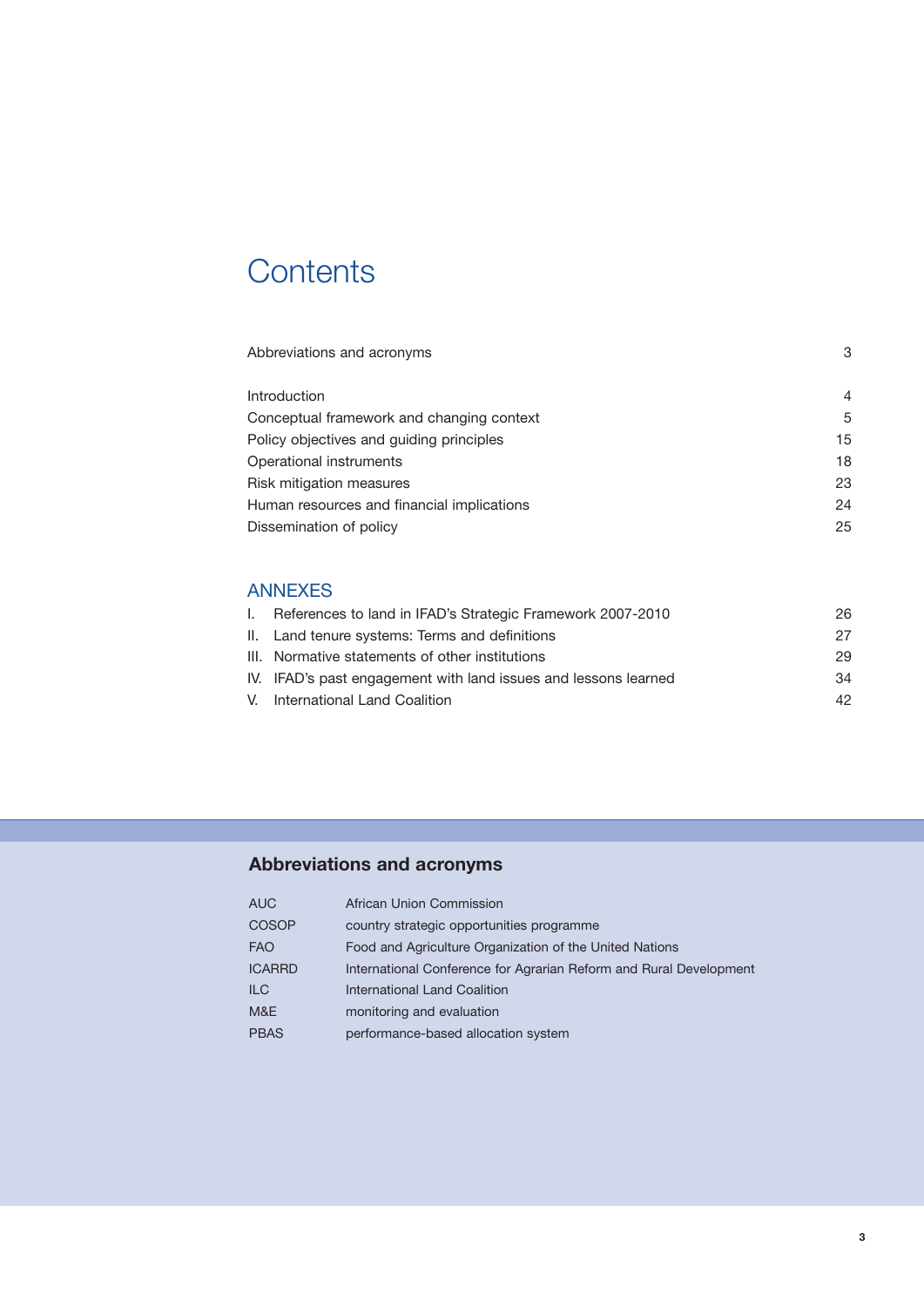# Introduction

Secure access to productive land is critical to<br>the millions of poor people living in rural areas<br>and depending on agriculture, livestock or<br>forests for their livelihood. It reduces their<br>vulnerability to hunger and povert the millions of poor people living in rural areas and depending on agriculture, livestock or forests for their livelihood. It reduces their vulnerability to hunger and poverty; influences their capacity to invest in their productive activities and in the sustainable management of their resources; enhances their prospects for better livelihoods; and helps them develop more equitable relations with the rest of their society, thus contributing to justice, peace and sustainable development.

> According to the IFAD Strategic Framework 2007-2010,<sup>1</sup> the Fund's first strategic objective is to help "ensure that, at the national level, poor rural men and women have better and sustainable access to ... natural resources (land and water), which they are then able to manage efficiently and sustainably."

> Land access and tenure security issues are linked, directly or indirectly, to all the strategic areas of IFAD's interventions. Land issues are of particular concern, today, when population growth, high food prices, the impact of climate change, trade regimes, global consumer- and corporate-driven food systems and growing demand for agrofuels and feed are causing fierce competition for land and very high pressures on tenure systems. In a new era of high food and fuel prices, these pressures are likely to intensify further. They threaten the land and tenure security – and hence the food security and livelihoods – of millions of poor rural people whose access to land was not previously under threat. This in turn raises the risks of environmental degradation and social conflict.

1 See annex I. This is also in line with Article 17 of the Universal Declaration of Human Rights: "Everyone has the right to own property alone as well as in association with others."

2 IFAD. Guidelines for the Incorporation of Land Tenure Issues into IFAD-Supported Operations in Eastern and Southern Africa. Rome, March 2004.

The IFAD Policy on Improving Access to Land and Tenure Security has been formulated to: (a) provide a conceptual framework for the relationship between land issues and rural

poverty, acknowledging the complexity and dynamics of evolving rural realities; (b) identify the major implications of that relationship for IFAD's strategy and programme development and implementation; (c) articulate guiding principles for mainstreaming land issues in the Fund's main operational instruments and processes; and (d) provide the framework for the subsequent development of operational guidelines and decision tools.

In this policy, land refers to farmland, wetlands, pastures and forests. Land tenure refers to rules and norms and institutions that govern how, when and where people access land or are excluded from such access.<sup>2</sup> Land tenure security refers to enforceable claims on land, with the level of enforcement ranging from national laws to local village rules, which again are supported by national regulatory frameworks. It refers to people's recognized ability to control and manage land – using it and disposing of its products as well as engaging in such transactions as the transferring or leasing of land.

The focus on land does not mean that the inherent linkages to other natural resources, especially water, are ignored. Rather, the aim is to ensure a policy, institutional and operational focus that would otherwise be diluted if the scope were broadened to the larger issues of access to natural resources, and of governance and management.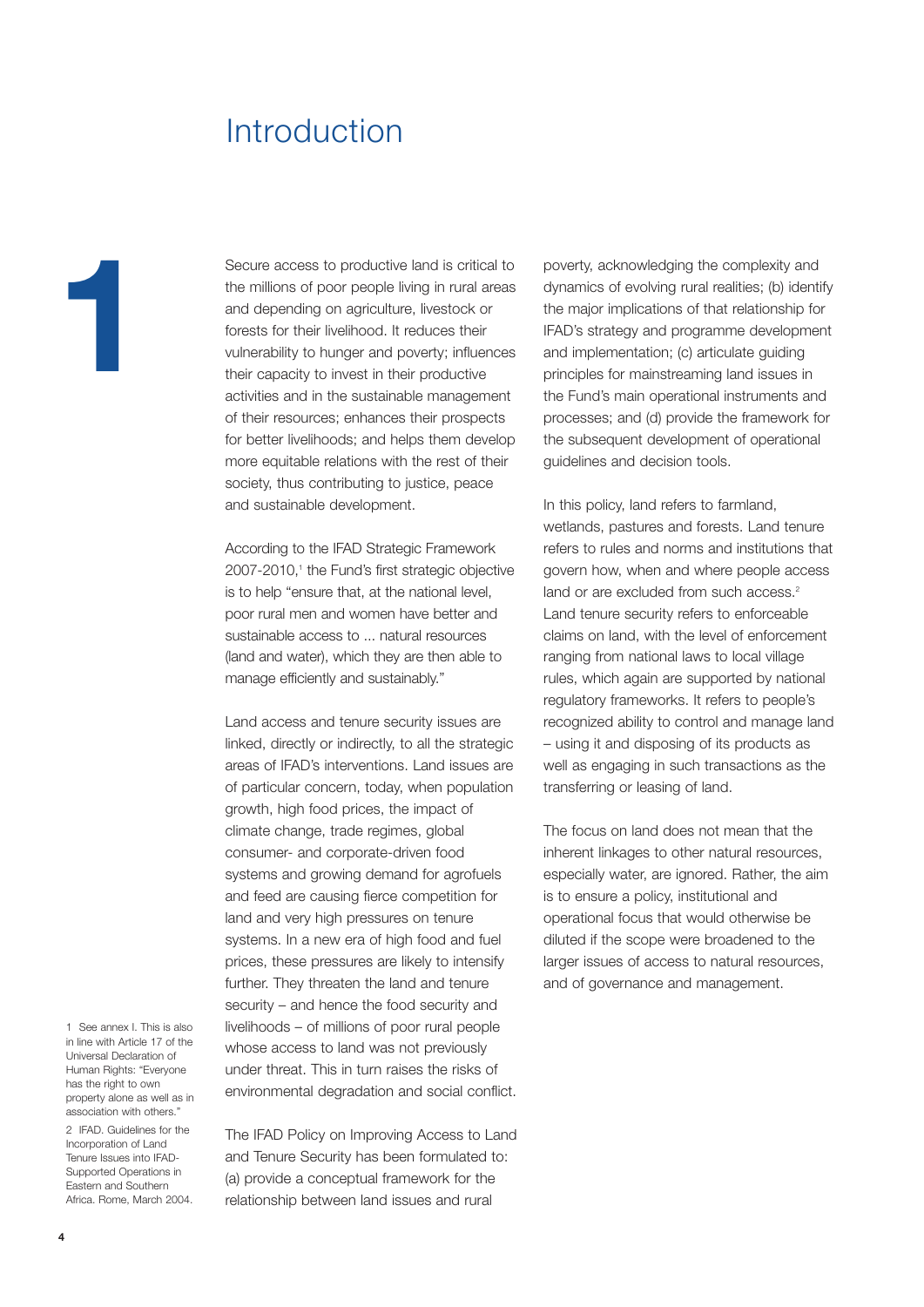# Conceptual framework and changing context

## Land and rural people's livelihoods

Economic growth tends to be higher and more broadly shared when people have equitable and secure access to land. A 2005 World Bank analysis of land policies in 73 countries between 1960 and 2000 shows that countries with more equitable initial land distribution achieved growth rates two to three times higher than those where land distribution was less equitable.<sup>3</sup> Similarly, Keith Griffin and his colleagues argue that "Successful land reforms contributed to rapid economic growth. The direction of causality runs both ways. There is evidence that a more equal distribution of land leads subsequently to faster growth, and rapid growth increases the likelihood that a redistributive land reform will help reduce rural and even urban poverty."4 Land reform in China, in the late 1970s and early 1980s, has contributed to the largest and fastest rate of rural poverty reduction in modern times $<sup>5</sup>$ </sup>

Land is an economic resource and an important factor in the formation of individual and collective identity, and in the day-to-day organization of social, cultural and religious life. It is also an enormous political resource that defines power relations between and among individuals, families and communities under established systems of governance.<sup>6</sup>

In rural societies, the landless or near landless and those with insecure tenure rights typically constitute the poorest and most marginalized and vulnerable groups. The rights of these groups tend to be secondary, rarely extending beyond use rights; moreover, these rights are often unprotected and weak, especially for women. In India, Nepal and Thailand, for example, fewer than 10 per cent of women farmers own land in their own

right, while in Kenya, where women provide 70 per cent of agricultural labour, only 1 per cent of them own land.<sup>7</sup> Women's rights are often secondary, derivative and temporary, obtained through marriage, children, or other relationships with men and thus precarious when the male link is severed.<sup>8</sup>

Rural livelihoods are dependent on diverse income sources. Not owning agricultural land does not automatically represent a situation of disadvantage for rural households. However, for the extremely poor and foodinsecure rural households – which constitute IFAD's target group – crops, livestock, natural products and forest resources under common property regimes continue to make a decisive contribution to their incomes and diverse livelihood strategies. For them, land access and tenure security are among the main factors influencing their options and prospects – representing a stable basis of food security and income in a context of limited, seasonal and relatively unremunerative rural labour markets.

Land issues affect the everyday choices and prospects of poor rural women and men. Land access and tenure security influence decisions on the nature of crops grown – whether for subsistence or commercial purposes. They influence the extent to which farmers are prepared to invest in improvements in production, sustainable management, and adoption of new technologies and promising innovations. Success of future endeavours to promote new agricultural technologies for climate change mitigation and/or adaptation will be predicated by the security of tenure. Land also acts as collateral and thereby influences people's access to financial services and their capacity to take advantage of markets.



3 Deininger, K. (2003). Land Policies for Growth and Poverty Reduction. World Bank Policy Research Report, World Bank.

4 Griffin, K., Khan, A.R. and Ickowitz, A. (2002). "Poverty and the Distribution of Land", Journal of Agrarian Change, 2(3): 279-330, p. 315.

5 World Bank. World Development Report, box A2, p 46.

6 Professor Okoth-Ogendo. Keynote Address. Workshop on Land Tenure Security for Poverty Reduction in Eastern and Southern Africa. Organized by IFAD/ United Nations Office for Project Services/Ministry of Lands, Housing and Urban Development, Government of Uganda. Kampala, 27-29 June 2006.

7 These percentages do not include women's secondary use rights or access to common resources, however weak those might be.

8 HIV/AIDS is exacerbating this, especially in Africa.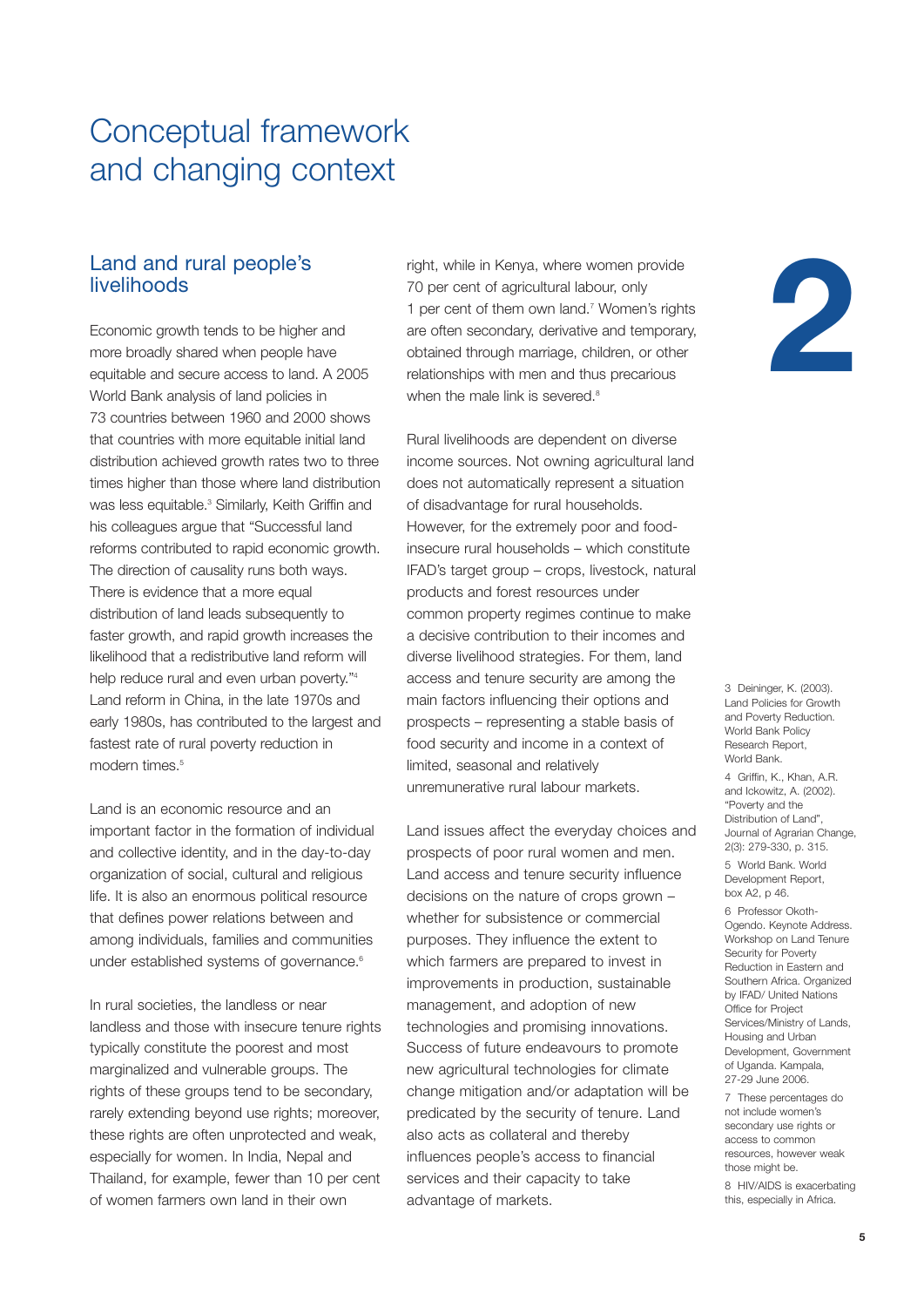Land tenure systems have a major impact also on the outcomes of development projects. If insufficient account is taken of land access and tenure issues, the systems themselves can become part of the problem – and threaten poor people's access to land and tenure security. For example, new technologies or irrigation create economic opportunities that increase the value of land and may attract more powerful interests. Construction of roads to facilitate market linkages may invite the influx of new, often better-resourced settlers, thus contributing to competition for resources and to social conflicts. Avoiding these unintended consequences requires that all existing rights, including secondary rights, group rights and multiple-user arrangements, are adequately considered and protected.

## Land tenure systems<sup>9</sup>

Land tenure systems are diverse and complex. They can be formal or informal; statutory or customary; legally recognized or not legally recognized; permanent or temporary; of private ownership or of common property; primary or secondary. Tenure systems in many developing countries have been influenced by former colonial land policies that overlaid established patterns of land distribution. Thus, many national and local systems are made up of a multiplicity of overlapping (and, at times, contradictory) rules, laws, customs, traditions, perceptions and regulations that govern how people's rights to use, control and transfer land are exercised.

9 In relation to the section on land tenure systems, please see annex II, which provides more detailed definitions and concepts.

10 IFAD (2001). Rural Poverty Report, Rome.

11 World Bank. Agriculture for Development. World Development Report 2008. Washington, D.C. October 2007, p. 29.

12 Ibid., pp. 118-119.

There is no single 'land' issue, and the forces that bear upon access to, and control over, land among poor rural women and men vary from region to region, from country to country, within single countries and from one community to the next. The answer to one group's land issue may mark the beginning of difficulties for another.

Governments and institutions have promoted land tenure reforms to formalize rights and land title registration, but these have not always produced the expected positive impacts, particularly for the poor.<sup>10</sup> Indeed, promotion of exclusive, alienable and legally registered individual land rights is not always the best solution for poor rural people, many of whom depend on more flexible, diversified, decentralized and common property systems over which they can often exert greater influence and that are more conducive to optimum uses of land.

Land tenure security is necessary, but it is not sufficient for sustainable rural poverty reduction and improved livelihoods. Measures to strengthen land tenure security must be complemented by pro-poor policies, services and investments that reduce vulnerability and enable people to make the best use of their access to land. Furthermore, enabling policies are needed beyond the national level to address issues such as migration, pastoralism and conflicts that cut across national boundaries and even regions, and require multicountry or regional approaches.

## Current trends and emerging challenges

According to the World Development Report 2008, "the size of the rural population is expected to continue to grow until 2020 ... South Asia will begin such a decline only after 2025, and Africa after 2030 at the earliest."11 Growing rural populations result in expansion of cultivated areas, encroachment into forests, wetlands and the few remaining natural habitats, but also in increasing landlessness and smaller farm sizes. In India, for example, average landholding size fell from 2.6 hectares in 1960 to 1.4 hectares in 2000 and it is still declining. In Bangladesh, the Philippines and Thailand, over roughly 20 years, average farm sizes have declined and landlessness increased.12 In Cambodia, rural landlessness went from 13 per cent in 1997 to 20 per cent in 2004, and analysts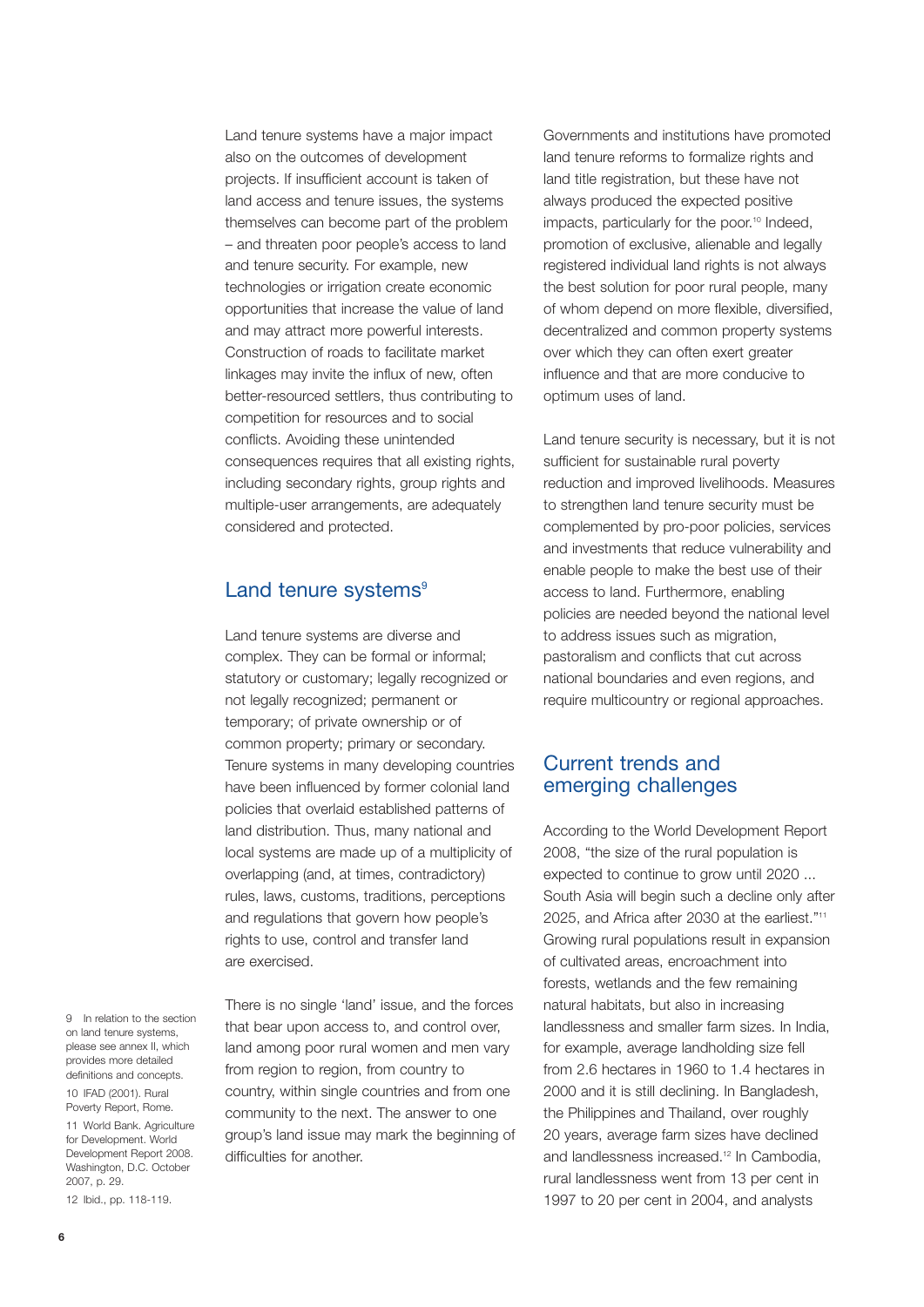believe that the current figure is close to 30 per cent.13 Similarly, in Eastern and Southern Africa, cultivated land per capita has halved over the last generation and, in a number of countries, the average cultivated area today amounts to less than 0.3 hectares per capita.<sup>14</sup>

In many developing countries, climate change is increasing the incidence of drought, crop failure and livestock deaths, and is accelerating water scarcity, deforestation and serious land degradation.<sup>15</sup> Various sources suggest that, globally, 5-10 million hectares of agricultural land are being lost annually to severe degradation.<sup>16</sup> Poor rural people are the most vulnerable to these impacts, the reversal of which is conditioned by investments in sustainable management and restoration practices – investments and practices which, as a minimum, require security of tenure.

Rising oil and food prices, increasing demand for food and energy, and subsidies are bringing about increased competition for land and encroachments onto marginal and forest areas, indigenous peoples' territories and common property resources. These trends are leading to what the Rights and Resources Initiative, a coalition of international, regional and community organizations engaged in conservation, research and development, has labelled as potentially "the last global land grab".<sup>17</sup>

A number of governments are seeking land to buy or lease in developing countries in order to secure their supplies of food, feed and agrofuel production. Public and private corporations and industrial groups are buying millions of hectares of land in Africa, Asia and Latin America to produce food or agrofuels. Investment banks and hedge funds are also buying vast tracts of agricultural land around the world. The speed at which demands for the commercial utilization of land is increasing, is eroding the ability of poor land users to continue accessing it. Poor people with insecure tenure are the most vulnerable

to being dispossessed and forced off their land. Even when the lands taken over are classified as "idle" or "marginal", they may provide a vital basis for the livelihoods of the poor, especially women, including through crop farming, herding, and collection of fuelwood and medicines. In many countries, large areas of forests are being converted into commercial plantations, threatening both the ecosystems and the livelihoods of poor women and men dependent on their products and use for grazing.18,19

For low-income, food-deficit countries, the current challenges are of a very high order, given the fact that, in the face of increased demand for food, increased prices of food on international markets and reduced capacity to import, their domestic food needs have to be met by domestic food production $20$ production that in most developing countries in Africa and Asia is carried out by smallholder farmers who are those most threatened by forces pushing for land concentration and consolidation.

## Land in the evolving development agenda

Land issues have been recently receiving increased attention by development researchers and practitioners alike. Several factors have contributed to this trend. In parts of Latin America, Southern and Eastern Africa, and Asia the extremely skewed land distribution continues to hamper broadbased growth and has led to civil unrest, natural resources degradation and even violent conflicts. Many parts of sub-Saharan Africa and Asia are characterized by a persisting dualism between statutory and customary rights, which often lies at the heart of land tenure insecurity, environmental degradation and conflicts. Former socialist countries in Eastern Europe and Central Asia have faced huge challenges in the decollectivization and privatization of land, and in creating new legal and institutional frameworks for effective land administration.

13 Shalmali, G. (2006). "*Land and Natural Resource Alienation in Cambodia*". *Focus on the Global South*.

14 Jayne, T. Michigan State University.

15 A study recently completed by the Carnegie Institution for Science, Department of Global Ecology (http://globalecology.standf ord.edu/DGE/CIWDGE/CIW DGE HTML) shows that crop yields decreased by between 3-5 per cent for every 1 degree increase in Fahrenheit (0.56 Celsius).

16 Ibid., p 87.

17 www.rightsand resources.org.

18 For trends, data and concrete case studies see: (a) International Institute for Environment and Development (IIED) and FAO (2008). "*Fuelling exclusion? The biofuels boom and poor people's access to land"; (b) IIED/FAO (2008). "Climate Change, Bioenergy and Land Tenure";(c) African Biodiversity Network (ABN). "Agrofuels in Africa; The Impacts on Land, Food and Forests*" (http://www.biofuelwatch. org.uk/docs/ABN\_Agro.pdf); (d) GRAIN (2007). Seedling: agrofuels special issue, GRAIN, Barcelona, Spain; (e) Menon, S. and Merriman, J. "*Banks, funds swoop on farmland as commodities boom*". London (Reuters), March 13, 2008; and (f) Henriques, D. "Boom in food prices raises appeal of farmland as an investment". International Herald Tribune, 5 June 2008. 19 FAO (2008). "*Gender*

*and Equity Issues in Liquid Biofuels Production – Minimizing the Risks to Maximize the Opportunities*".

20 World Bank, World Development Report 2008, p. 45.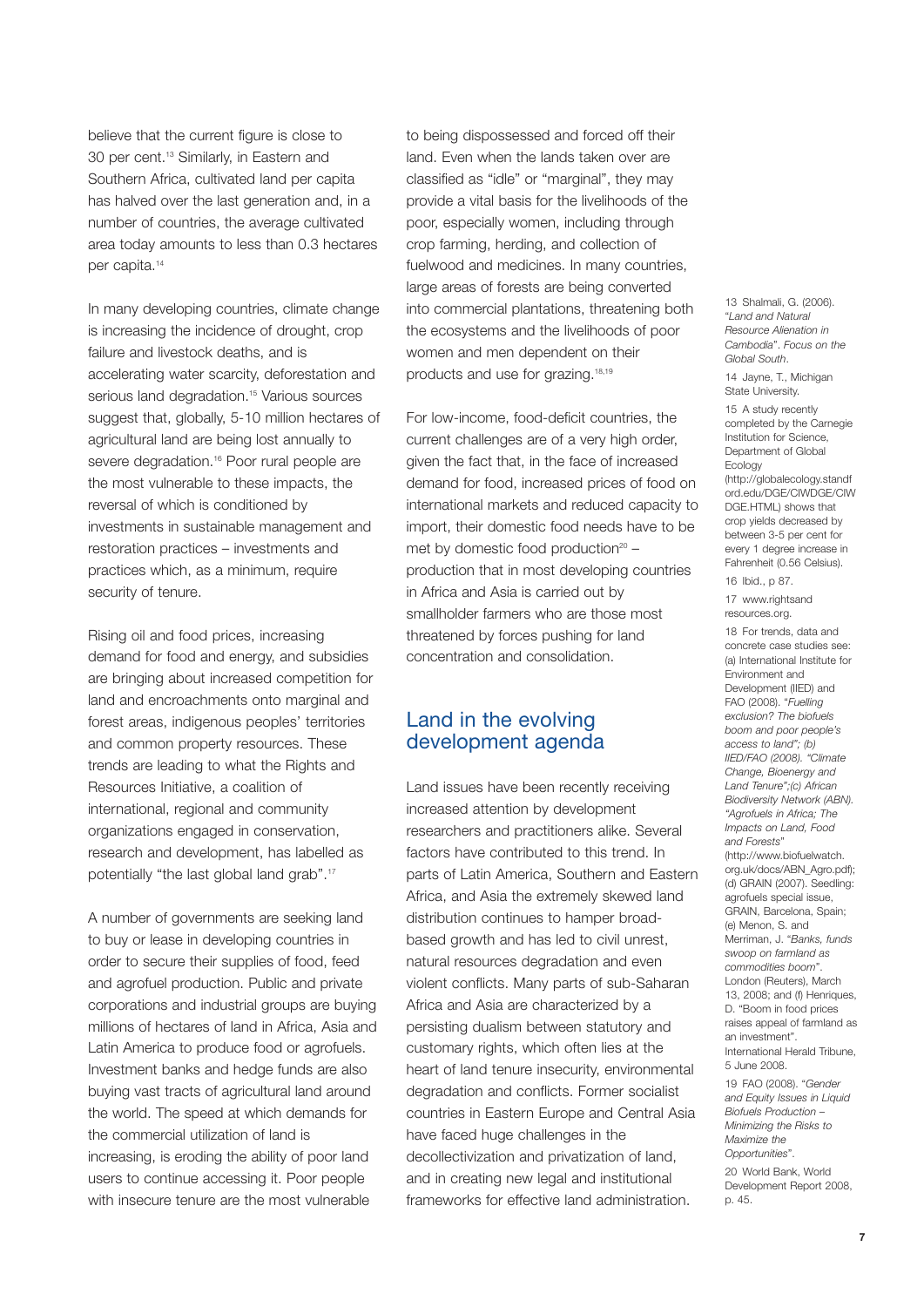Increased interest in land tenure and management has also been fuelled by contemporary development research, which, as noted, shows that countries with a more equal distribution of assets experience faster, more sustained and inclusive economic growth than those with a highly unequal asset distribution. Micro level research on the causes and dynamics of rural poverty confirms a close correlation between secure access to land and poverty levels in many rural areas around the globe. There is also evidence that even small incremental gains in secure access to land can have a significant impact in enhancing food security and increasing the resilience of poor rural people to external shocks. Tenure security is not only important to agricultural production: it also provides poor people with the means to equitably negotiate the diversification of their livelihoods and build up their capacity to undertake viable, alternative off-farm activities by using their land as collateral, renting it out or realizing its true value through sale.

21 For normative statements of other institutions, see annex III. 22 Desk review. 23 Commission on Legal Empowerment of the Poor (2008). "*Making the Law Work for Everyone*", Volume II, p. iii. (www.undp.org/ legalempowerment).

Renewed interest in land is also driven by the current recognition of a number of additional issues that cut across land access and tenure security, but have not been addressed sufficiently by past land policies and reforms. These include, among others, women's and young people's rights and the territorial rights of ethnic minorities and indigenous peoples.

At the global level, recognition of the importance of land tenure issues for longterm growth, poverty reduction, peace and civic empowerment has been echoed in recent World Development Reports (2003, 2005 and 2008) and the Human Development Report (2005). Many international development agencies<sup>21</sup> and NGOs have recently published policy papers and guidelines on land access, tenure security and land reform. Policy development on land issues is also reflected in a growing number of land-related operations. At the World Bank, for example, land tenure-related investments have been the largest growing part of the rural portfolio.<sup>22</sup>

In addition, a United Nations-endorsed High Level Commission on Legal Empowerment of the Poor was established with the primary mandate of exploring how "nations can reduce poverty through reforms that expand access to legal protection and economic opportunities for all." Strengthening land tenure security for the poor and enhancing their property rights is a central element of that mandate.<sup>23</sup> With support from IFAD and other partners, FAO organized an International Conference on Agrarian Reform and Rural Development (ICARRD) hosted by the Government of Brazil at Porto Alegre in March 2006. The ICARRD Declaration calls for concerted action to address land issues as they impinge on the prospects of smallholder and family agriculture and food security.

In Bolivia, IFAD supported the self-development of indigenous peoples in Beni to benefit from land reform. The project collaborated with indigenous organizations at the local and regional levels and facilitated legal recognition of indigenous communities, a prerequisite for obtaining collective titles to ancestral land. The implementation of key activities in the land titling process, such as identification and demarcation of land and negotiation with current occupants of that land, was carried out jointly and co-managed by the Agrarian Reform Institute and indigenous brigades. The project benefited 157 indigenous communities, including 7,291 women and 8,374 men. About 1 million hectares of indigenous peoples' land were rehabilitated. Land titling and organizational strengthening of Beni indigenous communities were assessed by the Office of Evaluation as being among the most sustainable achievements of IFAD-supported activities in Bolivia.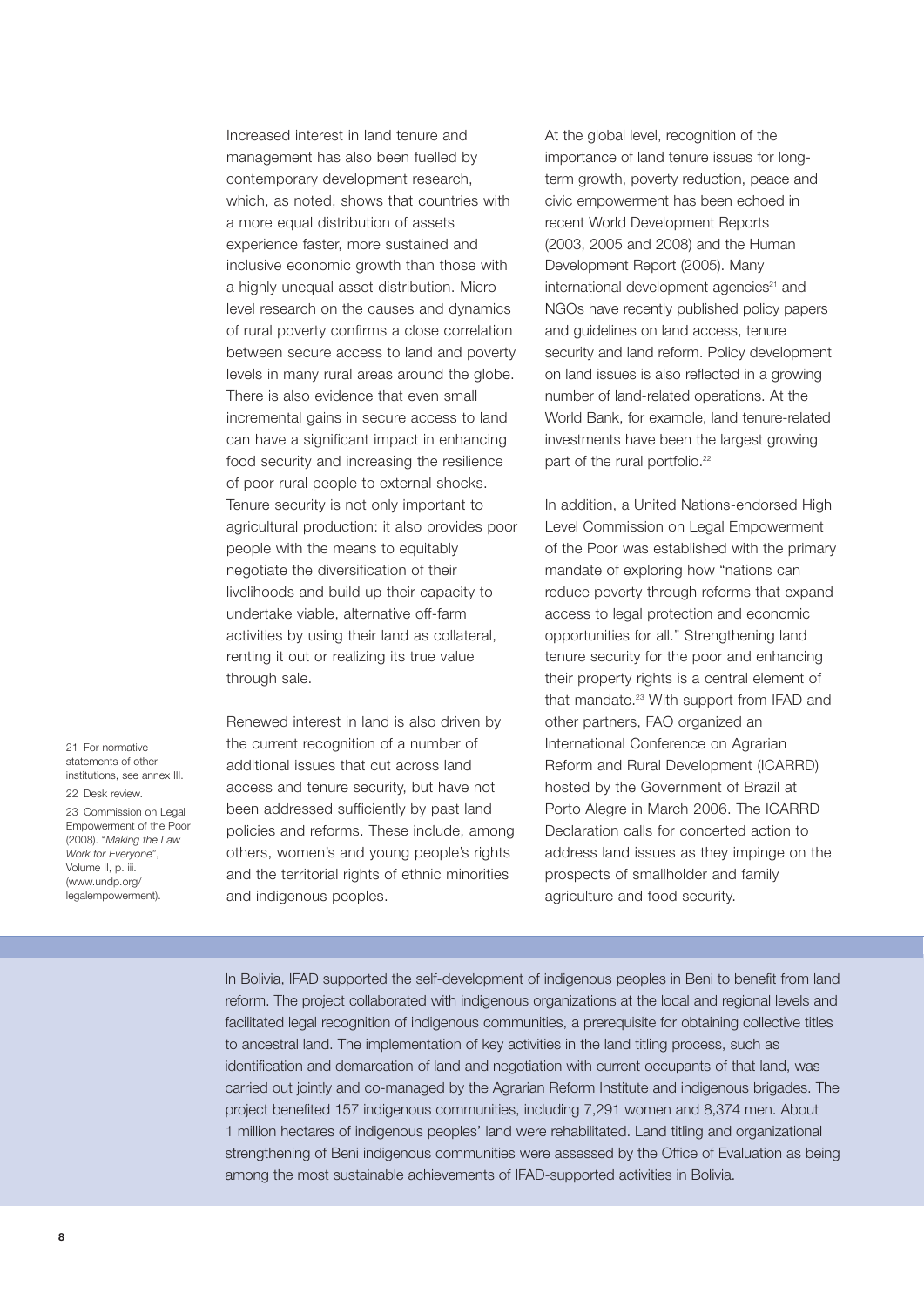At the regional level, the African Union Commission (AUC), United Nations Economic Commission for Africa and African Development Bank under the leadership of AUC are developing a Pan-African land policy and land reform framework to assist African national governments to address the land issues that underpin the objectives of growth and poverty reduction.

At the national level several countries, including Burkina Faso, Kenya, Madagascar, Mali, Rwanda and Uganda are in the process of land policy, legislative and institutional reforms. Beyond Africa, countries in Eastern Europe and Central Asia, as well as Brazil, Indonesia, Nepal and the Philippines are adopting new land policies. To be successful, policy dialogue will be required to ensure a pro-poor focus and direction; capacity-building of all relevant national actors; and substantive and sustained investments to ensure that they are consistently implemented and understood. Where requested to do so, development agencies must be ready to contribute in all these areas, and a number of donors have, indeed, been developing policies to guide them in their engagement with land issues and development.<sup>24</sup>

## IFAD's engagement with land issues and lessons learned<sup>25</sup>

IFAD has addressed land issues mainly through its projects and programmes, and principally through its investments in irrigation, water and soil conservation, forestry and agroforestry, and natural resources management. In addition, the Fund was one of the founding members of the International Land Coalition (ILC)<sup>26</sup> established in 1996, and has been housing its secretariat ever since.

In order to learn from its operational experiences and increase its capacity to work more efficiently around land issues, in 2005, IFAD undertook a stocktaking exercise of the 300 projects approved and supported by the Fund between 1993 and 2004. The exercise identified 85 projects that addressed access to land in one or more of their components, 35 of which were then analysed in depth. The key areas of landrelated interventions in these components included: support to pro-poor land policy formulation and implementation; promotion of access to land through individual titling or land redistribution, either through state-led or market-assisted approaches; enhancing access to common property resources and multiple-user arrangements; strengthening security of land tenure; land conflict resolution; strengthening the links between land-tenure security and land use, and sustainable management of resources; securing ancestral and customary land rights through collective and individual titling; enhancing women's access and tenure security; strengthening decentralized systems of land administration; developing post-agrarian reform services; and access to rangelands by pastoralists.

The lessons learned over the years can be placed within two broad categories: land policy formulation and implementation processes; and the design and implementation of rural poverty reduction programmes and projects.

## **Lessons from engagements with land policy formulation and/or implementation**

Securing the right land rights for the right people. It is necessary to specify what kinds of rights (full private ownership or use rights) and whose rights (individual, family, village, ethnic group, state, etc.) need to be secured. Promoting private ownership by setting up cadastres and distributing formal individual legal titles is not always the best solution, as it is expensive and may benefit elite groups that can influence formalization processes. Securing land-use rights through improved tenancy arrangements may better meet the interests of small and

24 Among them, the European Commission, Sweden and the United Kingdom of Great Britain and Northern Ireland. 25 For more details on lessons learned and specific examples of IFAD operations, see annex IV. 26 See annex V.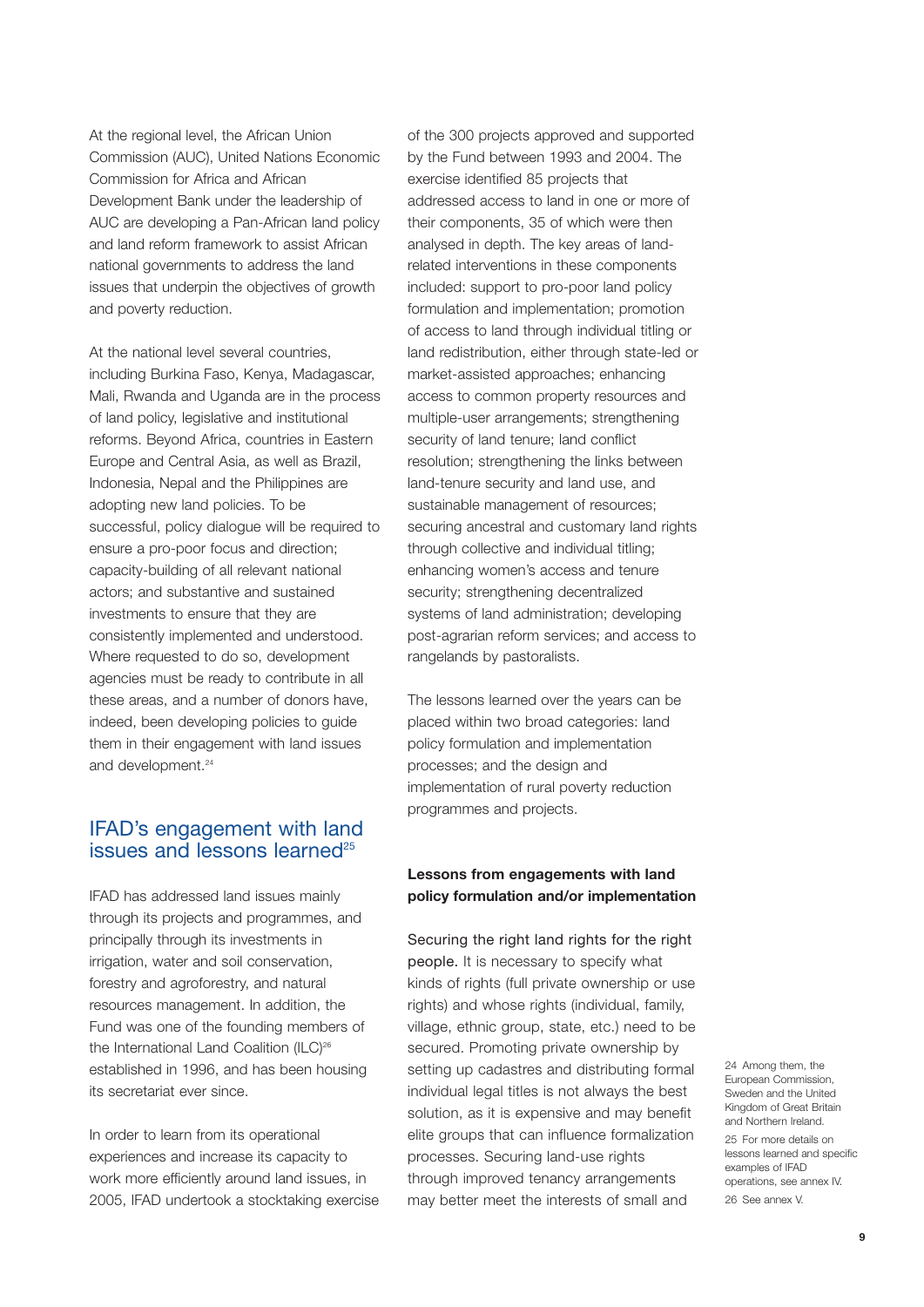landless farmers, and poor rural producers. Formal titles remain an option when no harm is done to existing land access and tenure security mechanisms. Policy frameworks need to accommodate and build upon customary norms and practices, recognize the multiplicity of rights and the coexistence of statutory and customary tenure systems, allow for regional variations, and promote the coherent development of pluralistic systems.

Working with existing systems to provide context-specific solutions. Solutions to the land issues must be sought in situ and informed by the highly diversified and complex realities confronting poor rural women and men. While there is no blueprint solution, the point of departure should be the local land governance system and its economic, political, socio-cultural and ecological contexts. It is often better to build on and foster the progressive evolution of traditional land administration systems (subject to minimum requirements regarding inclusiveness and security of rights) instead of establishing new formal systems at the outset. This is particularly relevant for communal and common property lands, which are very important for the livelihoods of poor rural people and their cultural

values. Sustainable and effective solutions always need to be embedded in a national policy and development planning context. Moreover, transnational migrations and movements of people may require multicountry and regional solutions.

Promoting long-term support, partnerships and knowledge-sharing. Pro-poor land reform requires sustained and adequate investments, long-term political commitment and broad and sustained public consultation and civic education to build and sustain trust and agreement among all social groups. Governments, development partners and civil society should join together under the leadership of the countries themselves to support land reforms in favour of the poor. Securing lessons from the field that can feed into propoor policy development is crucial, and IFAD can play an important role in this regard by drawing upon its own programmes and the experience of its partners, including that of civil society and farmers' organizations.

Building government capacity at all levels and fostering decentralization. Home-grown leadership at all levels is a prerequisite for meeting the complex challenges of landrelated reform processes for poverty

In the Maghama District of Mauritania, IFAD supported a negotiation process to provide landless families with long-term use rights to newly developed flood recession land. This process involved three phases. First, village committees were created to elaborate an *entente foncière* (land pact between landowners and land users), which was discussed and endorsed by all community members. Second, land tenure assessment was undertaken to identify the most vulnerable groups. The third phase consolidated the land tenure arrangements through a participatory process of negotiation and certification. Negotiations over the *entente foncière* took two years, but eventually led to signing by landowners and poor farmers. By 2004, 28 villages had signed the agreement and a study of its social implications was undertaken. This greatly contributed to strengthening social capital in the area, as demonstrated by landowners agreeing to facilitate land access for people with no formal titles to it, and also to building mechanisms to negotiate shared resource use to prevent and contain conflict. During the second phase, the IFAD-supported Maghama flood recession works also provided about 9,500 hectares of farmland under controlled flooding conditions.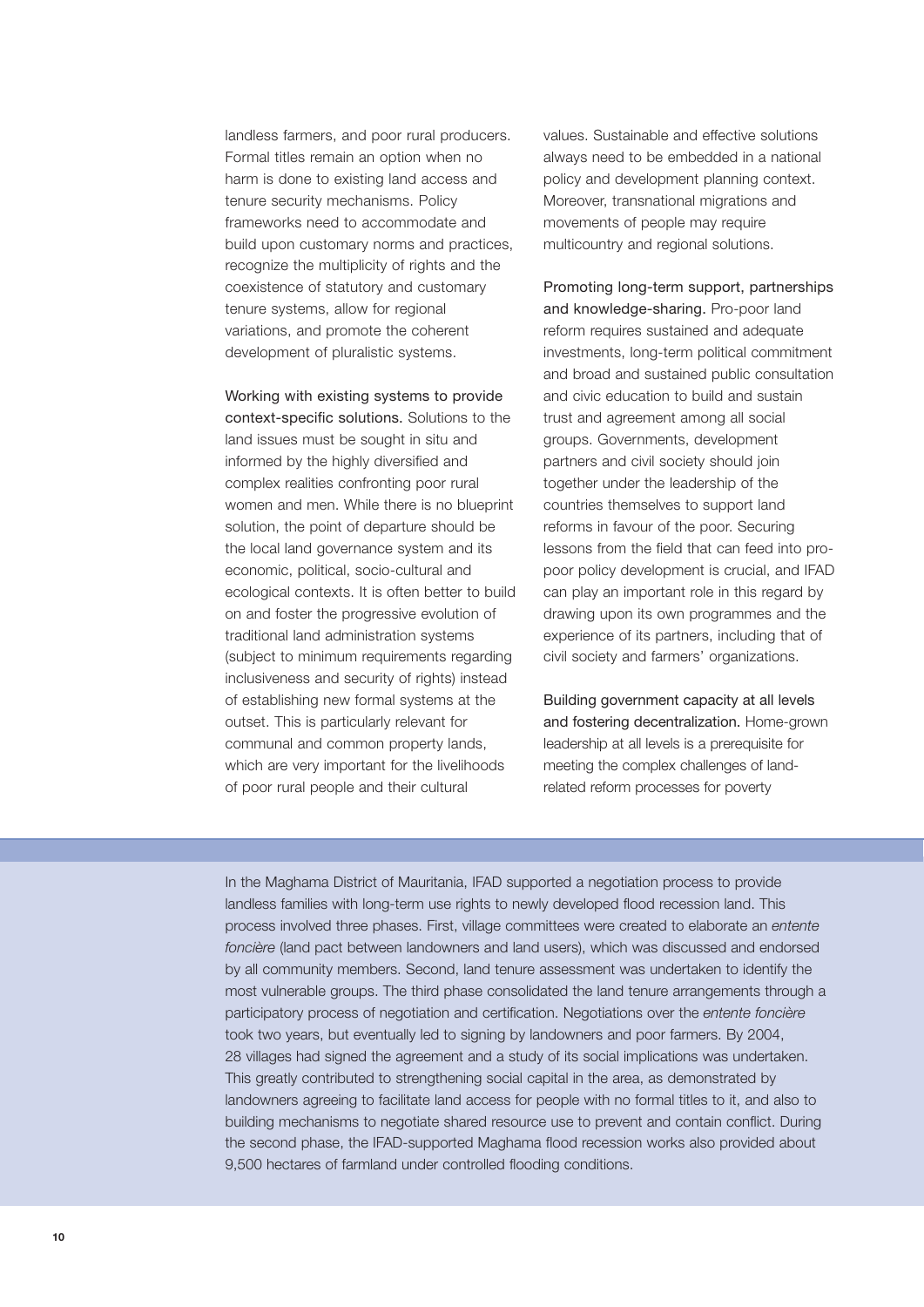reduction. State institutions need to strengthen their human resources capacity for land policy reforms and actions, especially in handling land administration, land registration, land adjudication, and dispute resolution mechanisms. Interministerial and sectoral collaboration is also essential. Institutional strengthening also applies to local government. Decentralization represents a huge opportunity for integrating statutory and customary tenure systems, providing more refined and contextual responses to local land tenure issues, and for embedding these in a more sustainable institutional framework. However, in certain settings and contexts, decentralized approaches can be highly vulnerable to elite capture. The challenge is to strike a balance between key positive aspects of centralized reform initiatives and decentralized approaches.

#### Empowering civil society organizations.

While the formulation and implementation of pro-poor public policies are led by government, enforcement and success depend on the active participation of citizens and on a strong and vibrant civil society that can express the will of the people and also represent the interests of the poorest and marginalized groups.<sup>27</sup> The advocacy role of civil society needs to be strengthened, as

does its capacity to partner with government. Mechanisms for state-civil society interactions must emerge, expand and be consolidated in order to form a broad pro-poor land reform coalition. Development agencies and solidarity organizations can support the development of a vibrant civil society whose roles may include: research, public consultation and information dissemination; direct support to policy implementation (mainly piloting, monitoring and evaluation [M&E]); advocacy in defending the rights of poor and marginalized groups; and social mobilization to enable poor rural people to play a full role in the policy processes that affect them.<sup>28</sup>

#### Valuing land as more than an economic

asset. In all considerations of pro-poor land tenure security, land should not be viewed only as an economic asset, but as an integral part of the cultural and social fabric. However, given asymmetries in power, institutions governing access to land often adopt policies based on the interests of dominant groups and/or only on the principles of economic efficiency.

Mitigating and resolving social conflict. In order to mitigate conflict, broad stakeholder participation, particularly of rural people and 27 Liversage, H. and Carpano, F. *Integrating the Strengthening of Land Tenure Security into IFAD-Supported Activities in Eastern and Southern Africa*. November 2006. p. 7. 28 Ibid.

In the United Republic of Tanzania, under the Agricultural Sector Development Programme – Livestock: Support for Pastoral and Agro-Pastoral Development, IFAD provides funding to support district and village administrations to pilot a participatory approach to land and natural resource-use planning, including rangeland management. Support is provided to develop participatory methodologies for resolving conflicts, for producing village- and district-level land and natural resource-use plans, and for training national facilitators in the use of such methodologies. The results of these activities are used as inputs for policy dialogue and the modernization of legal and regulatory frameworks.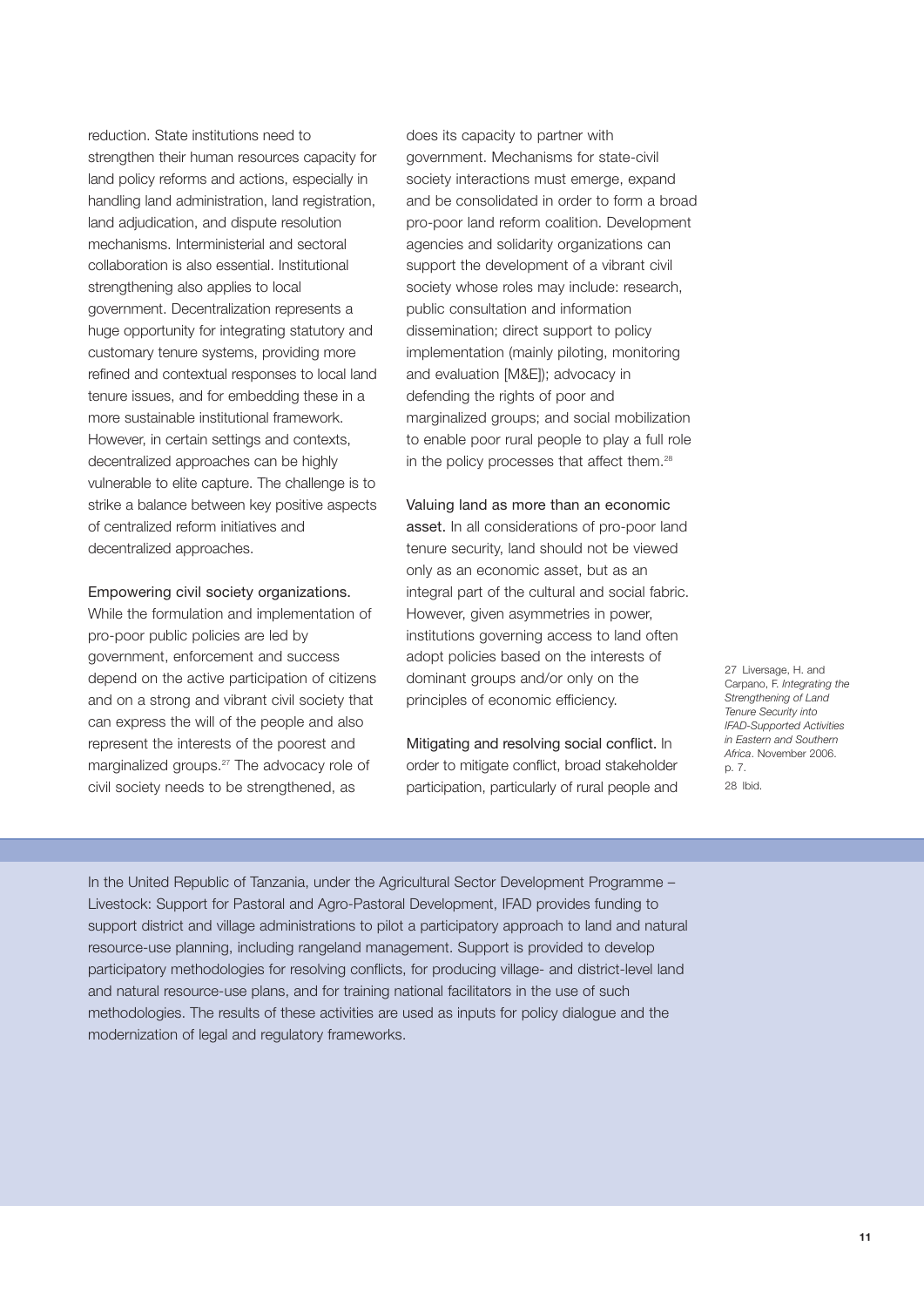their organizations, is critical for all land-related policy and institutional reform processes. Given that formal conflict resolution mechanisms, such as the courts, are generally costly and less readily accessible, existing community-based conflict resolution mechanisms (such as the *gacaca/abunzi* [courts/mediators] system in Rwanda) should be drawn upon as a first recourse for solving conflicts, with statutory mechanisms as a final recourse. In this regard, participatory land-use planning and multistakeholder user agreements (e.g. among farmers and pastoralists) are very effective approaches.

## **Lessons from the design and implementation of rural poverty reduction programmes and projects**

Gaining in-depth understanding of land tenure systems. Land tenure systems are critical in determining who benefits and who loses from programmes and projects. They are also key factors affecting poor rural people's incentives and opportunities for long-term investments and adoption of environmental protection measures. A full understanding of these systems is thus a prerequisite for designing effectively targeted programmes and projects and for

sequencing activities to maximize results. Conversely, lack of such understanding may have severe negative impacts on project outcomes, as noted above.

Working with the state. Where requested to do so, development partners should work with government implementation agencies that support poor people's access to land and are able to handle potential resistance to land reform during project implementation. Judicial and administrative reforms need support to make bureaucracies more responsive and accountable to their rural poor constituencies. Capacity- building of state land institutions, at the national, local or community levels, may often be part of that support.

Building up the capacity of local organizations. Given local social stratification and vested interests, projects can help community organizations develop knowledge of land laws and policies so that they can better negotiate and claim their rights. It is also important to build up the capacity of these organizations in order that they may link up with larger and institutionally stronger entities and advocate on behalf of poor rural people at higher political levels. This will contribute to sustaining results after project completion.

The Hills Leasehold Forestry and Forage Development Project in Nepal enabled groups of the poorest people, within highland villages, to access degraded forest areas through long-term leases, and provided technical and financial assistance for reforestation. During implementation, it was found that building "coalitions of the poor" in the form of larger cooperatives of leasehold forestry groups was effective in preventing potential expropriation of resources by local elites. The project also illustrated the importance of security of tenure for successful community-based natural resources management and for poor households. By February 2003, 1,729 leasehold forest groups had been formed. Clear gains were made by group members in terms of confidence and self-esteem, especially with the emergence of intergroups and cooperatives. These supported people in undertaking activities such as cleaning up village environments, improving forest trails, and constructing drinking water systems. They also contributed to conflict resolution. In Makwanpur and Kavrepalanchok, the number of plant species increased by 57 per cent and 86 per cent, respectively, between 1994 and 2000, and the number of trees and tree species increased substantially. Overall, the project demonstrated that the poorest people can contribute to regenerating degraded forests, if tenure is secured.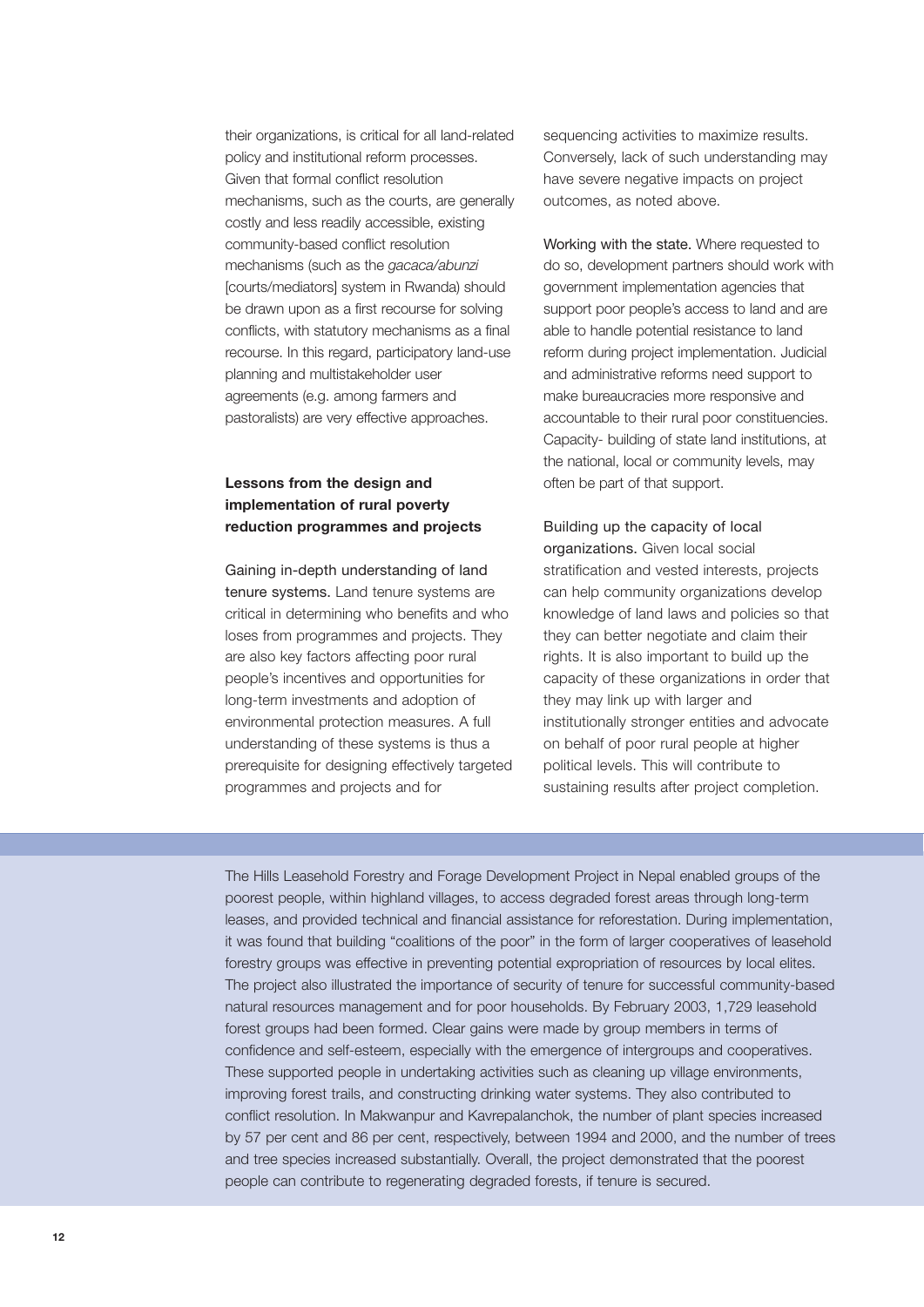Ensuring sustainability. Reforming land access and tenure systems requires sustained political will and investment. It demands intensive supervision support and takes time, usually more than the lifespan of a single project. Therefore, the choice of implementing agencies is key to ensuring sustained commitment and support, especially from government. Because the projects IFAD finances are mostly implemented by agricultural ministries while land administration rests with land institutions, it is important to establish mechanisms for interministerial consultation and collaboration. Partnerships with NGOs and rural organizations and the establishment of links between them, community-based organizations and advocacy groups that operate at different levels, are essential. Participatory land-use planning and community-based land management are effective mechanisms to foster self-determination and sustainability. It is very important that support for tenure security be integrated into other activities for pro-poor rural development and poverty reduction, such as pasture improvement or improved management of community-based land systems. Indeed, the failure of a number of land reforms has been often due to the fact that land reform beneficiaries

were provided only with the land but no other inputs and services to be able to cultivate it profitably.

## IFAD's comparative advantage

IFAD's comparative advantage in addressing land issues for poverty reduction lies in its understanding of the agriculture-based livelihoods of poor rural women and men; its people-centred approach to rural development; and its experience in targeted action to provide relevant and effective responses to the challenges faced by the poor. These features provide a solid basis to influence policies and investments so that they increase poor people's access to land and tenure security. Particularly relevant strengths are:

- IFAD is both a specialized agency of the United Nations and an international financing institution. Its strategic frameworks, policies and programmes are approved by its Member States and thus provide the legitimacy needed for IFAD to engage with politically sensitive issues, such as those pertaining to poor people's access to land.
- High level of national government ownership of IFAD-supported programmes.

In the context of Brazil's national agrarian reform programme, although landless families have gained access to land, to fully reap the benefits they require access to markets and support services such as extension or credit. IFAD supports federal and state agrarian reform settlements to provide those services. This has allowed beneficiary families to improve their insertion into the local market and manage more efficiently their activities in agriculture, microenterprises and small-scale agro industry. In 2007, the Sustainable Development Project for Agrarian Reform Settlements in the Semi-Arid North-East (known locally as the Dom Helder Camara project) was voted Brazil's best rural development project. Among other things, by the end of 2007, the project had enabled 6,500 beneficiaries to access loans from a government credit programme. More than 700 young men and women were trained in agriculture-related activities, in collaboration with local agrarian schools and farmers' associations, and 14,257 women received identity cards as a result of a documentation campaign.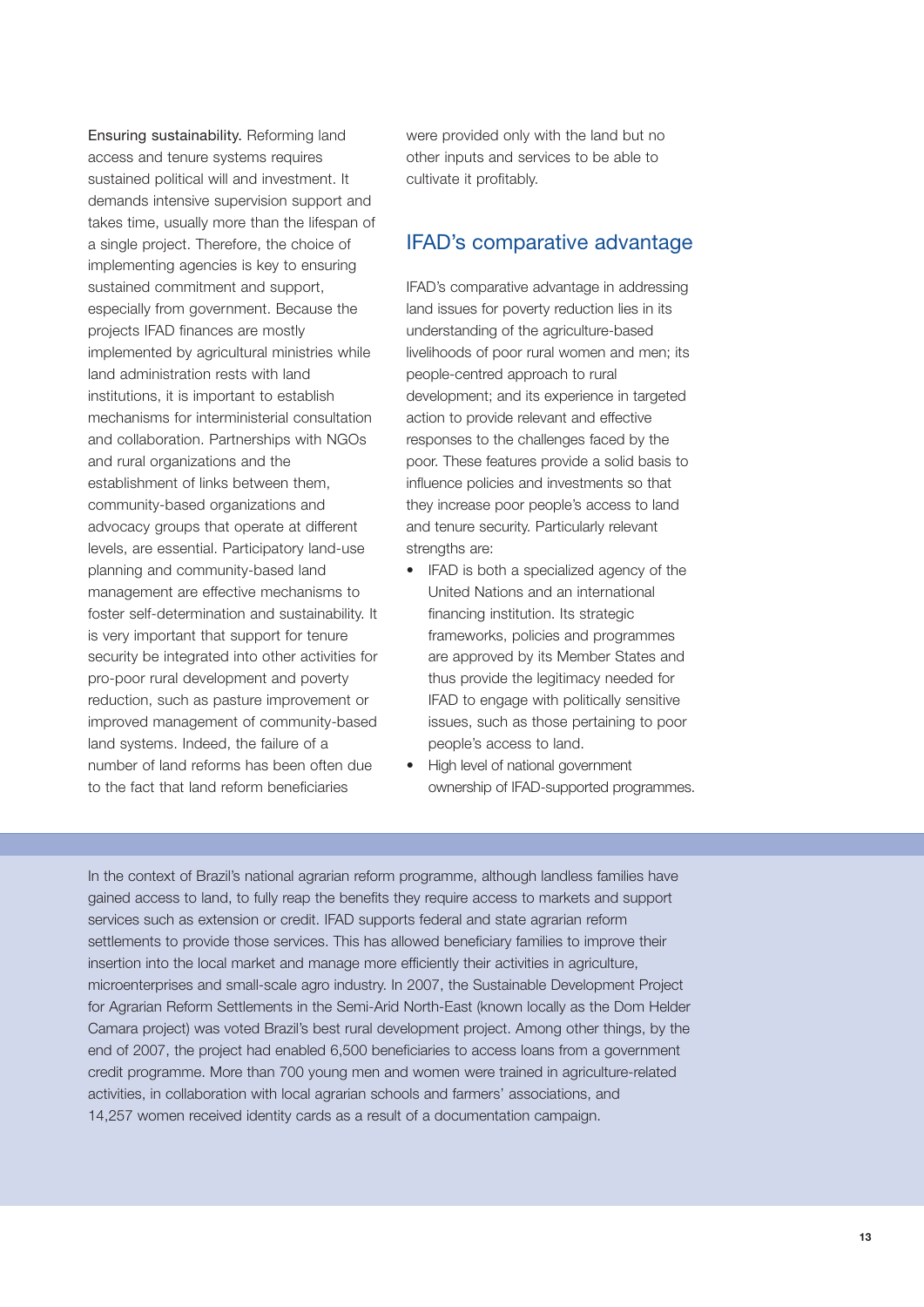- Broad partnerships with international development institutions ranging from FAO, the International Food Policy Research Institute, the World Bank and other regional development banks, the first three also being members of the ILC.
- Strong emphasis on innovation and scaling up as described in the IFAD Innovation Strategy.
- A perspective on land issues that is not normative but driven by its understanding of the concrete realities facing poor rural people in specific and diverse situations and contexts.
- Strong collaboration with farmers' and rural producers' organizations, indigenous peoples and civil society organizations engaged with land issues, in particular through the Farmers' Forum process, the ILC and the Indigenous Peoples' Assistance Facility.
- Emphasis on the empowerment of rural women and men by building up their skills, knowledge and confidence and strengthening their organizations to bring tangible benefits to their members and to influence the policy processes that affect them.
- Experience in supporting decentralization and community-driven development.
- An integrated approach that promotes access to land and tenure security with more productive and sustainable use of land, access to credit, technology and markets.
- Capacity to sustain, through its multi-year programmes and projects, the long-term commitment necessary to address highly political and complex land issues.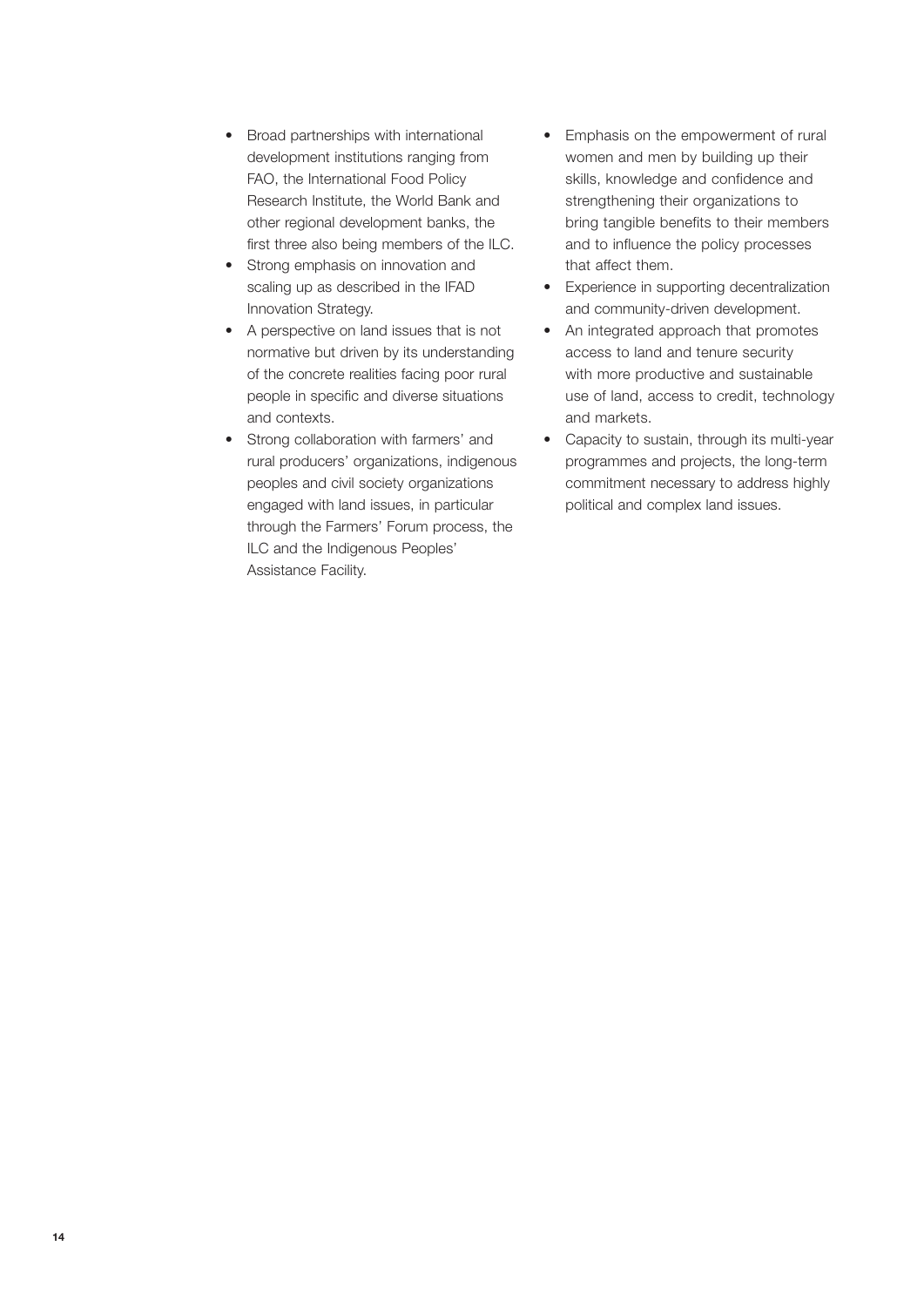# Policy objectives and guiding principles

The conditions of poor people in rural areas vary enormously. Nonetheless, some common factors constrain their ability to enhance their livelihoods, increase their incomes and improve their food security. One critical factor is lack of access to land; another is land tenure insecurity. The Strategic Framework of IFAD recognizes land access and tenure security as critical determinants of the capacity of poor people to overcome poverty. Therefore, IFAD's work must be informed by an understanding of national land tenure laws and systems and an appreciation of the dynamics of land issues facing different groups of poor rural people in their particular cultural, social, political and economic context (on-farm, off-farm and non-farm livelihood strategies, rural-urban linkages, migration, etc.).

The aim of the present policy is to enhance IFAD's ability to achieve the first objective of its Strategic Framework: to promote equitable access to land by poor rural people and enhance their land tenure security. It will do so in direct relationship with its investments for pro-poor sustainable development – increasing productivity and income; reducing vulnerability, insecurity and exclusion; improving sustainable land use; and improving prospects for better rural livelihoods.

In mainstreaming land issues in its engagements and operational instruments (see section IV), the Fund will be guided by the following principles:

• Alignment with national priorities and support to poverty reduction strategies. In line with its own constitution and the Paris Declaration on Aid Effectiveness/Accra Agenda for Action, IFAD will ensure that all interventions addressing land issues uphold country priorities and are undertaken on the

request of, and in agreement with, its member countries. In this context, IFAD will participate in national processes that define policies and institutions that bear upon land, such as poverty reduction strategies or agriculture sector-wide approaches. In these cases, IFAD will seek to promote responsiveness to the needs of poor rural people, based on field evidence. At the same time, since land tenure systems are location-specific, tenure issues should also be addressed locally. Local traditional authorities and community-based organizations can play a critical role in providing information and linking the local level to national policies and development strategies. IFAD will also support multistakeholder consultations that are vital for pro-poor and inclusive policies and programmes. It is critical to consider the linkages between the different land-based resources – crop land, pasture, forests, etc – and the different concerns of those whose livelihoods depend on them.

• Adherence to the "do-no-harm principle" at all times. A broad range of development interventions, particularly those concerned with agricultural intensification, such as irrigation or technology-based agricultural production, and those focused on afforestation or rangeland management, effectively add value to land. Under such circumstances, there may be the risk that the rural poor, especially women, may lose out to more powerful groups. Projects in these areas must be designed, therefore, in such a way that they 'do no harm' to the land tenure interests of the rural poor, especially those of women, indigenous and tribal peoples and other vulnerable groups. Careful measures must always be considered to avoid elite capture or forced

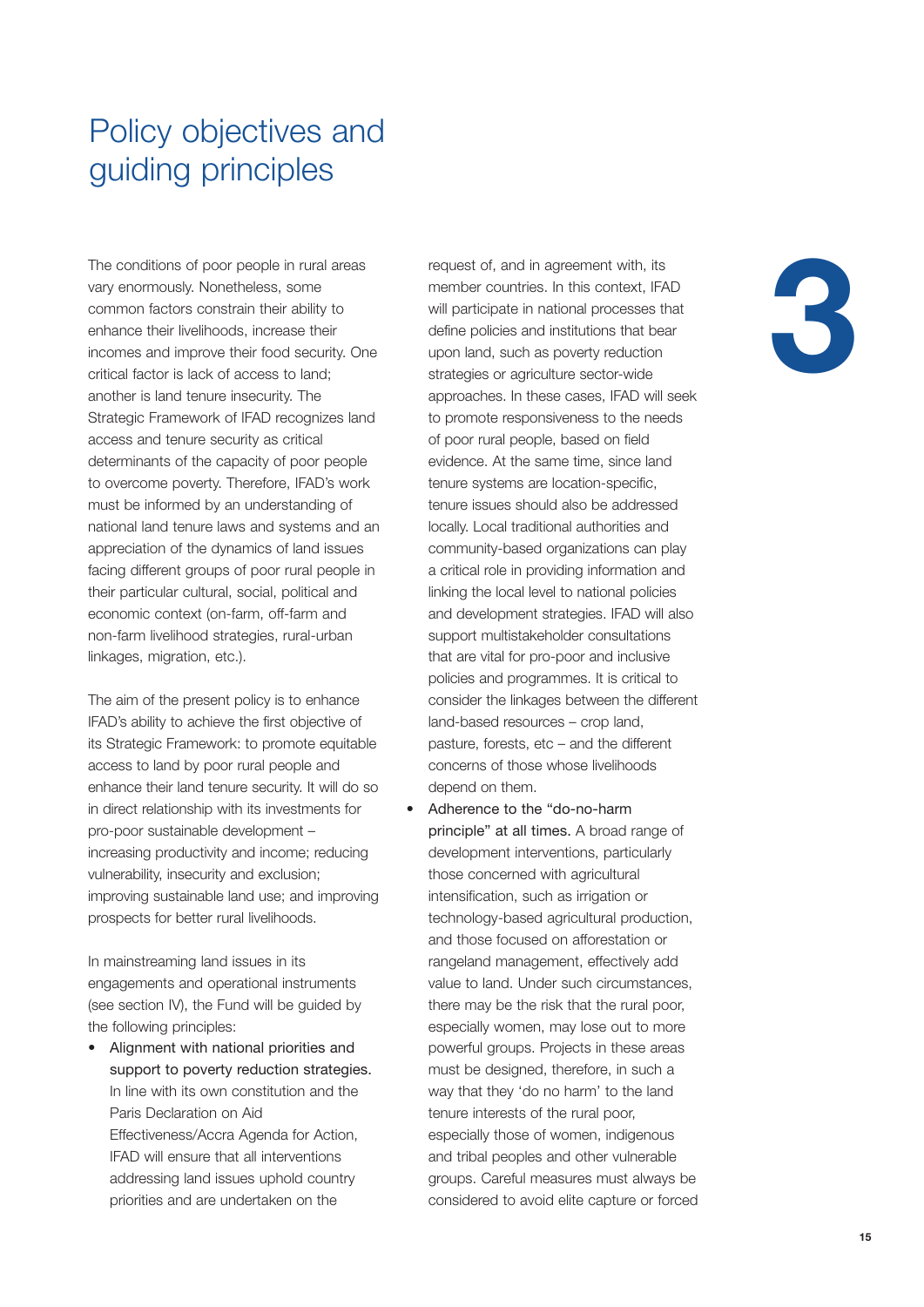displacement of people, and to address conflicting claims. IFAD must be sensitive to existing and potential situations of conflict, including those that may result from its own interventions. Operational guidelines and decision tools will be developed to enable IFAD to understand the context of its interventions and to ascertain, in an efficient manner, during both design and implementation, whether they may impact negatively on the land access and tenure security of poor people in its project areas. Conflict mitigation strategies need to be developed based on a full understanding of the complexities inherent in such situations, including those linked with project activities, and of the need for inclusive dialogue and negotiation. Addressing land access and tenure security through local participatory land-use planning and management exercises may be an effective approach to conflict mitigation and resolution.

- Appreciation of the diversity and dynamic nature of existing agrarian structures and tenure systems. This diversity rejects one-size-fits-all policy prescriptions. It demands context-specific analyses and interventions that recognize the plurality of the forms of access to, and control over, land, and of the ways this access and control can be claimed, (re)allocated, institutionalized or reproduced. It is important to assess the roles of institutions and actors in facilitating or obstructing access by poor rural men and women to land. IFAD recognizes that promotion of land access and tenure security is not synonymous with formal property rights. Rather, it requires an understanding of how overlapping, flexible and plural tenure systems can operate effectively together.
- Centrality of the empowerment of poor rural people and the organizations that represent them. Empowerment of poor rural people and their organizations is a prerequisite for sustainable improvements in their access to land and tenure security. IFAD has a significant role to play in

building up the autonomy, inclusiveness and technical and negotiating capacity of small farmers' and rural producers' organizations and in creating spaces for broad social dialogue and consultation on policy and programme formulation and implementation.

- Forging complementary partnerships with like-minded actors. Complementary partnerships, particularly with key government actors, civil society organizations and donors, are critical to changing bureaucracies that are inefficient or serve the interest of the landed elite. They are also critical to ensuring that any pro-poor reforms and changes are sustained beyond IFAD's engagement or beyond the tenure of any one particular government. The ILC, bringing together civil society and intergovernmental organizations and facilitating their interactions with governments, can be a very effective instrument for partnership-building.
- Focus on the gender dimensions of land rights. Because land tenure issues are inextricably linked to gender relations, a gender analysis is essential for designing effective targeted actions. Women are particularly vulnerable and disadvantaged under most tenure systems. Strengthening their rights to land will contribute not only to gender equality but also to poverty reduction, since women are responsible for household subsistence production and welfare. Complementary measures are often needed to enable women to influence decisions regarding their rights to land.
- Adherence to the principle of free, prior and informed consent. Before supporting any development intervention that might affect the land access and use rights of communities, IFAD will ensure that their free, prior and informed consent has been solicited through inclusive consultations based on full disclosure of the intent and scope of the activities planned and their implications. This is of particular importance for most indigenous peoples,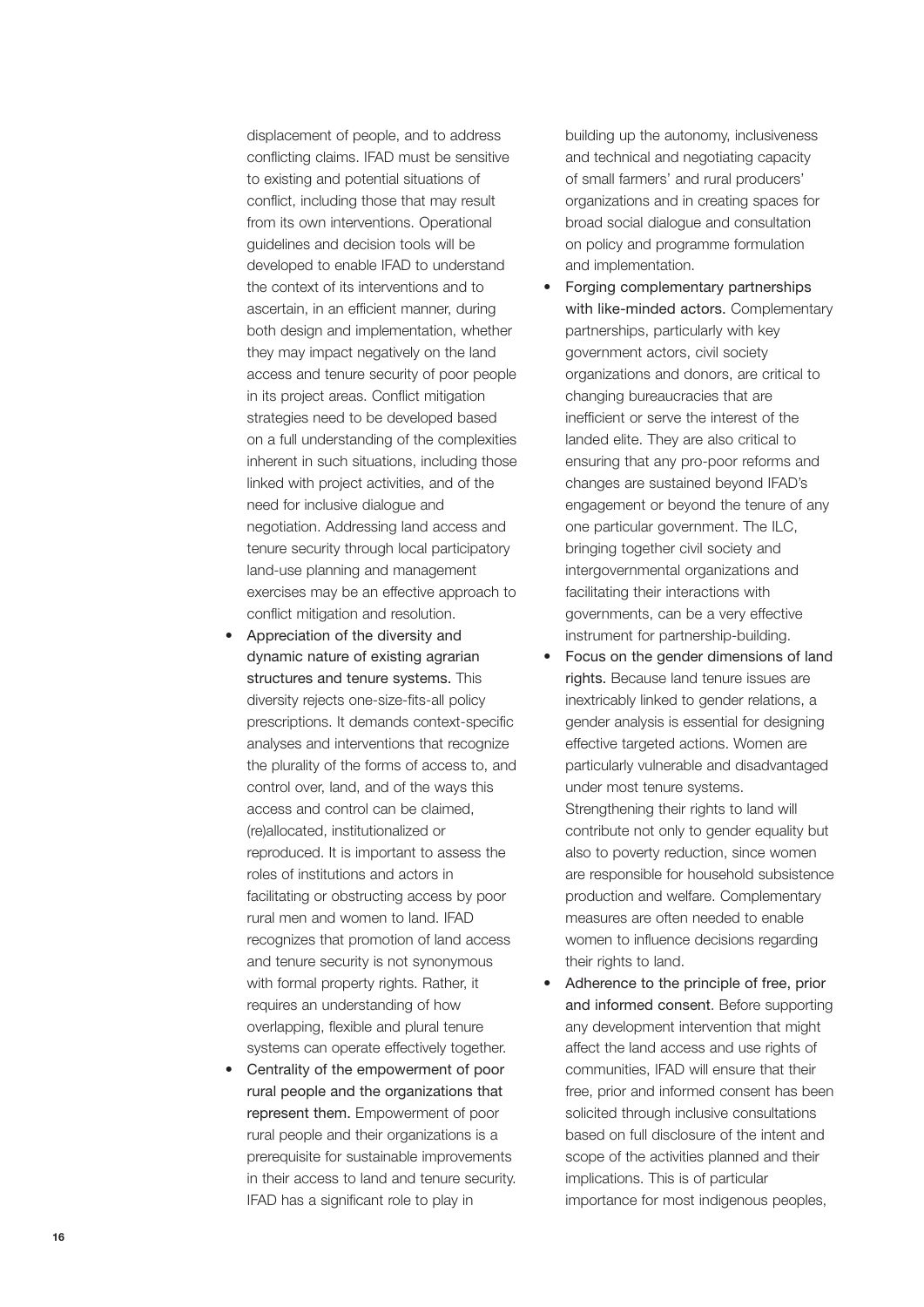tribal people and ethnic minorities who have culturally distinctive land tenure regimes based on collective rights to lands and territories. Recognition of these regimes and rights is often incomplete, leading to social and political marginalization and land grabbing by the powerful. Mechanisms for securing indigenous peoples' rights to their lands are important for their cultural survival and better livelihood prospects.<sup>29</sup>

• Support to production services and market linkages to maximize the positive effects of access to land and tenure security. Improved access to land and land tenure security, though critical, are not the only factors that determine the reduction of vulnerability and the willingness or capacity of poor rural people to invest in sustainable land management and increased productivity. Addressing constraints on access to financial services and information, markets and agricultural extension is equally important, and IFAD must take responsive and relevant targeted measures.

> 29 See United Nations Declaration on the Rights of Indigenous Peoples, Article 10.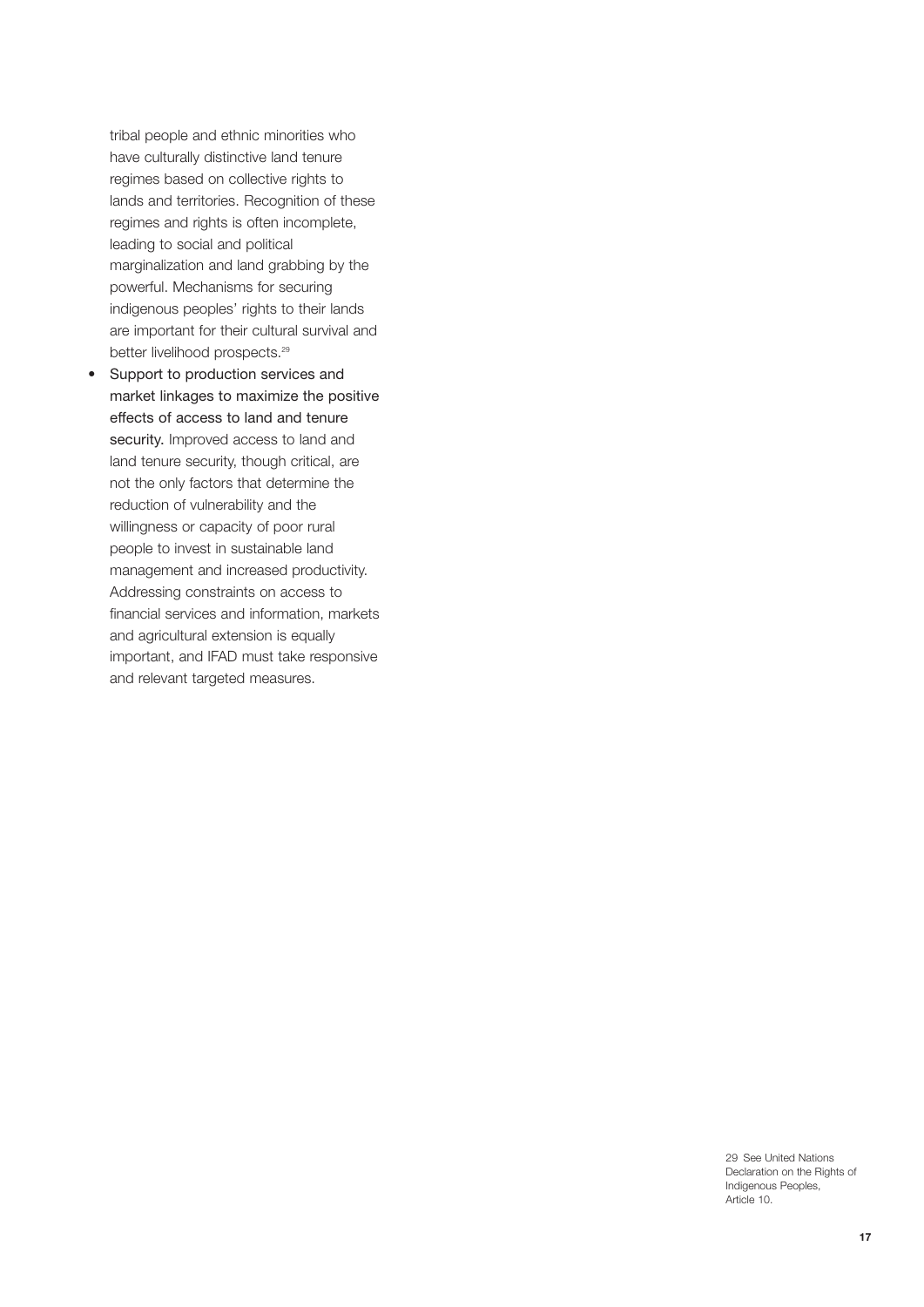# Operational instruments

**4**

30 In mainstreaming land issues into its operational instruments, IFAD will link engagement with those issues and the assessment and M&E of such engagement with the various guidelines (for example, the guidelines for preparing COSOPs) and the various quality enhancement and quality assurance mechanisms and ranking tools (e.g. the assessment of programme/project design maturity), the corporate key success factors, and development effectiveness indicators.

31 The Structure and Operation of a Performance-Based Allocation System (EB 2003/79/R.2/Rev.1), annex I: Improving Equitable Access to Productive Natural Resources and Technology, (i) Access to Land.

32 The COSOP represents the articulation of IFAD's country programmes, which comprise a coherent, mutually supportive set of engagements to achieve the Fund's objectives and which are in line with the government's priorities, policies, institutions and programmes for rural poverty reduction.

33 In 2007 assessments, 36 per cent of IFAD borrowing countries scored below 3.5. See annex I, page 5 in document EB 2007/92/R.46/Add.1

This section briefly describes the main operational instruments that IFAD will use to address the land issues facing its target groups.<sup>30</sup>

Access to land is a vital element in rural livelihoods. It is not, however, everywhere a problem. Even where it is, there are not always opportunities for IFAD to work with government, civil society and farmers to solve it.

IFAD conducts regular country performance ratings as part of the performance-based allocation system (PBAS) and rural sector performance assessments.<sup>31</sup> The latter include an indicator on access to land. The Fund will take all necessary measures to ensure that the ratings on this indicator are reliable, comparable across countries and regions, and conducted through a transparent process that includes consultations with country partners.

IFAD-funded investments, in any given country, are based on demand and opportunities. In some countries these investments may include projects explicitly designed to promote improved access to land and tenure security; in others, they will not. However, implementation of the guiding principles listed above, in particular the 'dono-harm' principle, requires a thorough understanding of the dynamic land issues in the country concerned, even where projects do not focus specifically on land. The level of effort IFAD devotes into acquiring such understanding will be partly determined by each country's performance rating regarding the land access indicator: the effort will be higher in countries with low rating. Wherever possible, IFAD will draw on analyses carried out by partners.

Decisions on whether or not IFAD's portfolio in a country should include projects and programmes specifically designed to address land issues will be made through the standard COSOP and project design processes, in accordance with countries' own priorities and poverty reduction strategies.

## Results-based country strategic opportunities programme<sup>32</sup>

In countries where land access issues are a major constraint on rural poverty reduction, i.e. those whose performance rates below 3.533 on the land access indicator, IFAD will work with governments and other partners to include an analysis of land issues in COSOP preparation. This analysis will need to be agreed with governments. Generally, the analysis might include a systematic and gender-sensitive analysis of policies and institutions affecting poor people's land access and tenure security. Analysis should determine who has what rights to agricultural land; ascertain the laws and institutions responsible for the administration and enforcement of those rights; and assess the concrete impacts of these rights and institutions on the livelihood strategies of poor men and women. It should also consider the relationship between agricultural land management and climate change mitigation. To that end, there should be an analysis of the linkages between security of tenure and the need for land users to change their agricultural land management practices.

Key issues for such analyses include:

• What are the main land tenure and land access issues affecting poor rural people, in particular, in the areas likely to be targeted by IFAD's country programme?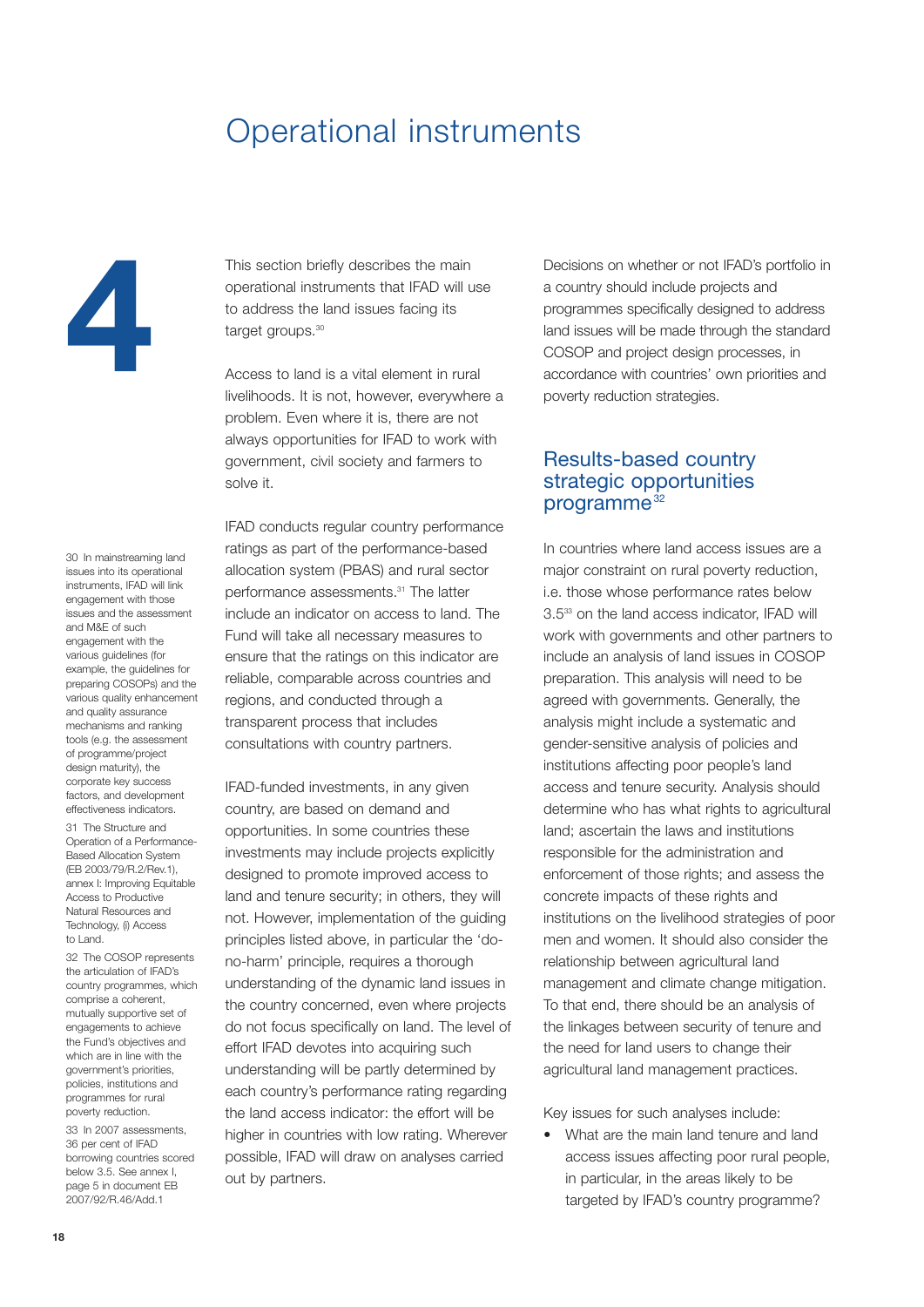- What is the situation regarding land policy and land laws in the country?
- Do the land policy and land laws address the land tenure and land access issues of the poor rural people and vulnerable groups? If not, why not? What needs to happen for these issues to be addressed?
- Are land policies and laws and, in particular, the pro-poor dimensions of them, being implemented and enforced?
- What are the major challenges for implementation of land policies and laws?

Answers to these questions will draw on participatory and consultative processes that ensure reflection of the perspectives of civil society and poor people themselves, through their organizations. In developing such COSOPS, IFAD will consult with local or locally represented members of ILC and with farmers' and rural producers' organizations, in line with COSOP guidelines. Working with these partners will strengthen IFAD's capacity to identify key tenure issues at the national level, from the perspective of poor rural people, and integrate them into its programmes/projects and its policy dialogue and advocacy initiatives.

Analyses of land issues in COSOP development should include an assessment of who is doing what in the formulation and implementation of land policies. Such analysis will contribute to greater harmonization and complementarity among the various initiatives of donors, to forging relevant partnerships, and to informed interaction with government authorities. In low–rated countries, the analyses regarding access to land and tenure security for the rural poor will inform the dialogue with governments and other stakeholders in the development of the COSOP and, in particular, the decisions to engage or not with land issues, whether through policy dialogue, support to land reform or investment in land management and development. In addition, results of such analyses will be very useful in monitoring country performance regarding land access

for the rural poor and in improving the reliability of the land access indicator.

Irrespective of country performance regarding access to land, similar analyses will be conducted when country programmes include plans for major investments in land development in response to country demand. In these cases, such analyses will be carried out either at COSOP articulation or at project design.<sup>34</sup>

IFAD amends its COSOP guidelines on a periodic basis to take account of new policies, and in accordance with Executive Board and other decisions by Management. The COSOP guidelines will be amended in line with this policy.

# Policy dialogue

Where addressing land access and tenure security issues is part of its country strategy, IFAD will identify likely partners and allies within government, among development partners – in particular those that are members of the ILC – farmers' organizations and other civil society organizations to build up alliances for pro-poor land policies and programmes.

Building on its country programmes and the lessons learned therefrom, IFAD will engage in evidence-based and socially-inclusive policy dialogue and multistakeholder policy discussions to promote, within national policy (poverty reduction strategies, sector-wide approaches) and regulatory frameworks, a focus on the land rights of poor rural people. It will also take advantage of its discussion with government in the context of the PBAS and loan negotiations to promote the land interests of poor rural women and men.

IFAD will work with governments and their development partners to strengthen the capacities of public institutions to formulate and promote pro-poor policies and programmes. It will work with local authorities and community-based and

34 In fact, such analyses are already undertaken in most of these cases.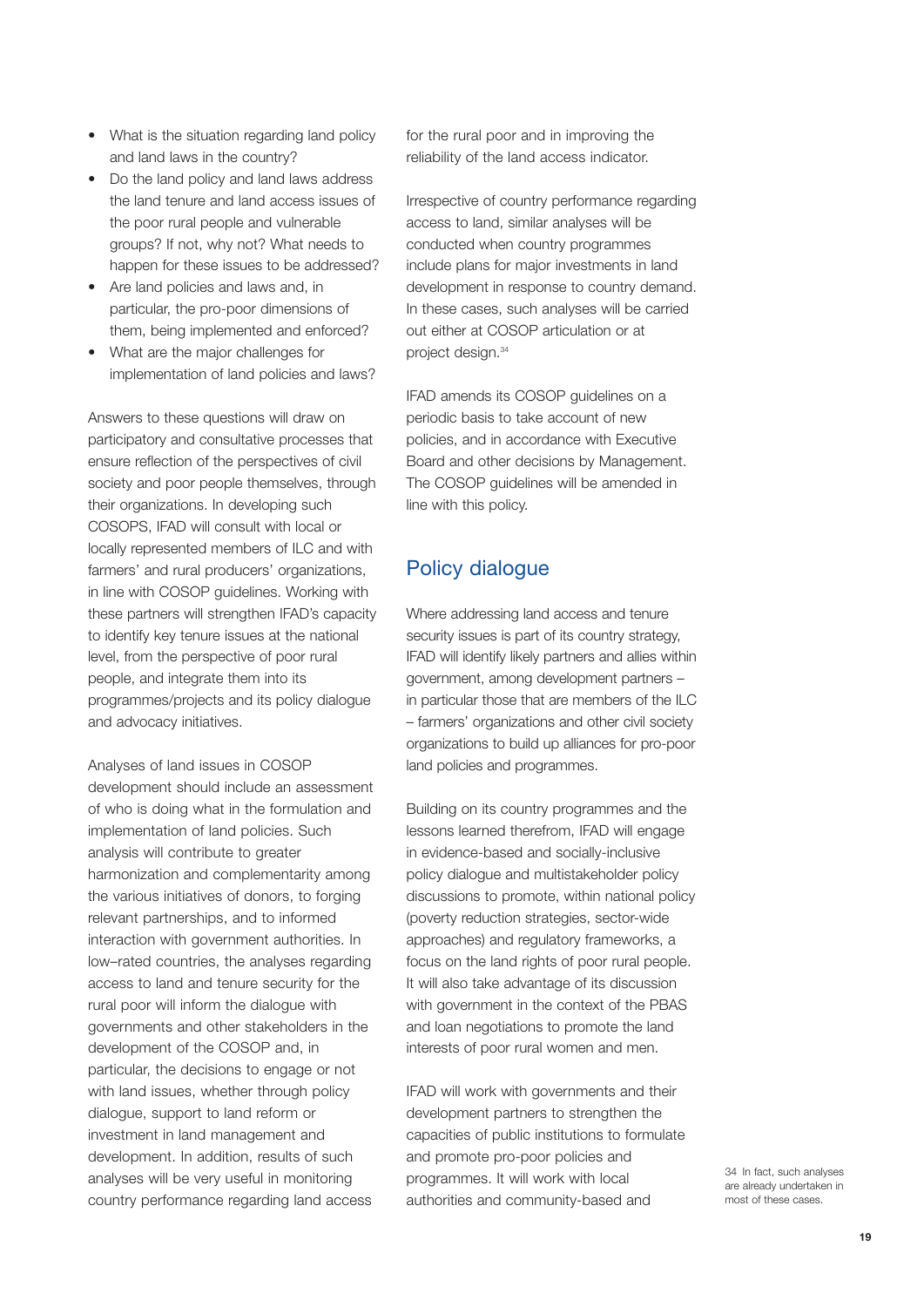farmers' organizations to increase awareness of policies and laws and the impact that their implementation (or lack thereof) is having on the ground. Country programmes will strengthen the advocacy capacity of local actors to bring these issues before higherlevel officials. Support to the organizations representing the interests of poor rural people to engage in land-related policy processes is essential.

At cross-national, regional and global levels, IFAD will engage in policy dialogue through its participation in forums on land issues and rural poverty reduction, and its membership in the ILC. There, too, its contributions will draw upon its field experiences to build up a better global understanding of how best to address these issues at the national level. IFAD will support the participation of the organizations of the poor to contribute to such global-level policy dialogue, including through the facilitation of knowledge-sharing across countries and regions. Such policy and advocacy initiatives will be supported by grant financing.

# Project design, supervision and implementation support, monitoring and evaluation

Irrespective of whether the land access issue per se is a major strategic dimension of IFAD's country programme, wherever project activities can affect, or depend upon, land access, IFAD and its partners need to have a sufficiently good understanding of land issues to ensure that interventions do no harm and that opportunities to improve access and tenure security are not missed.

In such cases project design should take account of the national regulatory framework regarding land, and a gender-sensitive land tenure assessment must be conducted in the project area. The latter will be an integral part of household livelihood analyses during project inception/formulation/appraisal and, if necessary, will be deepened through ad hoc

studies during implementation. The aim of the assessment would be to clarify the following five questions – relating either to mitigating potential negative consequences<sup>35</sup> or building on potential opportunities:

- Would the current land tenure arrangements seriously hamper the implementation of key project activities or undermine the incentives of IFAD's target groups to participate in project activities (e.g. do the benefits of improved management of a resource accrue to the target groups; is there loss of secondary rights of vulnerable groups)?
- Would project activities have negative impacts on access to land by direct and indirect target groups (e.g. does the rehabilitation of an irrigation scheme lead to the loss of access to water by poor pastoralists; will the increase in land values lead to a loss of land by more vulnerable members of the communities)?
- Should strengthened land tenure security be a pre-condition for the delivery of other project benefits?
- Would current land tenure arrangements undermine the intended distribution of project benefits (e.g. is land tenure security a pre-condition for receiving project benefits such as support to the planting of tree crops or agroforestry activities, soil and water conservation measures, or erosion control activities, etc.)?
- How might the project enhance the land tenure security of poor and vulnerable groups?

This is already best practice in IFAD project design, and through the implementation of this policy will become standard. When they are next revised, the guidelines for project design, quality assurance and quality enhancement will be amended in line with this policy.

Grant financing can contribute significantly to increased national capacity to design projects that address the land rights of poor rural women and men. Grant financing may

35 In doing so, the land tenure assessment will also provide inputs to the overall risk assessment of the project in line with the relevant key success factor (KSF 5.1).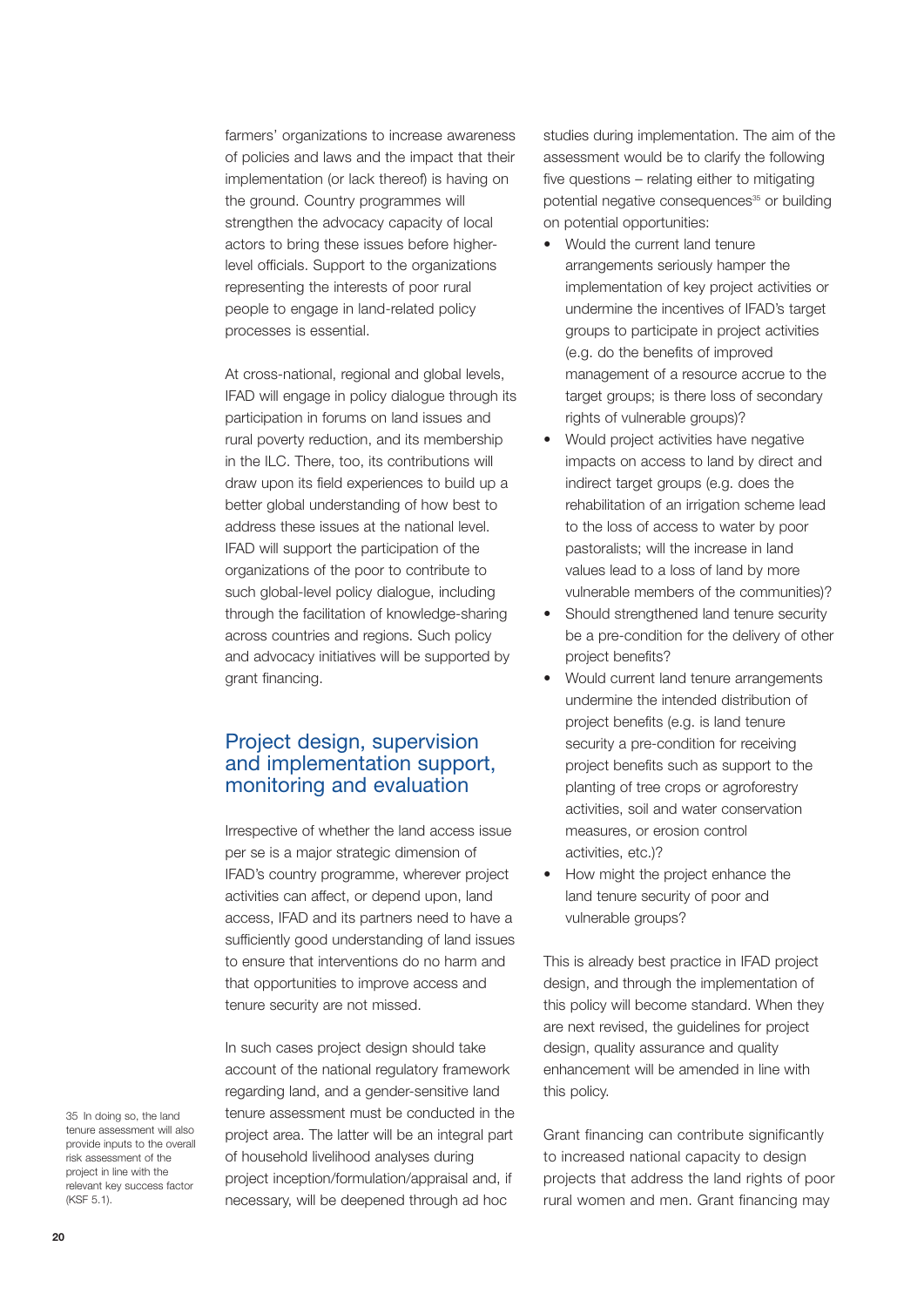be used to: (i) generate knowledge of the land tenure situation to inform project design; (ii) support the implementation of project components; (iii) finance pilot operations; and (iv) directly support the agenda and activities of community-based organizations, farmers' organizations, and other civil society organizations.

The relationship between land tenure and project activities carries a number of potential risks: the impact of the land tenure situation on distribution of project benefits; the impact of project activities on land tenure; and the resistance by vested interests to any land tenure changes entailed by project activities. This requires continuous vigilance and close supervision, monitoring and implementation support. These are also needed to identify changes in policies and land administration and to assess their implications on ongoing projects and programmes, as in some cases they may challenge the assumptions upon which original project designs were based.

Through supervision and M&E, IFAD will assess these risks and changes together with recipients and implementers. It will ascertain whether and what kind of implementation support is needed (such as technical support, policy dialogue, piloting and experimenting new approaches, adjusting programme and/or project design). Supervision reports and mid-term reviews will identify emerging land-related problems so that adjustments and corrective actions may be undertaken. Such knowledge will inform subsequent project designs, and quality enhancement and quality assurance exercises. Increasing field presence and the constitution of country programme management teams will strengthen IFAD's ability to monitor and evaluate effectiveness in promoting land access and tenure security. Findings will be included in the Report on IFAD's Development Effectiveness, which will periodically report on IFAD's effectiveness in achieving better and secure access to land.

## **Partnerships**

For its engagement with land issues, IFAD relies on partnerships with various stakeholders at the local, national, regional and international levels, ranging from government to international and regional development institutions such as development banks and United Nations agencies, especially the World Bank and FAO; research institutions; the private sector; and civil society organizations. Collaboration with these actors can include: assessing policies and sharing experience and best practices; collectively engaging in policy dialogue at the country level and supporting land reform processes; developing joint programmes; and promoting the land reform agenda at the international level.

IFAD's membership in ILC, which includes civil society and intergovernmental organizations such as the World Bank, FAO and the World Food Programme, is an effective vehicle for facilitating multistakeholder partnerships for learning and joint actions in advocacy campaigns and policy dialogue, and in programmatic collaboration at the country level, including innovative and effective approaches to be replicated or scaled up. The Farmers' Forum is another mechanism through which IFAD can promote multistakeholder partnerships and social dialogue for pro-poor reform, and for more effective and relevant approaches to the land issues faced by poor rural people.

IFAD will work closely with FAO to follow-up on the ICARRD, its Declaration and Plan of Action, including specific programmes at the national level. It will also work in partnership with FAO to promote regional multistakeholder initiatives, such as that of the AUC for the development of a Pan-African framework and guidelines for agrarian/land reform. Proactive joint engagement with land issues may be also pursued in the context of the United Nations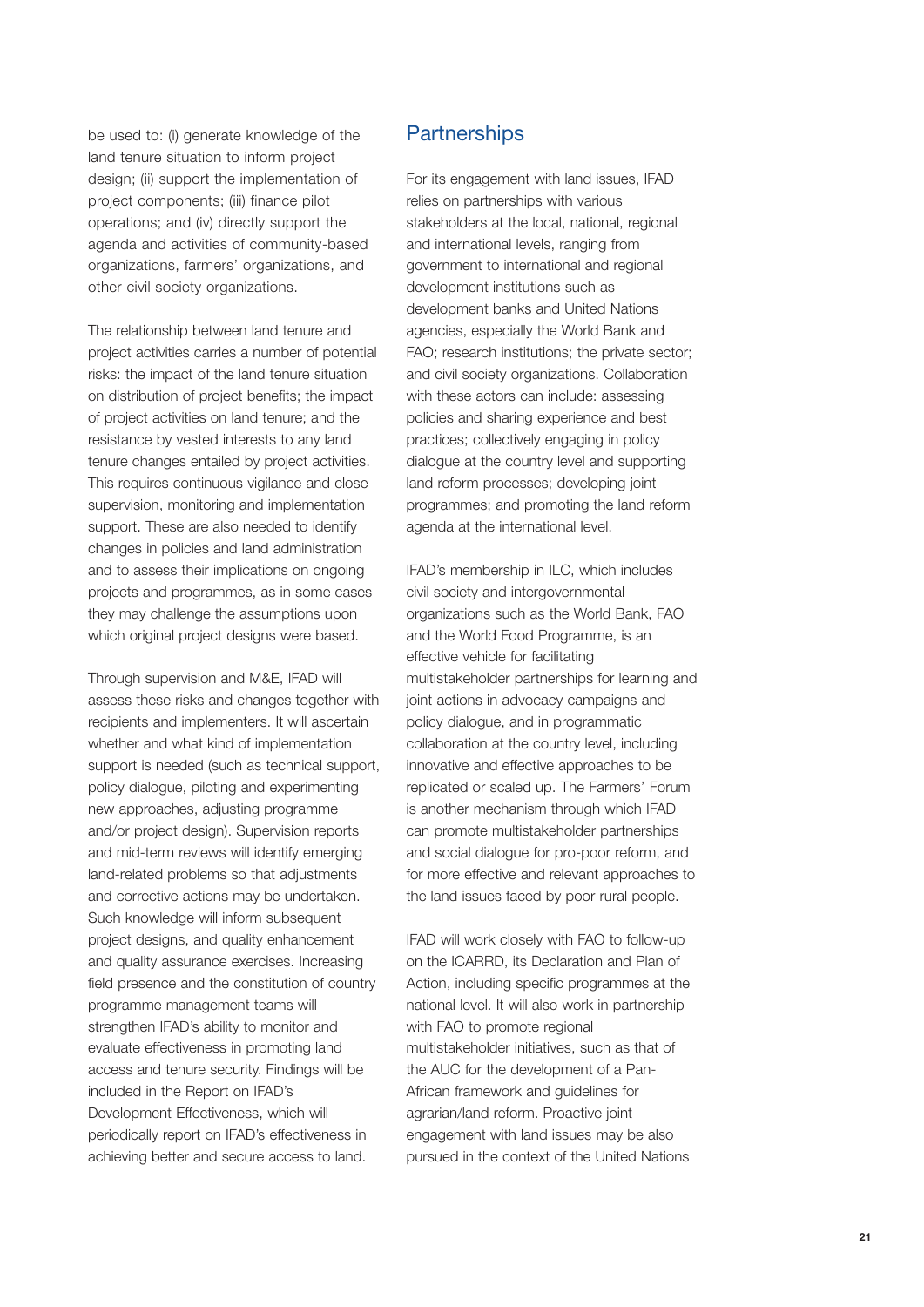reform and the "Working as One" commitment in pilot countries.

Partnerships with research institutions, such as the International Food Policy Research Institute and other Consultative Group on International Agricultural Research institutions, can contribute to cutting-edge scientific and policy-oriented research around land issues, with IFAD providing evidence from its projects and those of its partners. Collaboration with national research institutions will be actively sought as a means for building permanent capacity at the country level and for arriving at a better understanding of national contexts.

## Knowledge, learning and innovation

Land tenure issues require specific expertise, skills and flexibility. Promoting secure access to land and tenure security is a continuous learning process. To engage more systematically with land issues, IFAD will enhance its knowledge and learning on these issues, drawing upon its strategies for knowledge management and for innovation. It will use and expand its knowledge management tools, such as thematic groups and communities of practice, to take stock of the policies and practices of other actors. It will document its own experiences and make the relevant information easily accessible to its partners and thereby enable knowledgesharing among projects, countries and regions. As part of its Innovation Strategy and with its innovation network, IFAD will also scout for new solutions to the land tenure challenges faced by poor rural people and promote tested solutions, especially the innovations of poor people themselves. It will work with community-based organizations to learn about local dynamics and about what works on the ground, and with national organizations to understand the relevant policy environment and institutions that affect access to land and land security. IFAD's membership in ILC and the Farmers' Forum

process have great potential for identifying effective innovations. As noted, grants are a flexible tool for knowledge generation and identification of innovations and best practices, including via project implementation support and research partnerships, both with in-country stakeholder agencies that have substantial implementation experience and with centres of excellence. All acquired knowledge will feed into COSOP articulation and project design.

As mentioned above, within the PBAS framework, IFAD is already monitoring a set of performance indicators to assess country performance in ensuring that poor people have access to land and tenure security. IFAD will review these indicators with key partners, including ILC members, to improve the methodology and ensure alignment with this policy. As its assessments improve, the Fund will approach its partners in the ILC with a view to contributing to the creation of a global database on pro-poor access to land and tenure security, with special attention to the rights of women, indigenous peoples, pastoralists and other vulnerable groups.

The results and impact of all the above operational instruments will be reported periodically in the Report on IFAD's Development Effectiveness.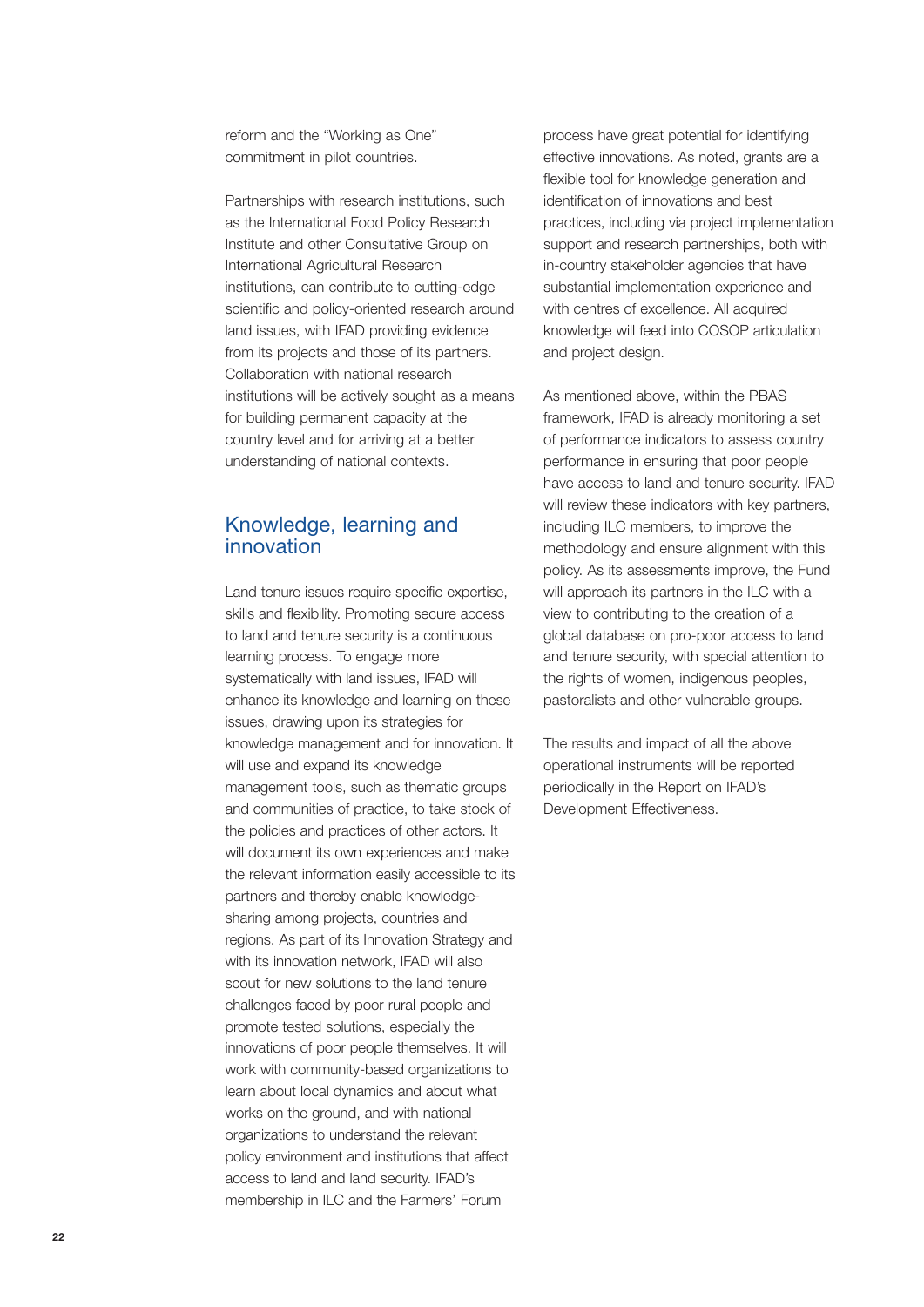# Risk mitigation measures

In addressing the land issues of poor rural people, IFAD faces risks that need to be considered and addressed by appropriate mitigation measures. These include:

- Political sensitivities. Dealing with land issues is often politically sensitive and, if not carefully prepared, may demand more time, intensive supervision and implementation support and/or changes and corrective action. One way of mitigating this risk is to make an initial (modest) investment to address issues of land access and tenure security through participatory planning processes. Pilot and experimental activities can also be undertaken with grant financing, to identify the most relevant and effective approaches that could then be scaled up through country programmes. Knowledge deriving from pilot and experimental activities will feed into IFAD's quality enhancement and assurance systems, and guide design and supervision teams. Flexible lending mechanisms might also be effective in managing risks.
- Limited staff capacity. Enhancing land access and land tenure security can be a challenging objective, and IFAD staff capacity must be strengthened to meet the task. Training and building awareness among staff and ensuring commitment and leadership from Senior Management are necessary to contain capacityshortage risks. Additional capacity will derive through the effective use of consultants, whose expertise includes knowledge of, and experience with, land issues, and the selection, with similar qualifications when required, of field presence officers, project management and supervision teams, technical advisors and other operational staff at headquarters. In addition, partnerships with centres of excellence and organizations that have a common concern and commitment to pro-poor land tenure will contribute to the Fund's capacity to address land access and tenure security issues.

# **5**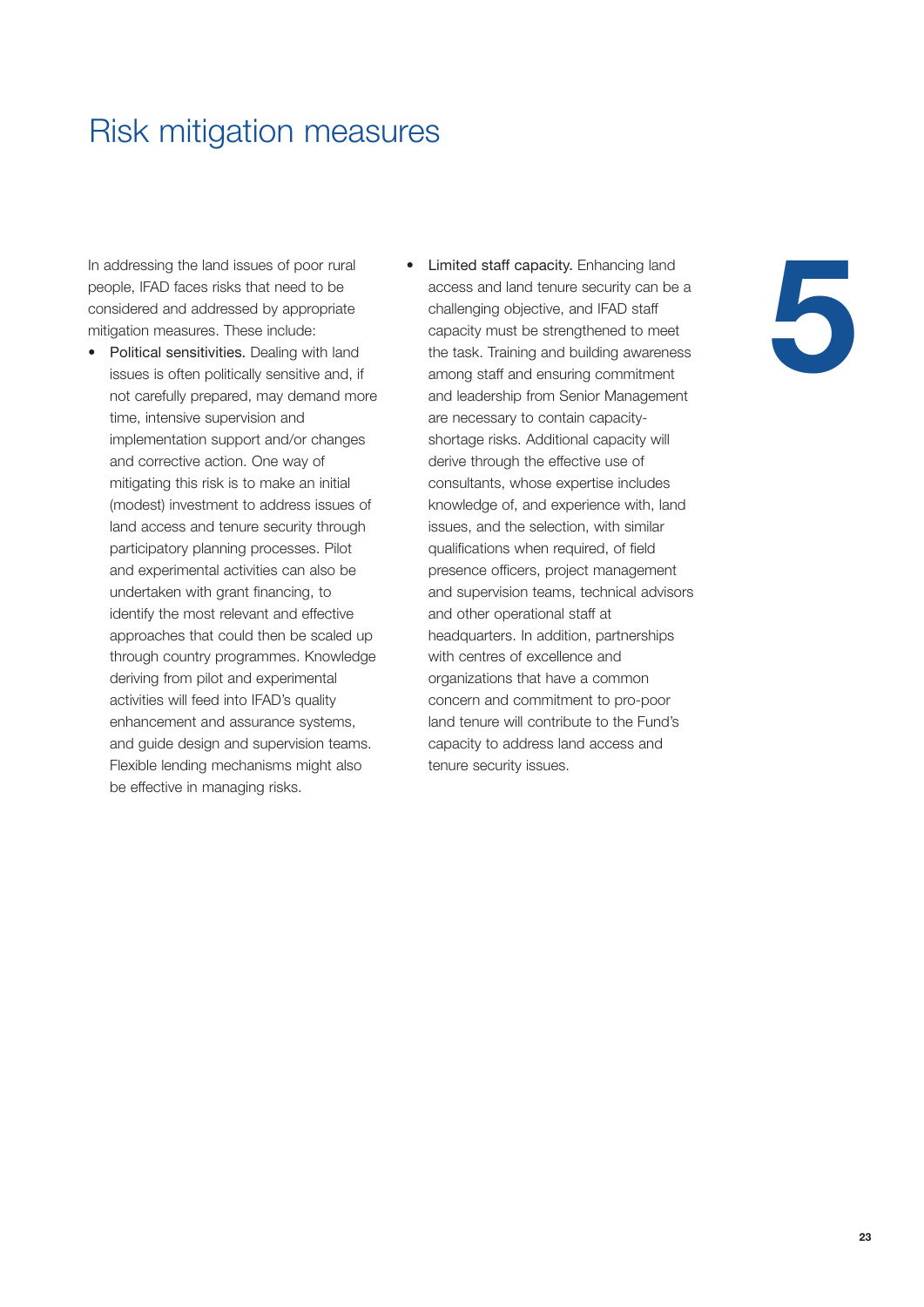# Human resources and financial implications



Compliance with the above principles of engagement and the mainstreaming of land issues into IFAD's operations will require focused capacity-building within IFAD itself. This might involve: (a) training of staff; (b) recruitment of specialists within the regional divisions of the Programme Management Department; and/or (c) recruitment of technical adviser(s) with regional specialization, within overall budget constraints.

Analyses to be undertaken in the preparation of COSOPs for low-performing countries and for countries where IFAD will have a major engagement with land issues, will principally rely on: national laws, studies, surveys and

data; the knowledge and expertise of development partners working with land issues in a given country, such as FAO, the World Bank and other donors; consultations with government and civil society, in particular the members of ILC at the country level; and (very importantly) farmers' and rural producers' organizations. Similarly, project design and implementation will rely on and build upon the work and knowledge of partners working at that level. The additional cost of conducting these analyses and consultations at the COSOP stage is estimated at US\$20,000 to US\$25,000 per COSOP for three to four COSOPs per year, thus reaching a total amount of no more than US\$100,000 per year.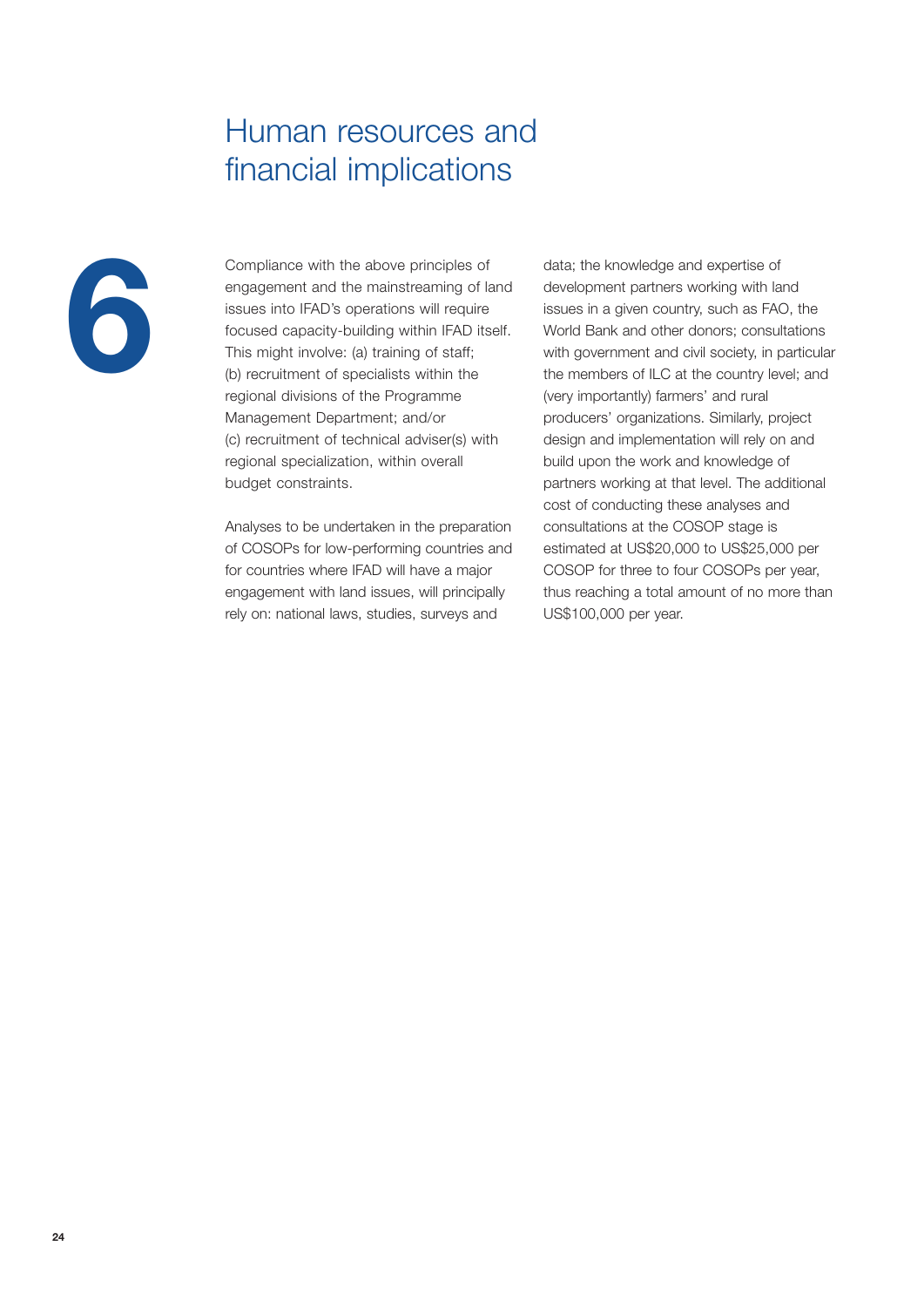# Dissemination of policy

An in-house training seminar will be organized to ensure institution-wide understanding of the policy. A brochure summarizing the guiding principles, operational implications and related guidelines will be prepared and distributed to all IFAD staff, consultants and key partners, including governments, cooperating institutions and consultants. The policy and subsequent operational guidelines and decision tools will be posted on the Internet for wide distribution. The Farmers' Forum process, IFAD's membership in the ILC, country programme management teams, and field presence structures will be used to share the policy widely. Similarly, regional and country events, such as regional implementation workshops or start-up workshops, will provide additional opportunities for sharing the policy.

**7**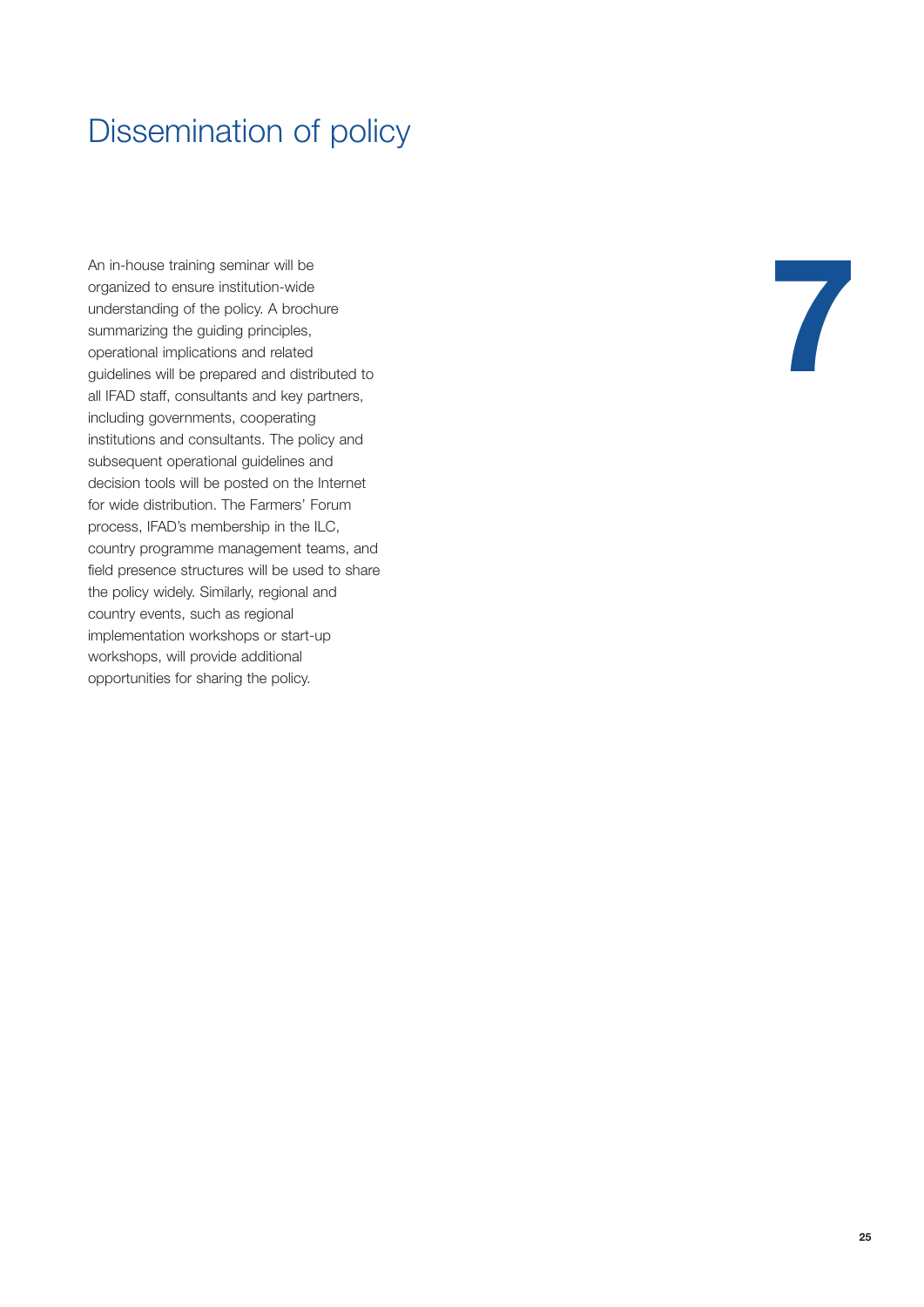# ANNEX I

# References to land in IFAD's Strategic Framework 2007-2010

The conditions of poor rural people and of small-scale agriculture vary enormously, depending on the level of economic development of the country, agroecological conditions and production systems, gender, and social and economic characteristics. Nonetheless, a limited number of common factors constrain the ability of poor rural people to increase their incomes and improve their food security. IFAD's strategic objectives focus on these factors.

The first strategic objective is to ensure that, at the national level, poor rural men and women have better and sustainable access to, and have developed the skills and organization they require to take advantage of, natural resources (land and water), which they are then able to manage efficiently and sustainably.

IFAD will improve the access of poor rural people to productive natural resources, the security with which they can use and hold them, and the practices they use to manage and conserve them.

For poor rural people, lack of access to resources – agricultural land for crop production, water for irrigation, and common property resources such as forest, rangeland or fishing grounds – is one of the most defining features of their poverty. Access is determined not only by the finite amount of the resource available, but also by its distribution and the rules that govern its use. These governance or tenure arrangements, and the degree of security that they provide, are of critical importance. They govern, for example, the share of the crop that a tenant farmer must hand over to his/her landlord, or the period of the year that fishers can fish or pastoralists can graze their animals, or what happens to the land rights of a widow whose husband has died of HIV/AIDS. In a context of growing population densities, a breakdown of traditional natural resource governance systems, and the emergence of new, commercially-driven governance systems that give inadequate recognition to "secondary rights" of land use, there are even more conflicts over resource access. In most cases, it is the poorest who lose out; indigenous peoples are particularly vulnerable in this regard.

There is a close link between the way in which natural resources are accessed and retained, and the way in which they are managed. The better defined and more secure the tenure or use rights, the more sustainably those resources are managed. Yet, tackling land degradation, or sustainably exploiting rangeland or fisheries resources, are also about improving management and conservation technologies and practices. Here, the issue is one of enabling farmers, pastoralists and fishers – many of them indigenous peoples – to build organizations to manage the resources effectively and generate an income stream that will provide for sustainable resource use.1

1 IFAD (2007). Strategic Framework 2007-2010, p. 19.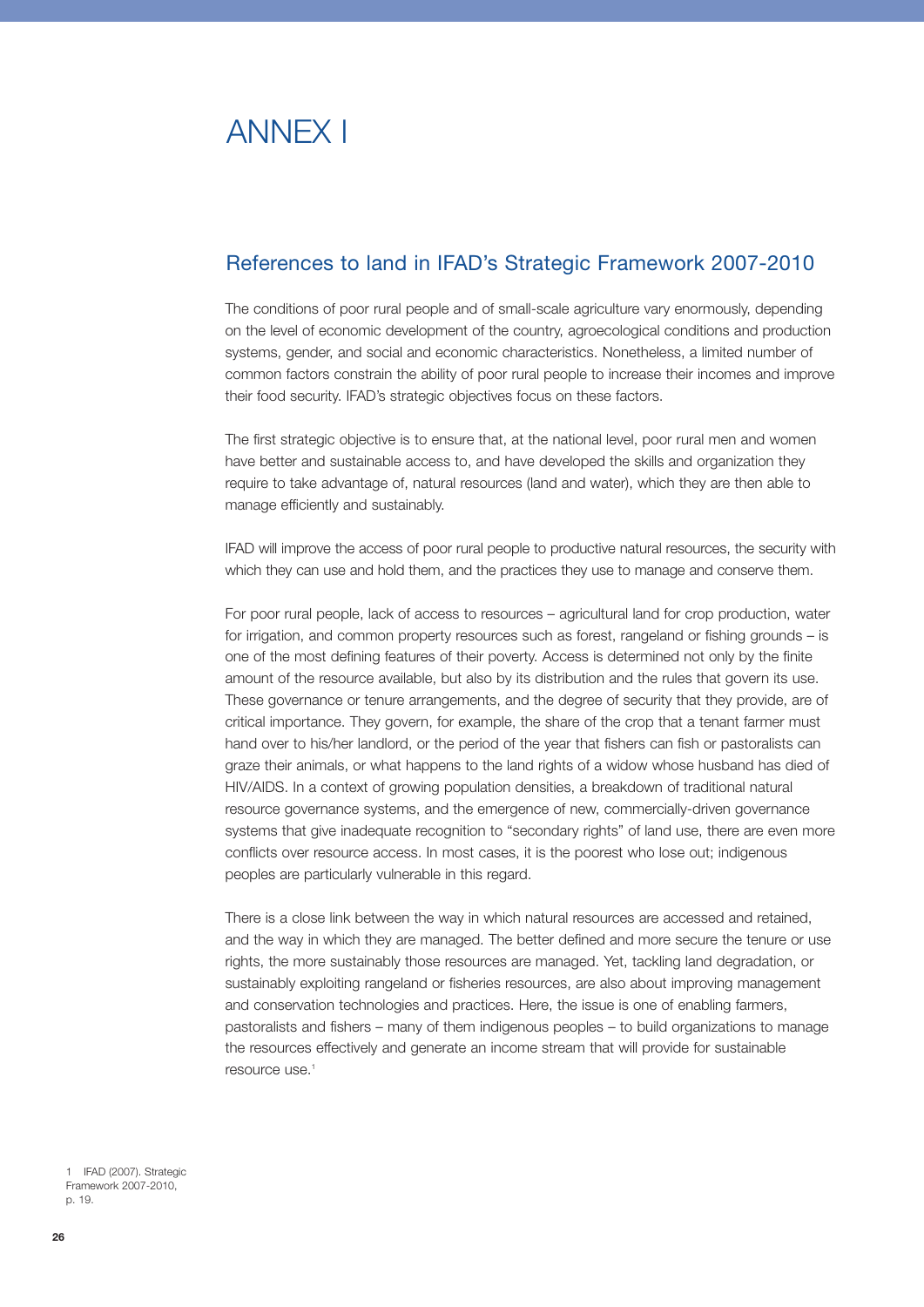# ANNEX II

# Land tenure systems: Terms and definitions<sup>1</sup>

## Land tenure

Land tenure refers to the rules, authorities, institutions, rights and norms that govern access to and control over land and related resources. It defines the rules and rights that govern the appropriation, cultivation and use of natural resources on a given space or piece of land. It governs who can use what resources, for how long and under what conditions. Strictly speaking, it is not land itself that is owned, but rights and duties over it.

A land tenure system is made up of rules, authorities, institutions and rights. Land administration itself (maps, deeds, registers, and so on) is only one part of a land tenure system.

Land tenure systems are highly complex. National and local situations are made up of a multiplicity of overlapping (and at times contradictory) rules, laws, customs, traditions, perceptions and regulations that determine how people use, control and transfer land. This has significant implications for the analysis of land tenure issues and their significance for poverty reduction. In many cases, for example, different people would describe the land tenure situation pertaining to a specific parcel of land in very different terms.

#### Land tenure security

Land tenure security refers to people's ability to control and manage a parcel of land, use it and dispose of its produce and engage in transactions, including transfers. There are three main characteristics of land tenure security:

- Duration how long will different land rights last?
- Protection will land rights be protected if they are challenged or threatened?
- Robustness are the holders of land rights able to use and dispose of these rights, free from interference of others?

#### Access to land

Access to land refers to "the ability to use land"<sup>2</sup> and "other natural resources, to control the resources and to transfer the rights to the land and take advantage of other opportunities."3

There are three main aspects to enhanced access to land: (i) strengthening land tenure security and land rights; (ii) increasing the amount of land that someone has access to; and (iii) improving the productivity of land. Alternatives to enhancing access to land for agriculture may include promotion of non-farm activities and urbanization.

#### Land rights

There are three principal rights linked to the spatial dimension of land: use rights; control rights; and transfer rights. Use rights refer to the right to use land for growing crops, passage, grazing animals, and the utilization of natural and forest products. Control rights refer to the rights to make decisions about how the land should be used and how benefits should be allocated. Transfer rights refer to the right to sell or mortgage land, convey land to others, transmit the land through inheritance and reallocate use and control rights.

1 This annex draws heavily on the IFAD stocktaking exercise and on the "*European Union guidelines to support land policy design and reform processes in developing countries*". COM (2004) 686 final. Brussels.

2 Bruce, J. (July 1998). "*Review of Tenure Terminology*", Tenure brief No. 1, University of **Wisconsin** 

3 FAO 2002. "*Land Tenure and Rural Development*". Land Tenure Studies N. 3.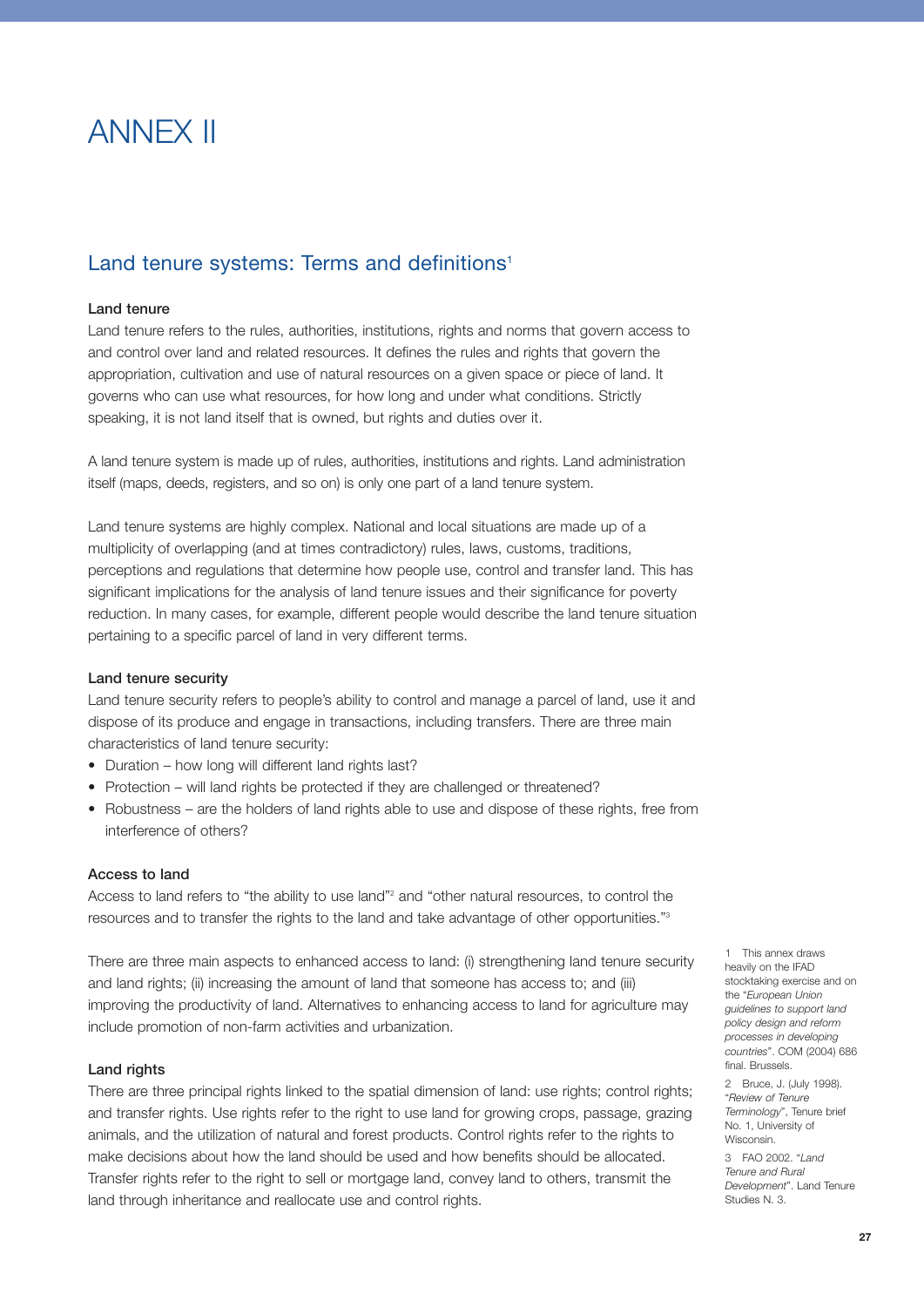These different kinds of rights are often overlapping, thus creating bundles of rights linked to a plurality and diversity of social relations between people, at diverse levels, including at the intrahousehold (women, men, young people), social class (landlords, peasants, farmers and farm workers), village, community, country (indigenous peoples), and even at the multicountry level (cross-border/multistate pasture resources).

#### Types of land reform interventions<sup>4</sup>

Legally imposed controls and prohibitions: these constitute direct intervention by the state in the land market, e.g. nationalization and collectivization; restitution and redistribution policies involving expropriation of land (with or without compensation); expropriation of portions of holdings above a certain size; expropriation of land parcels that are underutilized or owned by absentee landlords and/or foreigners; and slow or sporadic redistribution policies that operate through estate duty laws ('death' duties) and land taxes.

Inducements or "market-assisted incentives": These are offered by the state for social and economic reasons and lead to the creation of new property rights or the restructuring of existing proprietary structures, e.g. the privatization of state farms and collectives; the redistribution of state-owned lands; state expenditure on land reclamation and land development and subsequent redistribution as private property; direct state grants or tax concessions to purchase and/or improve private property; state-sponsored credits channelled through a land bank to individuals or through farmers' cooperatives for land-reform farmers; support to institutions (statutory or non-statutory) to administer the necessary land acquisition, and redistribution to land-reform farmers.

4 Adams, M. (2000). *Breaking Ground: Development Aid for Land Reform*. London: Overseas Development Institute (United Kingdom).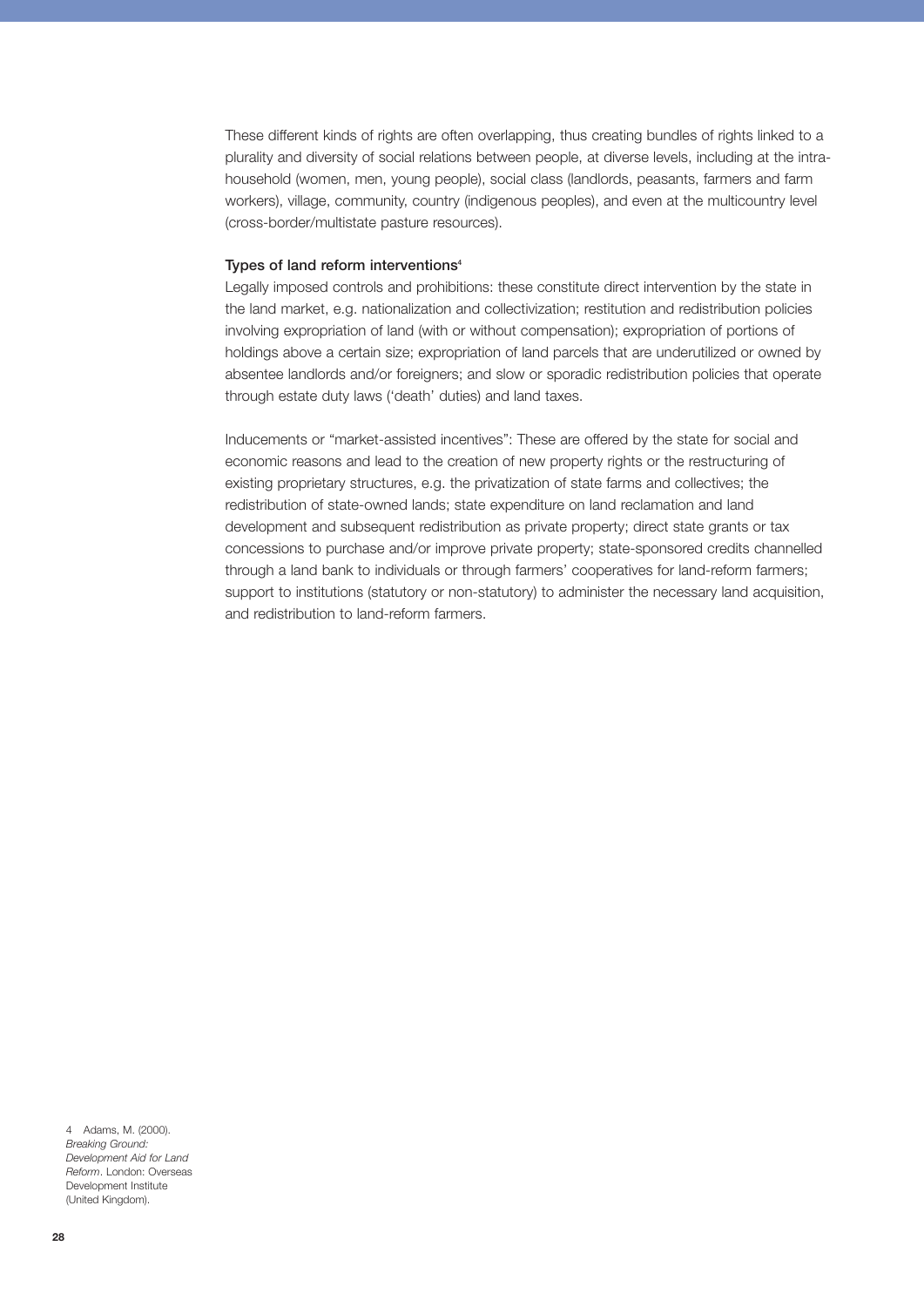# ANNEX III

# Normative statements of other institutions<sup>1</sup>

This annex provides an overview of international development agencies' normative statements concerning 12 land-related issues. The following institutional documents have been reviewed.

| <b>Institution</b>                                                                                                        | <b>Document title</b>                                                                                                  | <b>Date</b>  |
|---------------------------------------------------------------------------------------------------------------------------|------------------------------------------------------------------------------------------------------------------------|--------------|
| Australian Agency for International<br>Development (AusAID)                                                               | Income Generation for the Rural Poor: The Australian aid<br>program's rural development strategy                       | 2000         |
| Canadian International<br>Development Agency (CIDA)                                                                       | Importance of Urban and Rural Land Policy for Poverty<br>Reduction (draft version)                                     | 2003         |
| Department for International<br>Development (DFID) of the United<br>Kingdom of Great Britain and<br>Northern Ireland      | Better livelihoods for poor people:<br>The role of Land Policy                                                         | 2002         |
| European Union (EU)                                                                                                       | <b>Land Policy Guidelines</b>                                                                                          | 2004         |
| Food and Agriculture Organization<br>of the United Nations (FAO)                                                          | Access to Land, Food Security and Poverty Alleviation:<br>FAO's Interventions during the Past Decade                   | 2006         |
| German Agency for Technical<br>Cooperation (GTZ)                                                                          | Land Tenure in Development Cooperation<br>(executive summary)                                                          | 1998         |
| Inter-American Development Bank<br>(IDB)                                                                                  | Rural Poverty Reduction Strategy Paper:<br>Strategy for Agricultural Development in Latin America and<br>the Caribbean | 1998<br>1999 |
| International Fund for Agricultural<br>Development                                                                        | Guidelines for the Incorporation of Land Tenure Issues into<br>IFAD-Supported Operations - Eastern and Southern Africa | 2004         |
| International Land Coalition (ILC)                                                                                        | Towards a Common Platform on Access to Land                                                                            | 2002         |
| Ministry of Foreign Affairs -<br>Directorate General for International<br>Cooperation and Development<br>(DGCID) (France) | Land Tenure Issues in West African Rural Development                                                                   | 2000         |
| Swedish International Development<br>Cooperation Agency (SIDA)                                                            | Natural Resource Tenure                                                                                                | 2007         |
| United Nations Development<br>Programme (UNDP)                                                                            | Attacking Poverty while Improving the Environment<br>(Poverty and Environment Initiative)                              | 1999         |
| <b>United Nations Economic</b><br>Commission for Africa (UNECA)                                                           | Land Tenure Systems and Sustainable Development in<br>Southern Africa                                                  | 2003         |
| United Nations Economic<br>Commission for Europe (UNECE)                                                                  | Social and Economic Benefits of Good Land Administration                                                               | 2005         |
| United Nations Human Settlements<br>Programme (UN-HABITAT)                                                                | Urban Land for All                                                                                                     | 2004         |
| United States Agency for<br>International Development (USAID)                                                             | Nature, Wealth and Power: Emerging Best Practice for<br>Revitalizing Rural Africa                                      | 2002         |
| World Bank                                                                                                                | Land Policies for Growth and Poverty Reduction<br>(executive summary)                                                  | 2002         |

1 This annex is based on a paper first prepared by the ILC in conjunction with the Collective Action on Property Rights (CAPRi) and the UNDP Global Drylands Initiative, for discussion at the Expert Workshop on Land Tenure for Drylands Development held in Nairobi, Kenya, on 28 February-2 March 2005. It was subsequently revised and expanded for discussion at the workshop on Land and Property Rights for African Development, held in Nairobi on 31 October-3 November 2005.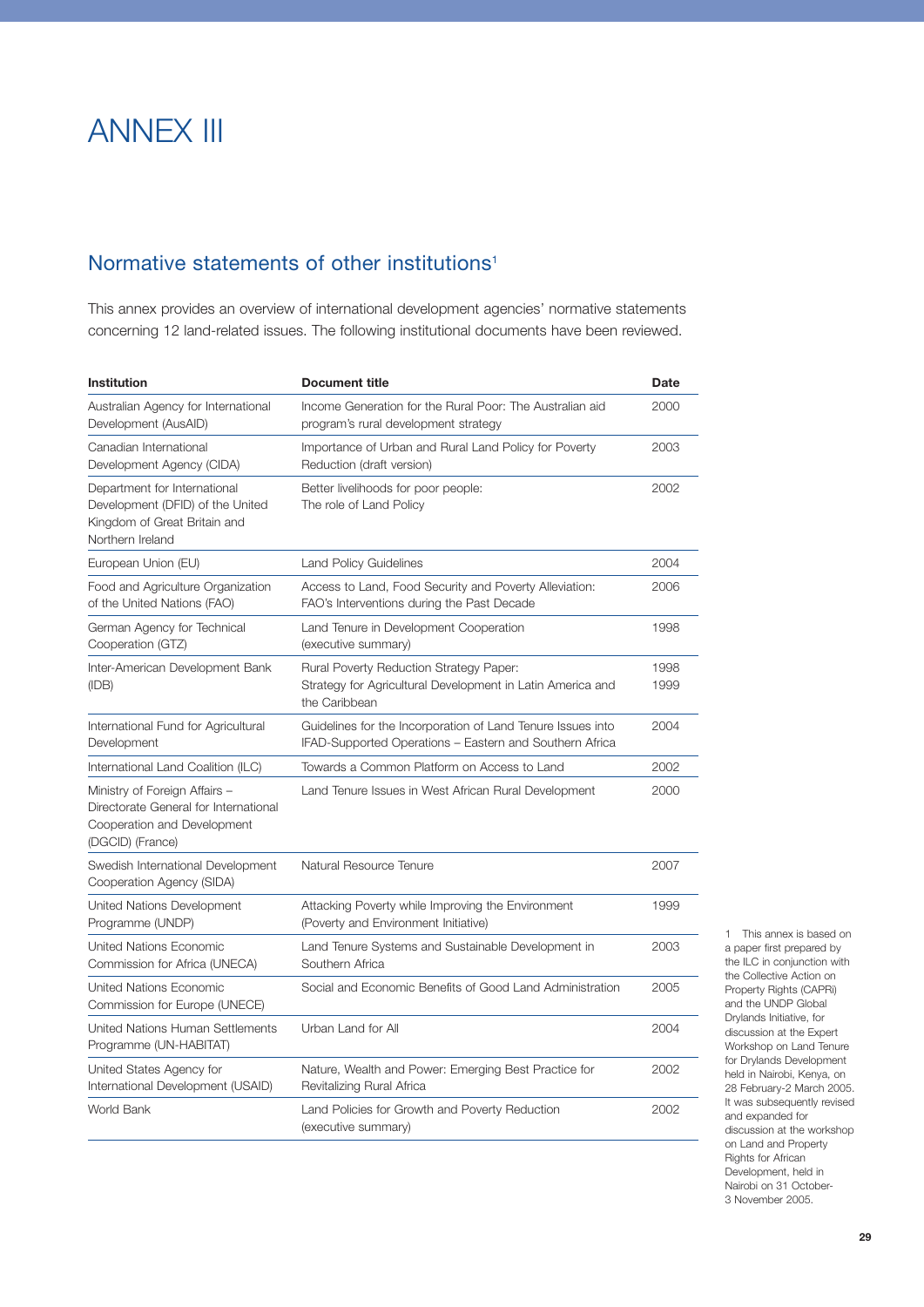#### Land policy reform

For nearly all agencies, the redistribution of rights and/or access to land is a key component of land reform. However, in discussing land reform more broadly, a variety of policy tools are identified, including but not limited to redistribution.

There is strong consensus among the institutions examined that support services – e.g. access to credit and financial services, access to markets, infrastructure, etc. – must also accompany land reform efforts in order for poor households to benefit. Non-governmental organizations and civil society have an important role to play in providing the support services.

#### Formality and security of tenure

There are different understandings of what defines "security" of land tenure. In this context, while nearly all agencies recognize that customary tenure systems can provide benefits to, and be seen as legitimate by, people living within such systems, they take different views on policy towards customary and statutory tenure where both exist side-by-side.

The IFAD guidelines and SIDA observe that customary tenure is flexible and continuously being modified. This flexibility may or may not benefit poor men and women. In addition, several agencies note that customary tenure is location- and culture-specific, and that its local character will influence how and whether customary tenure can adapt or be adapted (UNDP, USAID). The IDB is the only agency to refer solely to legal frameworks as the source of tenure security.

#### Communal tenure and common property systems

There is some agreement that access to common property resources is a key issue for poor households, because of their greater reliance on these resources for their livelihood (CIDA, EU, FAO, IFAD, ILC, SIDA). Management of common property is also closely linked to issues of environmental conservation (SIDA, USAID).

The EU policy guidelines consider common property to allow for efficiency, while also balancing other priorities such as equitable access to resources and environmental protection, and note that semi-arid rangeland can be efficiently managed as common property. The World Bank, on the other hand, identifies a trend from common property towards individual rights, because of the individual benefits that may be created through economic development.

#### Women's secure access to land

Most agencies recognize women's access to land as important both for ensuring equality of basic rights and for reducing poverty and ensuring household food security (AusAID, DFID, EU, IFAD, ILC, SIDA, UNECA, UN-HABITAT, World Bank).

There is recognition that, while women's land rights have become better protected by national laws, discrimination against women stems from both the state (e.g. via administrative processes) and customary systems (CIDA, DFID, EU, FAO, SIDA, UNECA, World Bank). This makes it more critical to look at whether women enjoy equal rights to land, property and natural resources in practice, rather than only under statutory law (UN-HABITAT). As gender equality may challenge deep-seated power structures, legal reform must be accompanied by awareness-raising, capacity-building and improved access to legal services (SIDA).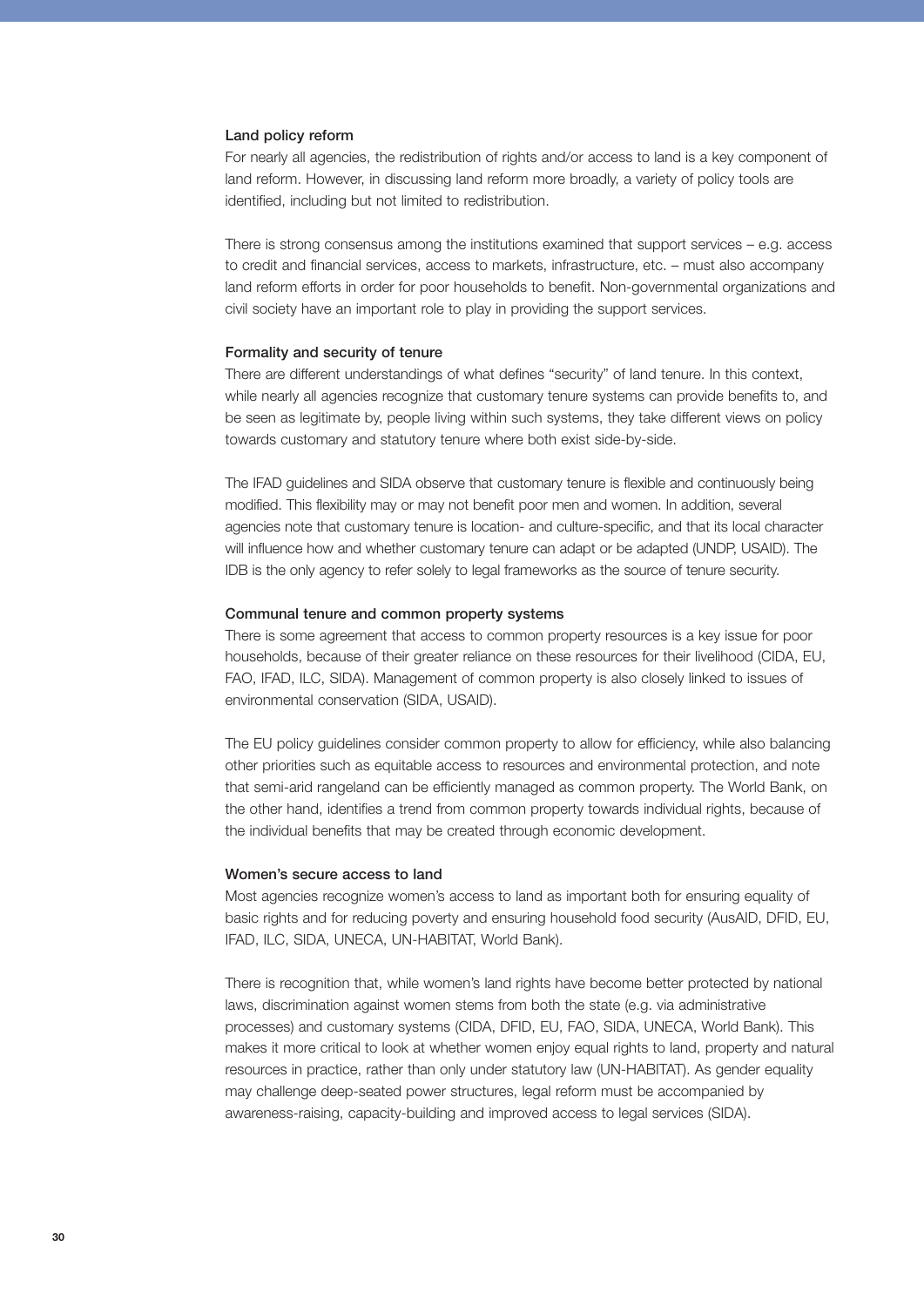## Land titling and land administration

Many agencies identify the challenge of building on existing rights, often customary in nature, when developing titling initiatives and land administration (CIDA, EU, SIDA). The EU, in particular, perceives titling as neither necessary nor sufficient to secure land rights or increase economic productivity; UN-HABITAT also notes that, in practice, titles have not necessarily increased access to credit or prevented the growth of new informal settlements. Several other agencies note that titling programmes should develop out of a real need – most likely present where population density is high and land transactions are increasing – rather than as a means to stimulate rural land markets.

Many agencies identify numerous implementation challenges – access to information and legal assistance, cost of services, conflict resolution capacity, and accessibility by women and rural households – and identify a number of strategic concerns as to how land administration can be organized specifically to benefit poor households (CIDA, DFID, EU, GTZ, IFAD, ILC, UNECE, UN-HABITAT, USAID, World Bank).

## Land markets (sales and rental)

There is consensus that unmediated sales markets do not assist poor and landless households to access land (CIDA, DFID, EU, GTZ, ILC, World Bank). Poor households face numerous obstacles to participating in sales markets, including access to information, and lack of market power and access to credit. These reduce both the equity and efficiency of sales markets. There may be potential for land speculation to develop where land transactions are newly introduced (DGCID).

Rental markets are seen as having both greater political feasibility and more potential to benefit poor and landless families, if long-term leases can be negotiated (EU, World Bank). In leasing arrangements, it is necessary to balance the interests of both the tenant and the owner, so that fairness underpins rental agreements (FAO).

#### Land, smallholder economies and agricultural trade

Different perspectives are offered on the connections between land and trade, and their impact on poor households. The World Bank analysis proposes a goal of increasing the participation of poor households in agricultural trade, with the assumption that this would allow them to benefit from the growth associated with increased trade.

Reforms to strengthen a country's position vis-à-vis international agricultural trade may further weaken the position of small-scale farmers (CIDA, EU, FAO, GTZ). The poorest smallholders are at greater risk to market fluctuations, particularly in export markets for cash crops, so land-use conversion in response to market demand may even increase their food insecurity (UNDP). Different perspectives also exist on the comparative benefits of small-scale versus commercial farming.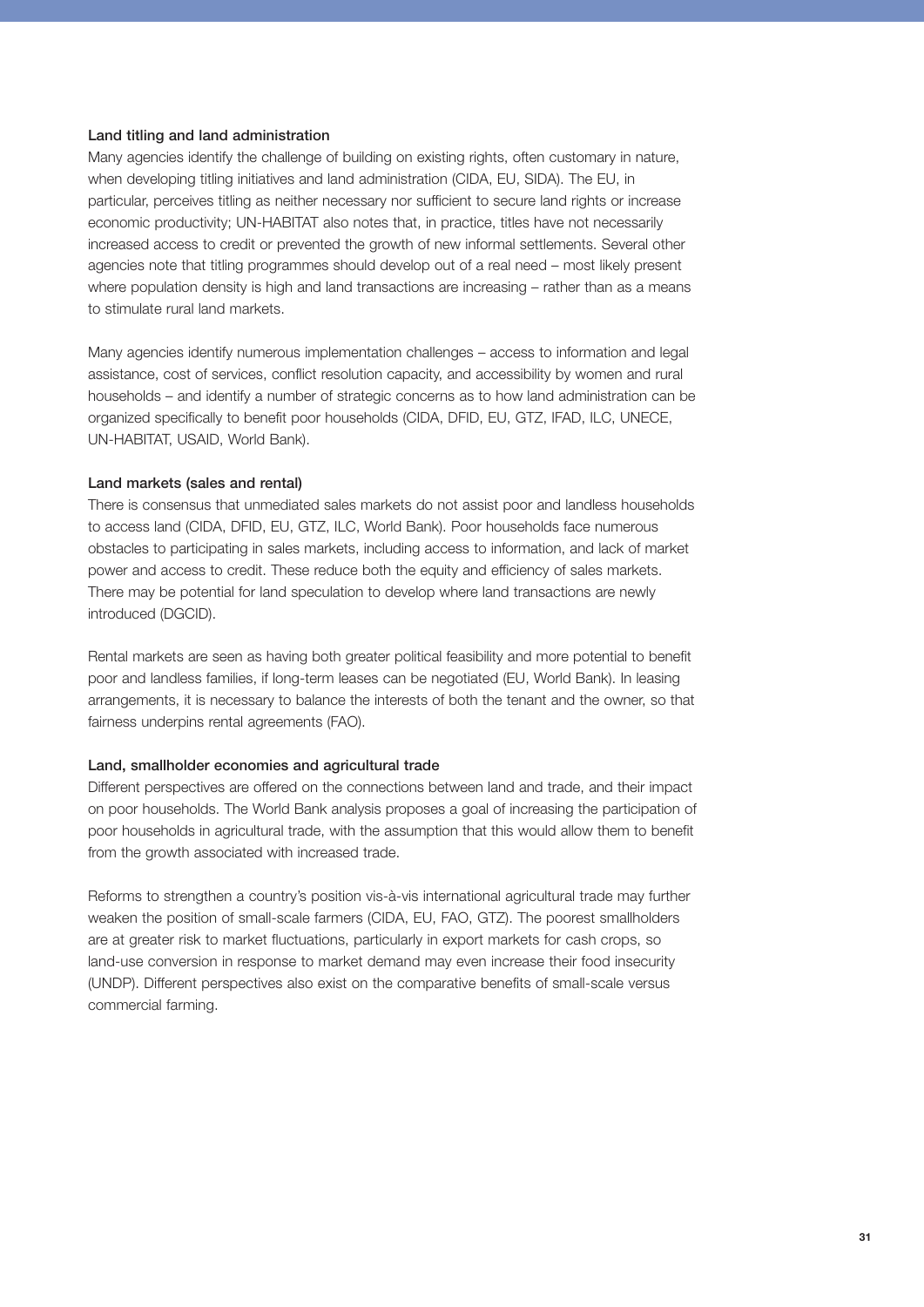#### Land and conflict

There is a general recognition that land-related conflict is an increasing challenge. It generates both social and economic costs, creates obstacles to poverty reduction, and, in its extreme form, causes loss of human life. Land disputes also risk widening into broader violent conflict that may have serious political consequences (CIDA, EU, GTZ, World Bank). Both formal and informal mechanisms for conflict management are proposed. SIDA and DFID note that, in post-conflict societies, addressing resource tenure may be a key step towards the consolidation of peace.

#### Environmental sustainability

There is agreement that land policy must address the key environmental challenges being faced, including erosion, deforestation and desertification. This environmental degradation can reduce agricultural productivity and jeopardizes access to natural resources for future generations (CIDA, DFID, EU, GTZ, ILC, UNECA).

As a general rule, environmental degradation received less attention in agencies' land policy documents than in papers focusing more broadly on rural development, agricultural development or natural resources management. Several agencies do not address environmental issues directly in their land policy papers (DGCID, World Bank).

#### Indigenous peoples and cultural identity

The agency papers offer limited analysis on the cultural aspects of land access, including some that address this issue in the context of indigenous peoples' land use and access. The EU policy paper notes that recognition of traditional land rights is necessary for indigenous peoples' cultural survival. FAO observes a particular concern for this in Latin America. UN-HABITAT notes that customs and traditions in land tenure systems should be respected, though states have an obligation to make sure these are not discriminatory (e.g. towards women). ILC notes, that for indigenous peoples, land is commonly linked to cultural identity, not only socioeconomic development. GTZ refers to the need to integrate indigenous knowledge on land and resource management into broader policy. UNECA notes that indigenous peoples and huntergatherers are at particular risk of displacement because of insecure tenure. SIDA points out that recognizing the resource rights of indigenous peoples, or their rights to control their ancestral territories – including protected areas – is consistently demanded by indigenous peoples.

#### Participation, democracy and governance

There are common references to the importance of participation and democratic processes in ensuring land access. Many agencies express concerns about institutional abuses, such as corruption, that can create efficiency losses and disproportionately affect poor men and women. Citizen oversight and monitoring by community boards, NGOs, peoples' organizations and legislatures are recommended as democratic checks on abuse of power and poor governance (EU, UNDP, UNECA, UN-HABITAT, World Bank).

Most agencies discuss participation within the context of land administration or development projects, with less emphasis on the link between broader democratic development and improved land policies. DFID states that good governance is the vital ingredient for land reform. A similar perspective can be found in SIDA's position paper, which underlines the importance of applying democratic governance principles for establishing effective and equitable tenure systems.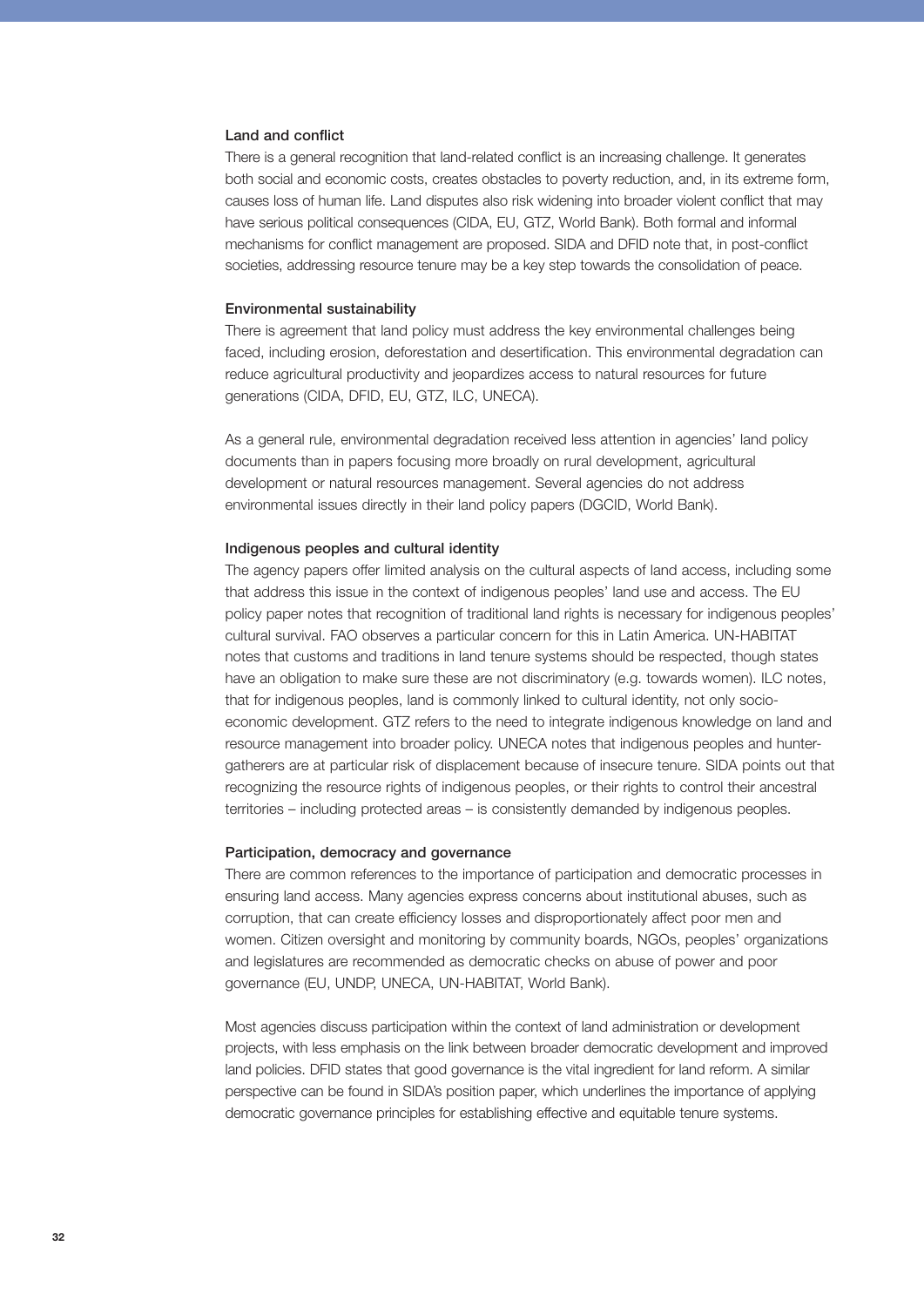## Land and human rights

Only a few of the agencies reviewed include references to human rights in their policy documents. The EU policy notes that access to land is a means to achieving fundamental rights as defined by international covenants, such as the right to food, although it does not refer to access to land itself as a human right. UN-HABITAT sets forth secure tenure as one component of the right to adequate housing, recognized under international human rights law. It also notes that cultural rights have the same legitimacy under international law as civic and political rights, reinforcing the need to respect customs and traditions in land tenure systems. The World Bank paper refers to a human rights basis for recognizing indigenous land rights. SIDA points out that secure resource tenure is also important for ensuring the realization of fundamental human rights, particularly the right to an adequate standard of living, which includes access to water, food and housing. DFID perceives the way a state handles land access as a good test of its broader commitment to human rights.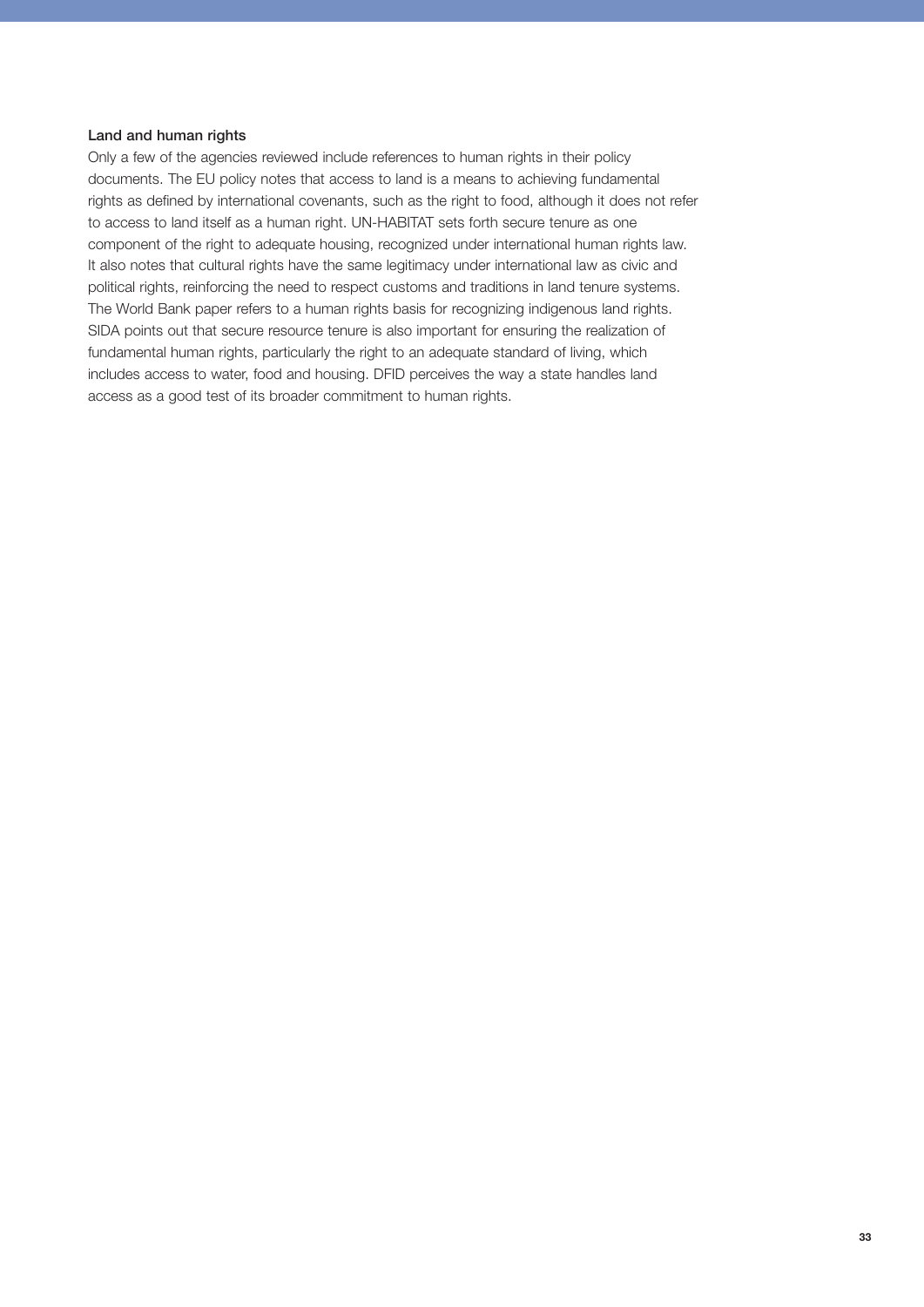# ANNEX IV

# IFAD's past engagement with land issues and lessons learned

Over the years, IFAD has addressed land issues mainly through its projects and programmes, including indirectly through its investments in irrigation, water and soil conservation, forestry and agroforestry, and natural resources management. In addition, in 1996, IFAD was one of the founding members of the ILC, established to strengthen the role of civil society organizations at the country, regional and international levels to engage in the formulation and implementation of policies and programmes for more equitable and secure access to land for poor people. The Fund has housed the ILC Secretariat since 1996.

In order to learn from its operational experiences and increase its capacity to work more efficiently around land issues in the future, in 2005, a stocktaking exercise was undertaken<sup>1</sup> on the 300 programmes and projects approved and supported by the Fund between 1993 and 2004. The exercise identified 85 projects that addressed access to land in one or more of their components, 35 of which were, then, analysed in depth. The key areas of land-related interventions in the latter included:

- Support to pro-poor land policy formulation and implementation (e.g. the Agricultural Development Project in Georgia or the Project to Support Development in the Menabe and Melaky Regions in Madagascar).
- Promotion of access to land through individual titling (e.g. the Farm Privatization Project in Azerbaijan, the Northern Mindanao Community Initiatives and Resource Management Project in the Philippines or the Matale Regional Economic Advancement Project in Sri Lanka).
- Land redistribution, either through state-led or market-assisted approaches (e.g. the Indigenous and Afro-Ecuadorian Peoples' Development Project in Ecuador, the Livelihoods Improvement Project in the Himalayas in India, or the Maghama Improved Flood Recession Farming Project in Mauritania).
- Enhancing access to common property resources and multiple-user arrangements (e.g. the Hills Leasehold Forestry and Forage Development Project in Nepal, the Gash Sustainable Livelihoods Regeneration Project in Sudan or the Rural Income Diversification Project in Tuyen Quang Province in Viet Nam).
- Strengthening security of land tenure (e.g. the Sustainable Rural Development Programme in Burkina Faso or the Smallholder Development Project for Marginal Areas in the United Republic of Tanzania).
- Land conflict resolution (e.g. the Community-Based Rural Development Project in Burkina Faso or the Southern Nyanza Community Development Project in Kenya).
- Strengthening links between land-tenure security and land use and sustainable management of resources (e.g. the Rural Poverty Reduction Programme in Mongolia).
- Securing ancestral and customary land rights through collective titling (for example, the Sustainable Development Project of Beni Indigenous People in Bolivia, the North-East Agricultural Improvement and Development Project or the Second Environment Programme Support Project in Madagascar).
- Strengthening decentralized systems of land administration (for example, the Rural Poverty Reduction Programme in Mongolia and the Umutara Community Resource and Infrastructure Development Project in Rwanda).

1 Cofinanced by the Technical Advisory Division and the Eastern and Southern Africa Division of the Programme Management Department.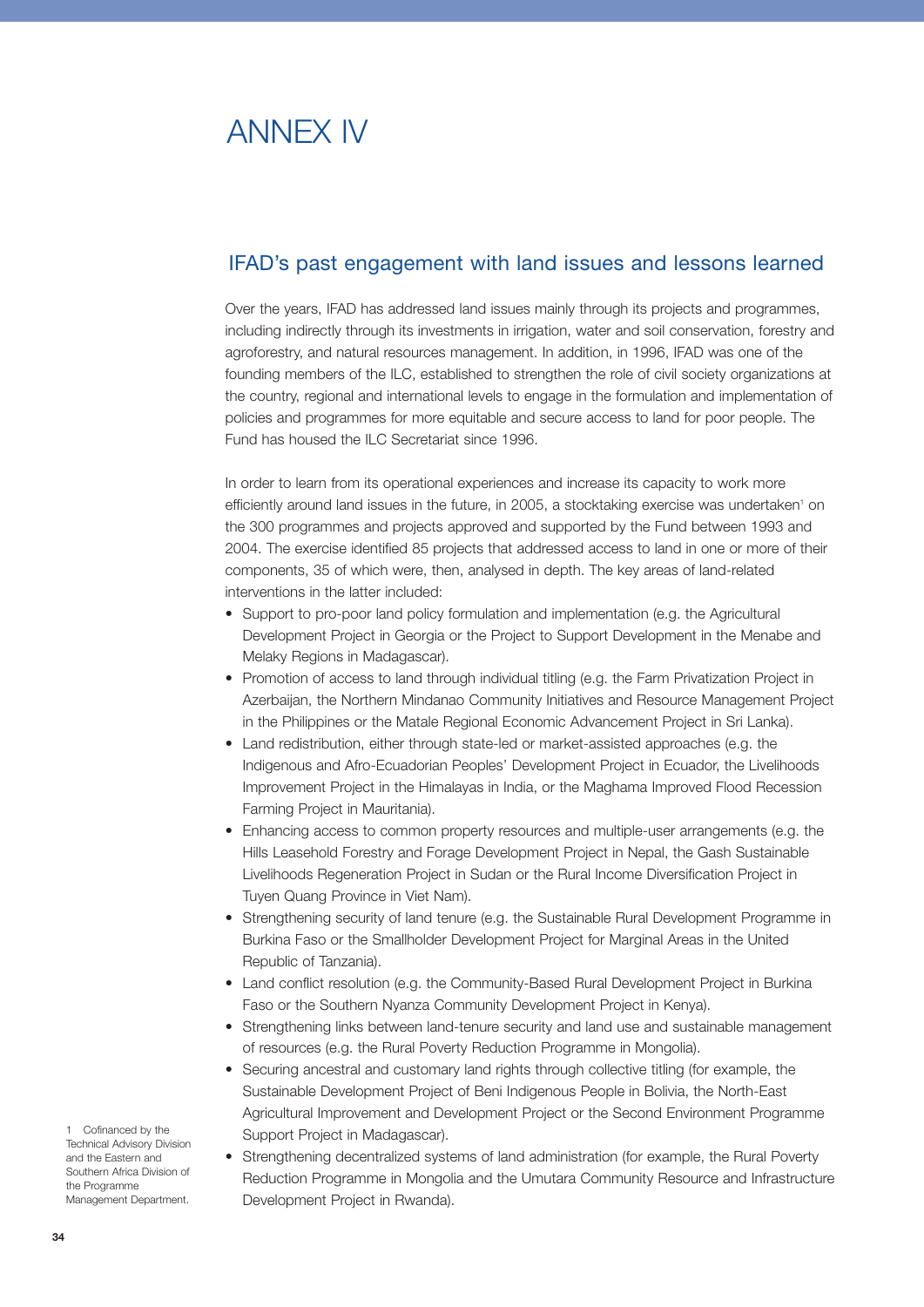- Developing post-agrarian reform services (e.g. the Sustainable Development Project for Agrarian Reform Settlements in the Semi-Arid North-East of Brazil, or the Sustainable Rural Development Project for the Ngöbe-Buglé Territory and Adjoining Districts in Panama).
- Access to rangelands by pastoralists (e.g. the South Kordofan Rural Development Programme in Sudan or the Agricultural Sector Development Programme – Livestock: Support for Pastoral and Agro-Pastoral Development in the United Republic of Tanzania).

In all areas of intervention, particular focus has been placed on the land rights of women, youths, pastoralists and indigenous peoples and on secondary and communal rights. Similarly, emphasis has been placed on strengthening decentralized land administration systems, both statutory and customary.

The lessons learned over the years, in all the above-mentioned areas, can be placed within two broad categories: land policy formulation and implementation processes; and the design and implementation of rural poverty reduction programmes and projects.

Lessons deriving from engagements with land policy formulation and/or implementation Securing the right land rights for the right people. It is necessary to specify what kinds of rights (ownership, use, etc.) and whose rights (individual, family, village, ethnic group, state, etc.) need to be secured. Private ownership is often promoted by public policies setting up cadastres and distributing formal legal titles. Apart from being difficult and very expensive in rural areas, this approach, in certain contexts, may benefit the powerful elites who can influence such formalization processes. Securing land-use rights through improved tenancy arrangements may be much more in line with the interests of small and landless farmers, and of poor rural producers. Policy frameworks need to accommodate and build upon customary norms and practices, recognize the multiplicity of rights and the coexistence of statutory and customary tenure systems, allow for regional variations, and promote the coherent development of pluralistic systems. Such systems will recognize and protect the diverse rights of the poor, including under common property systems, ensure the protection of both primary and secondary rights (e.g. for fuelwood collection or seasonal grazing), which are key for women and other frequently marginalized groups such as pastoralists and indigenous peoples.

In the project area of the Hills Leasehold Forestry and Forage Development Project in Nepal, access to the forest was generally regulated by community forestry groups. Experiences with community forestry reveals that all group members tend to receive equal benefits from community forestry management and that groups are not particularly targeted towards the poor. However, farmland is unevenly distributed in rural communities, and landless households depend disproportionately on forest products for their livelihoods. The project enabled groups of the poorest segment within highland villages to access degraded forest areas through long-term leases, and provided further technical (and financial) assistance for reforestation. During implementation it was found that building "coalitions of the poor" in the form of larger cooperatives of leasehold forestry groups was important to counter potential expropriation of resources by local elites. The project also highlights the importance of security of tenure for successful community-based natural resources management. It was found that households can regenerate degraded forest sites, if tenure is secure.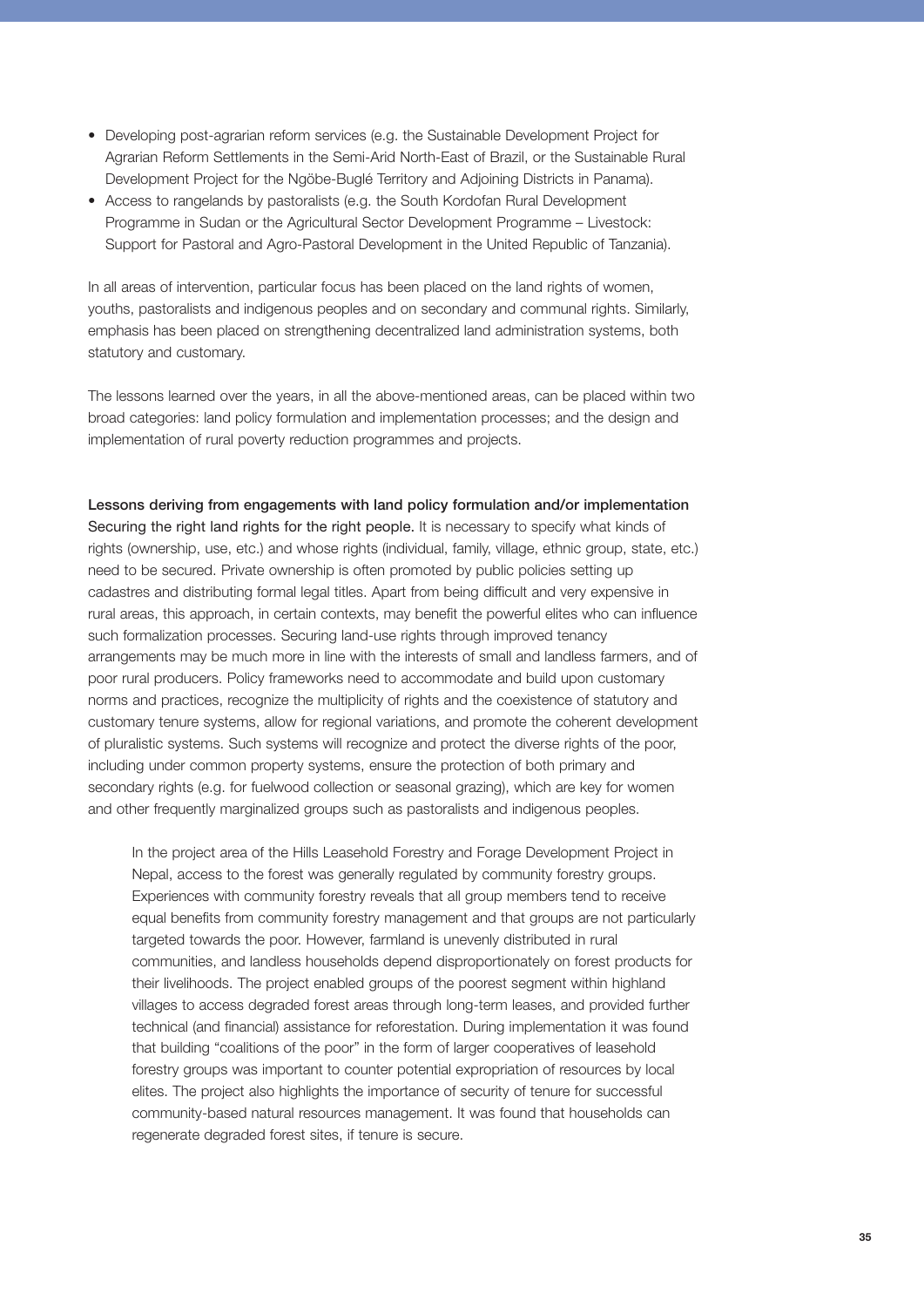Promoting long-term support and partnerships. Policy reforms related to land tenure are highly political because they affect the distribution of resources, power and wealth. Pro-poor land reform requires sustained and adequate investments, long-term political commitment and broad public consultation and civic education to build and sustain trust and agreement among diverse sectors of society, especially the elite. Governments, development agencies and civil society all have a crucial role to play, both individually and in partnership, in providing and sustaining this long-term support. Given their varying mandates, resources and scales of operation, it is important to promote coordination and harmonization among their actions.

A land certificate, *Kara-tany*, will soon be issued to Ms Félicia, an inhabitant of the Ampasina Maningory community in the north-east of Madagascar. This is the result of her efforts to formalize ownership rights over the 100  $m<sup>2</sup>$  plot of land she purchased in 1997. Most rural people who own land only possess a document certifying the purchase, which has very limited juridical value and therefore leaves them vulnerable to looting and land tenure claims by others. The certificate secures Ms. Félicia's legal rights to the plot, as if it were a real land title. These titles have become almost impossible to obtain owing to delays and the high cost of land registrations procedures. Furthermore, the certificate allows Ms. Félicia to investments in her land, by allowing her to use the land as collateral for loans, and to pass on her holdings to her heirs without the fear of land disputes. This is just one of IFAD's activities aimed at supporting tenure reform processes in Madagascar, a country where women have traditionally had difficulties in accessing land.

Sharing knowledge for policy dialogue and effective implementation. There is a critical need for experiences and information to be extensively and systematically shared, both horizontally and vertically – and through media that are appropriate to the different stakeholders. Opportunities to discover effective and innovative responses and other experiences in different contexts (across countries, across regions, and globally) help diverse stakeholders enhance their perspectives and understanding in order to be able to provide more effective responses to the land issues of poor rural people.

During the Soviet era, collective and large-scale state-owned farms were the only commercially-operated farms, all of them subject to centralized management and control. IFAD supported the implementation of farm privatization policies that would transfer full ownership rights to a large number of citizens (Georgia) or to all workers on former state and collective farms (Azerbaijan). Both projects built on lessons learned from earlier land reform processes: the need to complement land redistribution with enhanced access to agricultural support services and markets. They were highly successful in developing and scaling up local pilot processes (among others, land surveying and demarcation, and the creation of unified land registries at the local, regional and national levels that would function transparently and at low cost), which led to a considerable improvement of the overall land regularization process.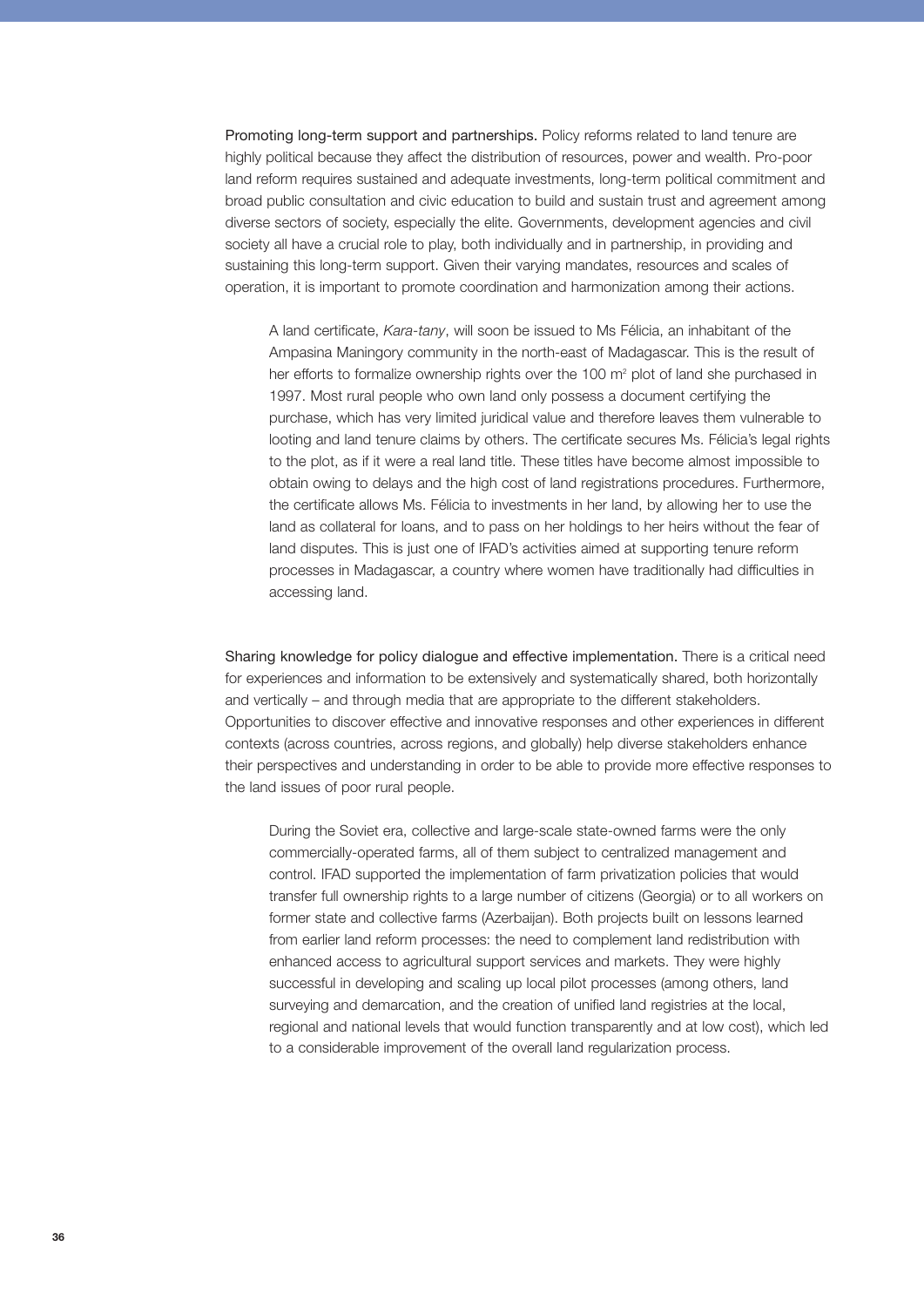Nine out of ten poor people in Sri Lanka live in rural areas. The 20-year civil conflict in the north and east of the country had a major impact on poverty, leading to the displacement of about 800,000 people from their homes and sources of livelihood. The IFAD-supported Smallholder Plantations Entrepreneurship Development Programme addresses the needs of rural people resettled on non-viable tea estates, landless people in surrounding villages and small-scale farmers in Moneragala district. These people are among the poorest in Sri Lanka. To improve their livelihoods and social conditions in a sustainable manner, the programme works to improve the productivity of the old tea plantation lands by improving access rights to the land under outgrower schemes, and by supporting crop diversification and increased access to tea markets and services. The programme supports policy dialogue on land tenure and access for the marginal and rural poor, but ongoing political instability poses a number of serious risks.

Building government capacity at all levels. Home-grown leadership at all levels is a prerequisite for meeting the complex challenges of land-related reform processes for poverty reduction. State land institutions need to strengthen their human resources capacity for land policy reforms and actions, especially in handling land administration, registration and adjudication, and in terms of dispute resolution mechanisms. Such institutional strengthening also applies to local government for decentralized action, given the importance of decentralizing land administration systems. Interministerial and sectoral collaboration is also essential to ensure ongoing support for pro-poor land and agrarian reform. In this respect, decentralization represents a huge opportunity for providing more refined and contextual responses to local land tenure issues and for embedding them in a more sustainable institutional framework.

Considering decentralized and centralized approaches. Under most conditions and settings, decentralized land registration processes are better able to recognize and protect rights, and can address inheritance practices and the rights of vulnerable groups, including women, youths, orphans, pastoralists and marginalized ethnic groups. The decentralization of land administration systems under way in many countries provides an important opportunity to strengthen the integration of statutory and customary tenure systems. However, in certain settings and contexts, decentralized approaches may be highly vulnerable to elite capture, especially where the local landed elites control local government units and bureaucracies, and the local power setting. The challenge is to strike a balance between key positive aspects of centralized reform initiatives and decentralized approaches. In all cases, the goal is to decrease vulnerability and create the conditions for investment in the land by those who work on that land.

The incidence of poverty varies greatly across the United Republic of Tanzania, but is highest among rural families living in arid and semi-arid regions that depend exclusively on livestock and food crop production. Policies and strategies related to rangeland management place stress on land-use planning, particularly with respect to assuring tenure, resolution of conflicts over land and water among competing interest groups, and sustainability of the natural resource base. Through the Agricultural Sector Development Programme – Livestock: Support for Pastoral and Agro-Pastoral Development, IFAD provides funding to support district and village administrations to pilot a participatory approach to land and natural resource-use management planning, including rangeland management. National-level support is also provided to develop participatory methodologies for resolving conflicts, for producing village- and district-level land and natural resource-use management plans, and for training national facilitators in the use of such methodologies. The results of these activities may then be used as input for policy dialogue and the modernization of legal and regulatory frameworks.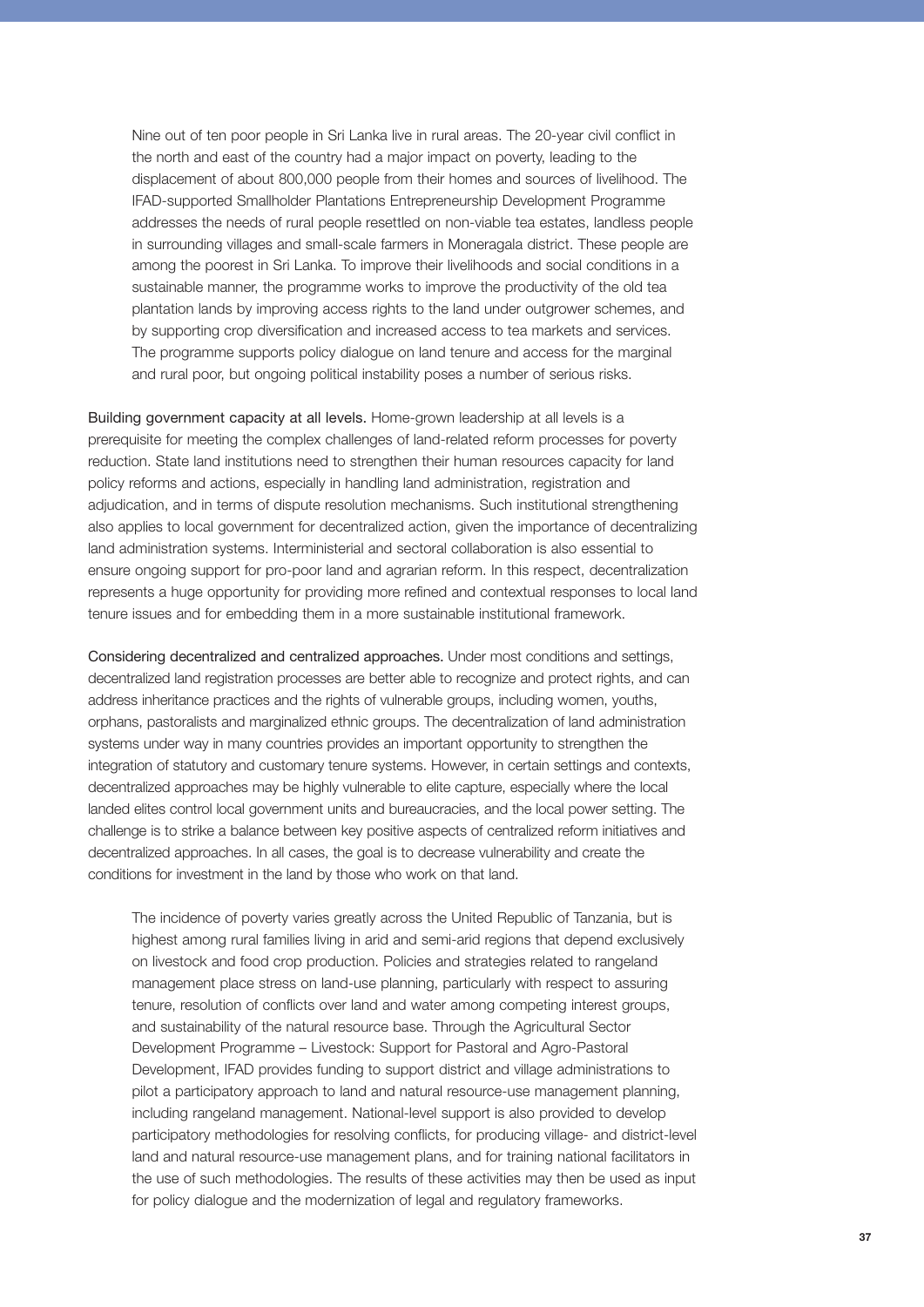Unfortunately the implementation of this programme under the sector-wide approach Agricultural Sector Development Programme (ASDP) on the country's mainland, is a constraint on the full implementation of land tenure interventions, as control of what is funded under the ASDP depends on what is reflected in the district agricultural development plan.

Empowering civil society organizations. Poor people's lack of access to land and tenure insecurity are symptomatic of their lack of influence over key social relations, policies and institutions. This is why pro-poor public policies are so critical. While their formulation and implementation are led by government, enforcement and success depend on the active participation of citizens and on a strong and vibrant civil society that can express the will of the people and, in particular, represent the interests of the poorest and marginalized members of society.<sup>2</sup> Thus, the advocacy role of civil society needs to be strengthened, as does its capacity to partner with government. It is critical that mechanisms for state-civil society interactions emerge, expand and are consolidated in order to form a broad pro-poor land reform coalition. International development agencies and solidarity organizations can play a positive role in supporting the development of a vibrant civil society, the role of which may include: research, public consultation and information dissemination; direct support for the implementation of government policies (mainly piloting and M&E); advocacy in defending the rights of poor and marginalized groups; and social mobilization in opposition to elitist policies.<sup>3</sup>

Providing in situ solutions informed by broader contexts. Solutions to the land issues must be sought in situ and be informed by the concrete, dynamic and highly diversified and complex realities confronting poor rural women and men. While there is no blueprint solution, the point of departure should be the local land governance system and its economic, political, socio-cultural and ecological contexts. At the same time, in order for solutions to be sustainable and effective, they need to be embedded in a national policy and development planning context. There are also cases where solutions do not lie within a single country. Transnational migrations and movements of people may require multicountry and regional approaches.

In Bolivia, IFAD supported the sustainable self-development of Beni indigenous peoples through capacity-building measures at the grass-roots level. Overall, the project has helped strengthen indigenous organizations in the land reform process. The project collaborated with indigenous organizations at the local and regional levels and facilitated the legal recognition of indigenous communities, a prerequisite for obtaining collective titles to their ancestral land. The implementation of key activities of the land titling process such as identification and demarcation of land, negotiation with current occupants of that land, etc., were carried out jointly between the Agrarian Reform Institute and indigenous brigades (brigades indígenas) within a co-management approach. Most of the beneficiaries thought that the results were sustainable. It is probable that the benefits of land titling will be maintained as they are firmly embedded in Bolivian state structures and are unlikely to be repealed.

2 Liversage, H. and Carpano, F. *Integrating the Strengthening of Land Tenure Security into IFAD-Supported Activities in Eastern and Southern Africa*. November 2006. p. 7. 3 Ibid.

Valuing land as more than an economic asset. In all considerations of pro-poor land tenure security, land should not be viewed only from the perspective of its economic asset value but also as an integral part of the cultural and social fabric and dignity of a community. However, given asymmetries in power, institutions governing access to land often adopt policies based on the interests of dominant groups and/or only on the principles of economic efficiency and not on other critical dimensions such as social and cultural dimensions.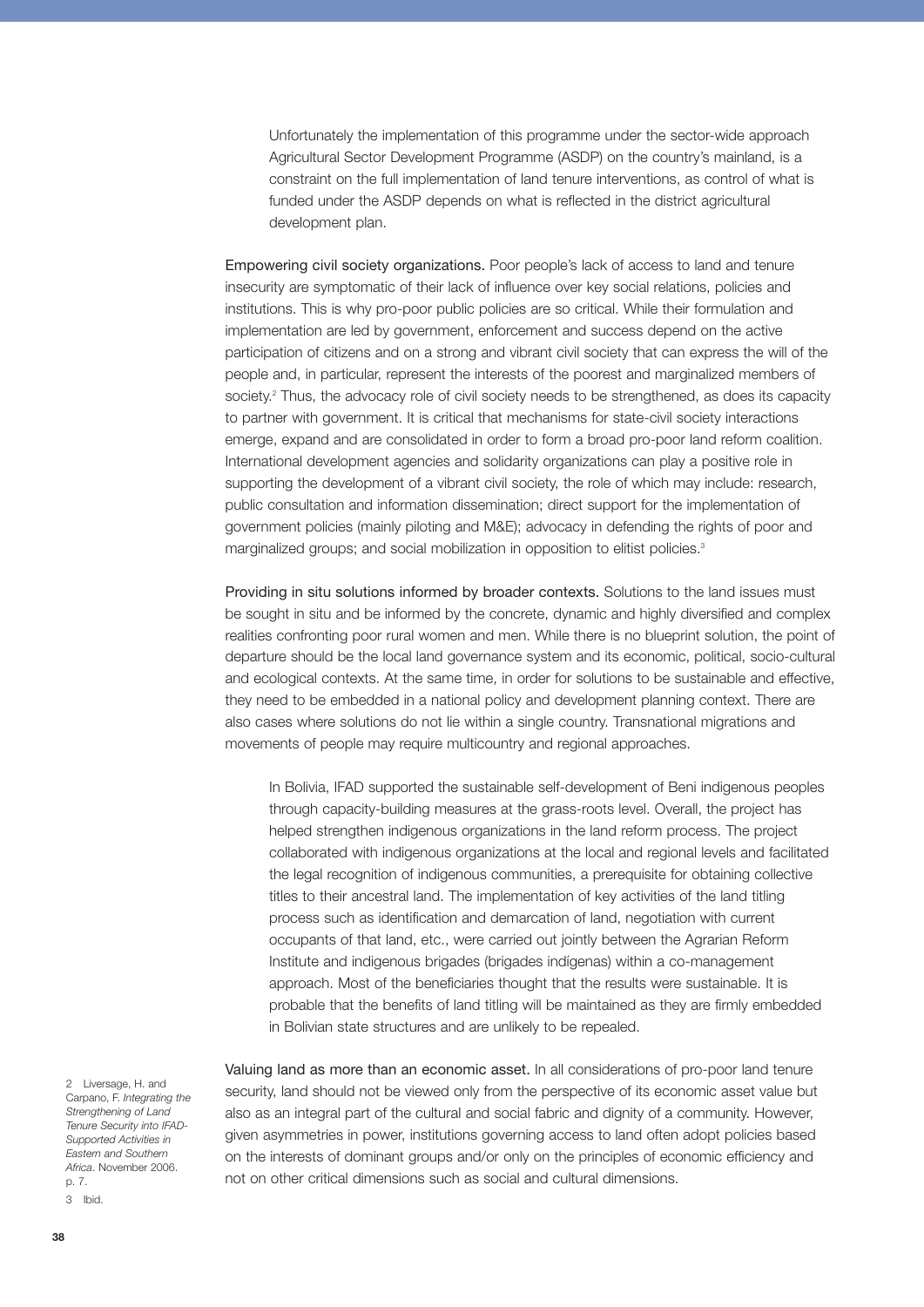Working with existing systems. It is often better to build on and foster the progressive evolution of traditional land administration systems (subject to minimum requirements regarding inclusiveness and security of rights) instead of establishing new formal systems at the outset. This gradual approach is particularly important for communal and common property lands, which are very important for the livelihoods of poor rural people and the cultural values they embody. In this regard, participatory land-use planning and multistakeholder user agreements (including among farmers and pastoralists) are very effective approaches. The *conventions locales* in Burkina Faso are a good example of such a mechanism, and are renegotiated every year.

In central/northern Burkina Faso, land insecurity is a major concern that sometimes prevents the adoption of measures and actions for the intensification of agricultural production and sustainable management of resources. Farmers who enjoy only use rights – to be renewed every year – are not usually allowed by traditional landowners to undertake land improvements through tree planting and other major land development activities. IFAD supports grass-roots organizations in implementing concrete pilot actions to improve land access and tenure rights on land on which agricultural production is hampered because of conflicts and because of land tenure and resource ownership constraints. This implies the development of diverse devices and mechanisms for creating greater land tenure security (depending on the local context) and of local strategies for empowering the land-insecure. To this effect, the implementation of landrelated activities is based on a participatory methodology that seeks to foster and facilitate multistakeholder analyses and negotiation processes.

Mitigating and resolving social conflict. Land is often a key factor in conflict situations. Important prerequisites for avoiding social conflict include recognizing the diverse and often overlapping claims of different resource users – for example, between nomads and sedentary agriculturalists, across ethnic boundaries, or between individuals and the state. In order to mitigate conflict, broad stakeholder participation at all levels, particularly of rural people and their organizations, is critical for all land-related policy and institutional reform processes. Given that formal conflict-resolution mechanisms, such as the courts, are generally costly and less readily accessible, it is important that existing community-based conflict-resolution mechanisms be recognized and drawn upon as a first recourse for resolving conflicts, with statutory mechanisms as a final recourse.

The high incidence of poverty in northern Mindanao (Philippines) may be attributed to a number of factors. The majority of households are extremely vulnerable because of their limited assets. Most are landless, and some resort to farming as tenants or paid agricultural workers. A participatory geographic information system has been adopted to support community initiatives in managing their natural resources in a sustainable manner. The system promotes the participation of all stakeholders involved in addressing the needs of about 58,500 poor and marginalized households. As a result, tribal communities now know the scope and limits of natural resources; boundaries between tribes have been identified, thereby reducing the potential for conflict; the community has developed and manages a sustainable development and protection plan for natural resources; customary laws and practices related to the ownership of communal land and resources have now been incorporated into mainstream policies and procedures; and the commitment of community members to protect and develop their natural resources in sustainable ways has increased. The experience shows that the convergence of multistakeholders for better planning and management of community natural resources is feasible.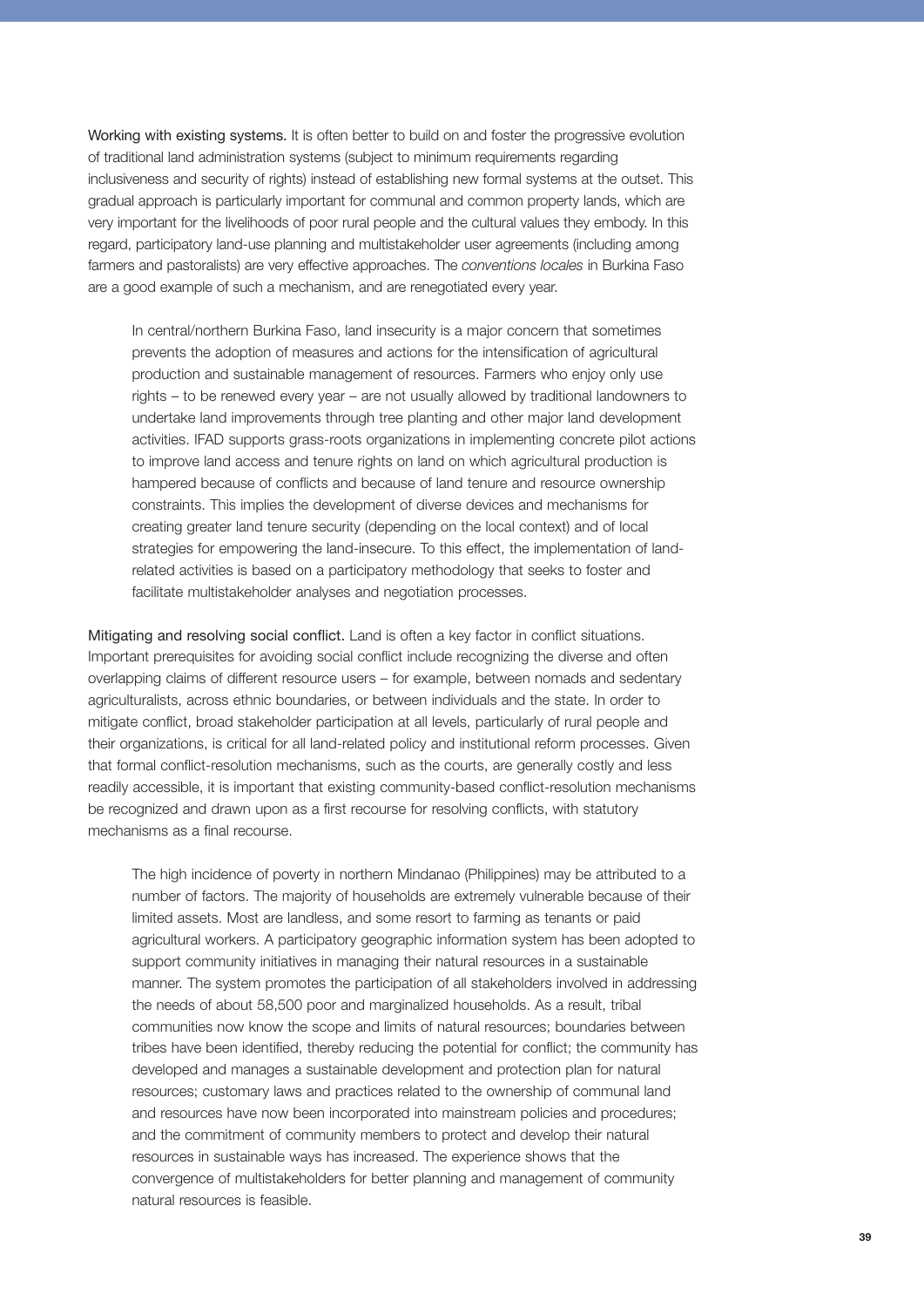## Lessons deriving from the design and implementation of rural poverty reduction programmes and projects

Gaining an in-depth understanding of land tenure systems. Understanding land tenure systems – both customary and statutory, and including the laws, values, principles and institutions associated with them – is critical to understanding the broader livelihoods of poor rural people. Land tenure status, type of access and security of rights are often the critical links determining who benefits and who loses. They are also key incentives for poor rural people to undertake long-term investments and to adopt environmental protection measures, which are often key to enhancing and securing their livelihoods and food security. A full understanding is thus a prerequisite for designing effectively targeted programmes and projects, and for sequencing activities to maximize results. Lack of understanding often has severe negative impacts on project outcomes. This applies, in particular, to interventions directly affecting the value of land, such as investments in rural infrastructure, the adoption of new farming technologies and the introduction of environmental protection measures. These interventions have inherent distributional impacts – intended or unintended.

Integrating land and other activities. Modest investments in strengthening land tenure security and access (including collective access and tenure) can have a significant impact, both in providing a critical safety net to poor resource users and in economic, livelihood terms. For that, it is very important that such investments be integrated into other activities aimed at pro-poor rural development and poverty reduction, such as pasture improvement or improved management of community-based land systems. It is equally important to provide the necessary support services to ensure capacity to take advantage of increased land access and tenure security. Indeed, the failure of a number of land reforms was partly due to the fact that land reform beneficiaries were often provided with only the land and no other inputs and services to be able to cultivate it profitably. This was the case, for example, in São Tome and Principe. Explicit linking of efforts to strengthen land tenure security and access, both to complementary investments in areas such as, for example, pasture improvement, and to improved management of community-based land management systems, can be particularly effective, and an important way of strengthening the livelihoods of poor rural people.

One of the main causes of poverty in Brazil is the extreme inequality of land tenure, especially in the north-east and in the country's central regions. Smallholder farms far outnumber large plantations. Most of the 4 million farms in Brazil are very small, and most are dedicated to subsistence production. Huge numbers of smallholder farmers eke out a livelihood by working as day labourers in agriculture. In 1995, the Government launched an ambitious national agrarian reform programme with a commitment to providing access to agricultural land to 280,000 rural landless families by the end of 1998. In order to fully reap the benefits of enhanced access to land, agrarian reform beneficiaries require access to markets and support services such as extension or credit. IFAD therefore supports federal and state agrarian reform settlements to provide those services. This will allow beneficiary families to improve their capabilities and involvement in the local market, and enable them to manage more efficiently, and sustainably, productive activities in agriculture, marketing, microenterprise and small-scale agro-industry.

Working with the state. It is necessary to choose implementation agencies that are able to deal with the resistance to changes in land tenure that will most probably evolve during the course of project implementation. For example, the continuous support of the federal government for the implementation of the Gash Sustainable Livelihoods Regeneration Project in Sudan proved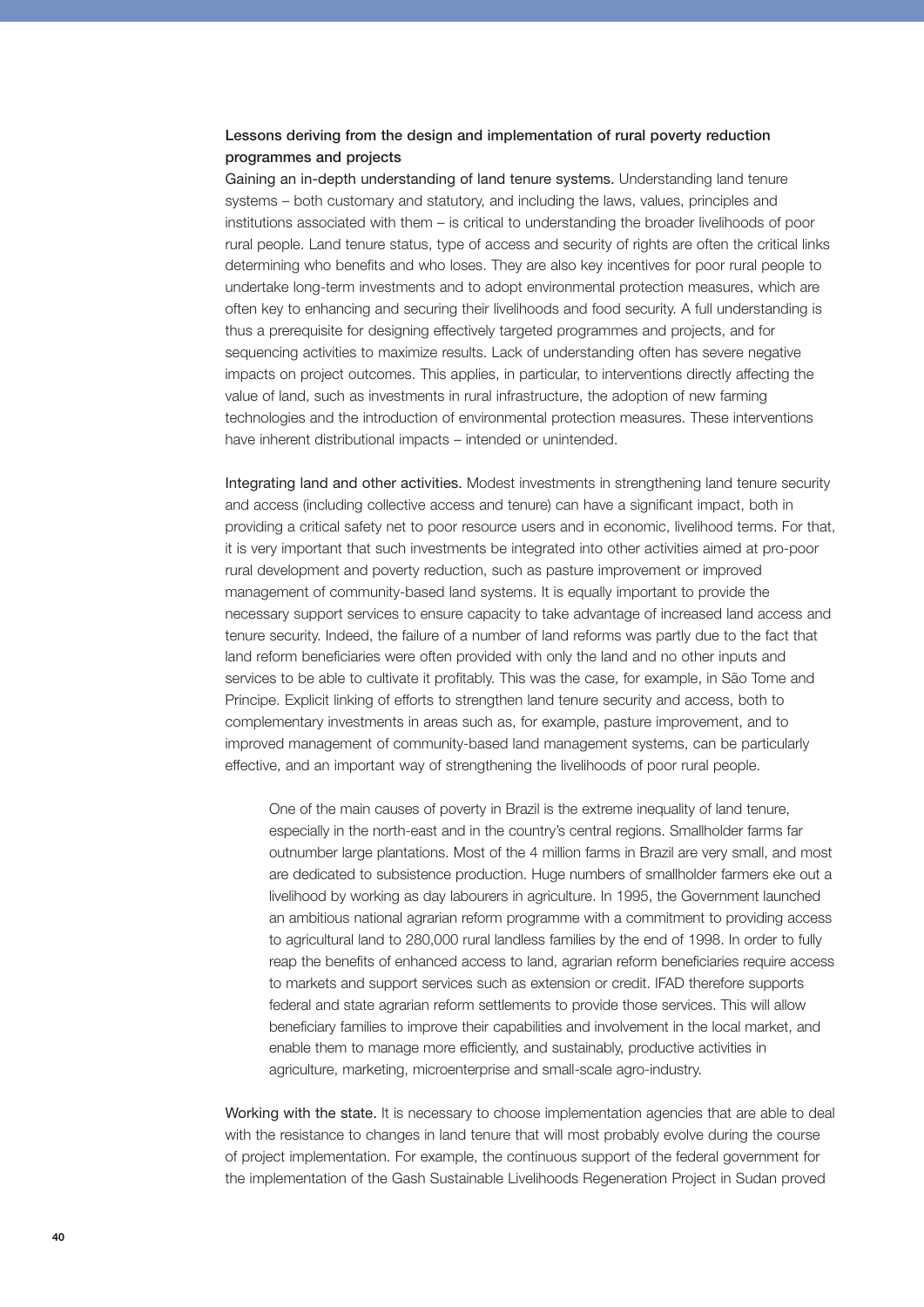essential to deal with vested interests at the state level. It is also important to identify reformoriented state actors, as they are the actual implementers of public policy reforms and are thus key partners for pro-poor land tenure. To further promote a conducive environment for programme and project effectiveness, it is important to support administrative reforms that will make bureaucracies more responsive and accountable to their rural poor constituencies. Similarly, the technical skills of state land institutions, at the national, local or community levels, need to be strengthened to perform their responsibilities.

Building up the capacity of local organizations. In the context of local social stratification and vested interests, projects can help community organizations develop knowledge and raise awareness, at the local level, of land policy and legislation, so that they can negotiate better and claim their rights. It is also important to build up the capacity of these organizations to link their efforts to larger and institutionally stronger entities to bring evidence from the field and advocate on behalf of poor rural people at higher political levels, which will also contribute to sustaining results after project completion.

Building on the traditional values of justice and solidarity, IFAD supported a negotiation process to enhance and secure access to land of the rural poor in southern Mauritania. The aim was to provide landless families with long-term use rights to newly available flood recession land. This process involved three phases. First, village committees were created, which elaborated an *entente foncière* (land pact between landowners and land users) to be discussed and endorsed by all community members. Second, a land tenure assessment was undertaken to identify the most vulnerable groups. The third phase aimed at consolidating the land tenure arrangements achieved under the first phase through a participatory process of negotiation and certification. This experience shows how important it is to work with local organizations so that they provide the solutions – instead of solutions developed elsewhere being imposed.

Ensuring sustainability. Reforming land access and tenure requires sustained political will and investment. It demands intensive supervision support and takes time, usually more than the lifespan of a single project. Therefore, the choice of implementation agencies is again particularly important to ensure sustained commitment and support, especially from government. Partnerships with NGOs and rural organizations and the establishment of links between them and community-based organizations and advocacy groups that operate at different levels are essential.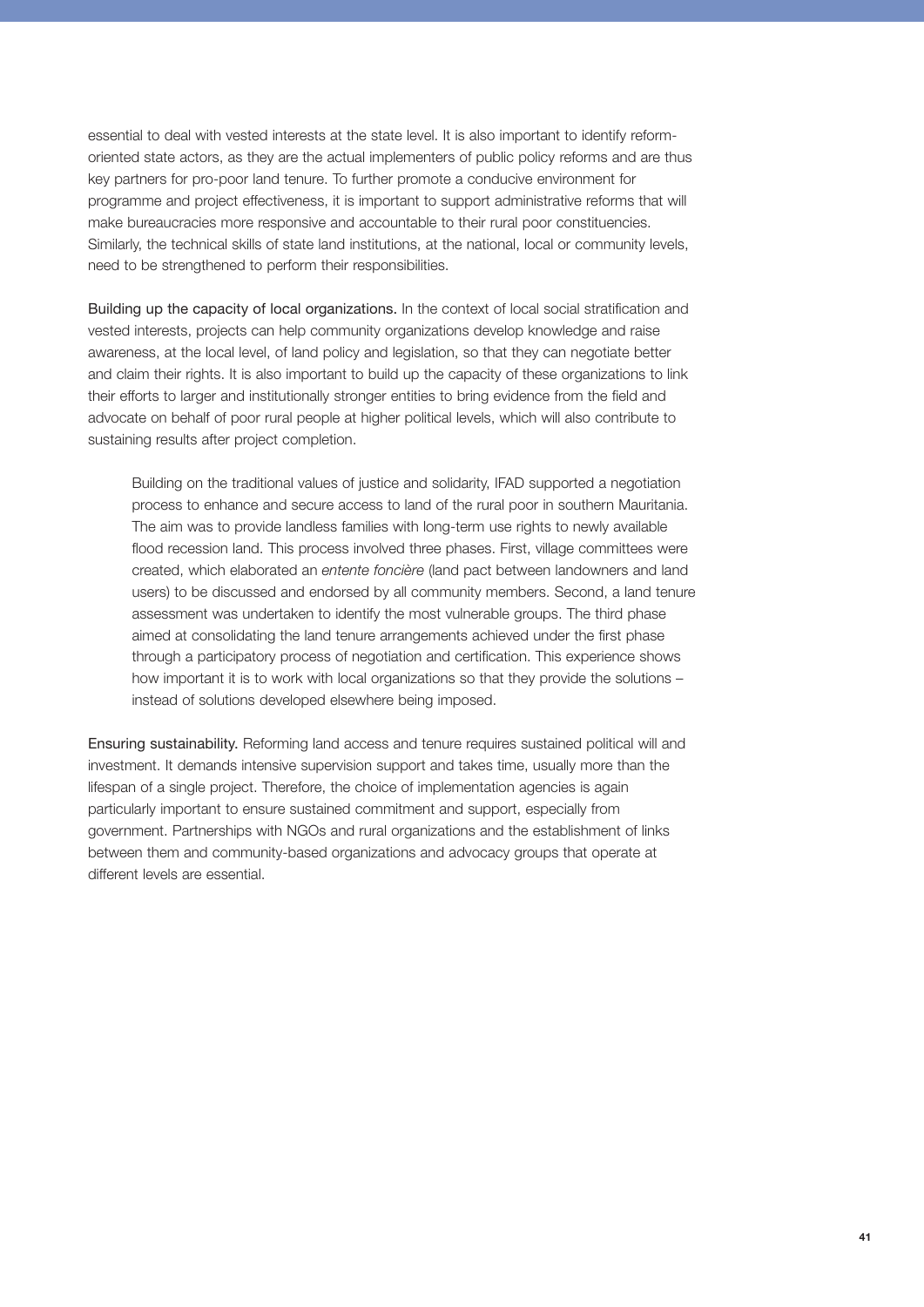# ANNEX V

# International Land Coalition

As a member of the ILC, IFAD will work closely with the Coalition in its efforts to enhance land access and tenure security for its target groups. The mission of the Coalition – secure and equitable access to land for poor men and women – is also one of the Fund's strategic objectives. The Coalition's target groups<sup>1</sup> are the same as IFAD's target groups. Major areas for future collaboration include:

- Advocacy for pro-poor design of, and compliance with, international, regional and national agreements, policies and laws.
- Organization of multistakeholder dialogue on land issues, at the country, regional and global levels, building on the Coalition's role as convener of civil-society, governmental and intergovernmental stakeholders on land policies and practices.
- Consultations with the Coalition's members and partners in over 40 countries for the development of strategies and programmes, and for the implementation and assessment of said strategies and programmes at the national and local levels. This will contribute to achieving greater impact and to the identification of scalable and replicable solutions to land issues faced by the rural poor.
- Knowledge management efforts building on the experience of the Coalition's partners and members and its ties with regional and/or thematic knowledge networks. Activities in this area will include, among others, support to dynamic horizontal thematic exchanges; and creation of effective systems for documentation, dissemination and feedback. In this regard, IFAD will collaborate with the Coalition in all its knowledge management and capacitybuilding activities, as specified in the Strategic Framework.
- Building collaboration by IFAD with other members of the ILC will also involve working together to build an autonomous, decentralized, globally representative, member-led and financially sustainable coalition.

1 Small and marginalized farmers, especially women: people reliant on common property resources, including forest dwellers, indigenous peoples, pastoralists; people negatively affected by extractive industries, conservation and tourism; and people affected by land-related conflicts. See: International Land Coalition. Strategic Framework 2007- 2011. Putting a Pro-Poor Land Agenda into Practice. Rome, 2007, p. 2.